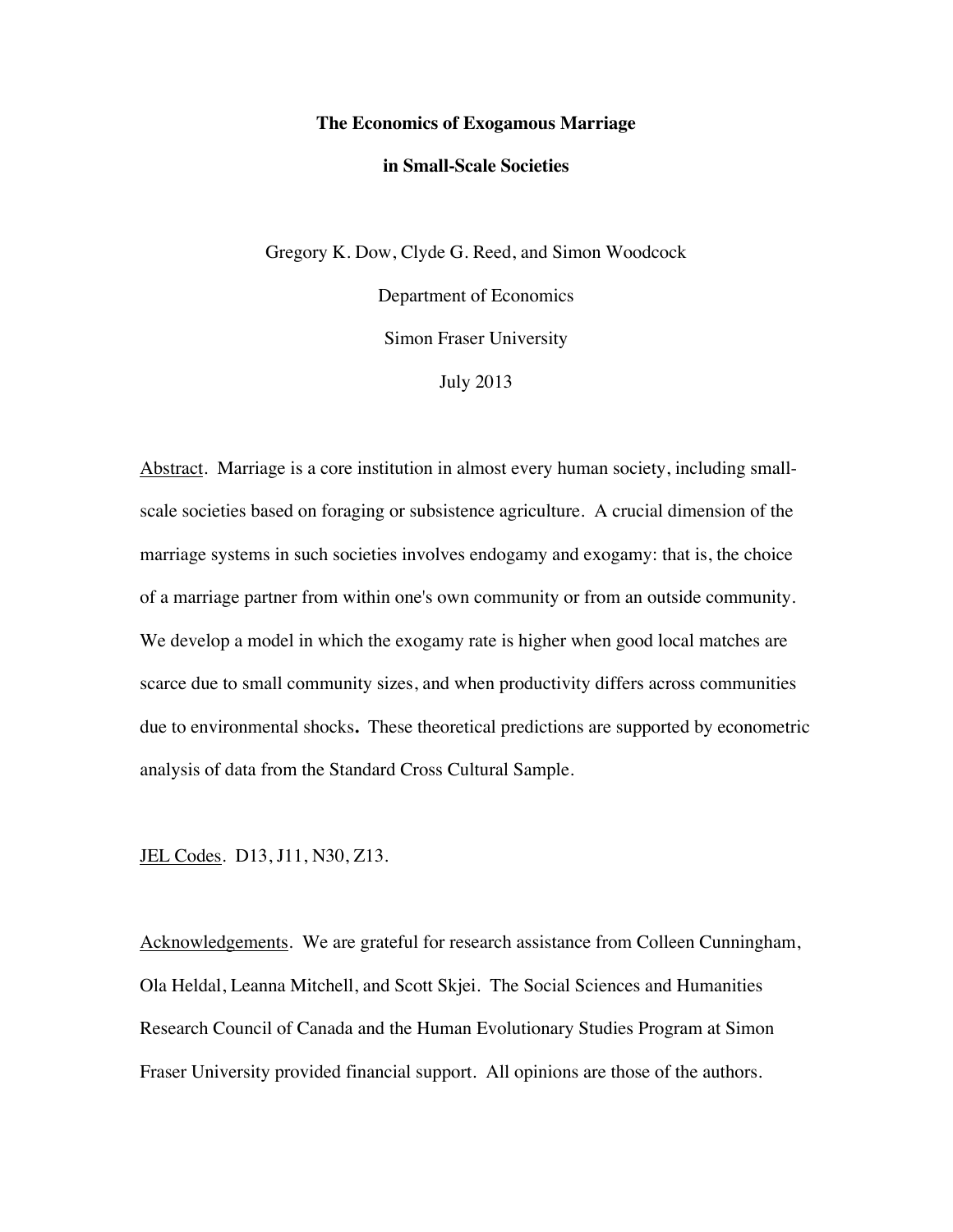## 1. Introduction

In the extensive literature on the economics of marriage, little attention has been given to understanding endogamy (in which marriage partners come from the same local community) and exogamy (in which the partners come from different communities). The anthropological literature does address this issue (Parkin, 1997; Stone, 2001) and reveals that small-scale foraging or agricultural societies vary considerably on this dimension. Here we show that much of this variation can be explained by economic factors.

Until about 13,000 years ago, all humans lived in hunter-gatherer societies (Dow and Reed, 2011). An adequate understanding of human biological and cultural evolution requires an understanding of marriage patterns in such societies. For example, the degree of genetic relatedness within early human groups depended on the extent to which people preferred local partners. Even after the Neolithic shift to agriculture (Dow et al., 2009), for thousands of years most people still lived in small villages. Kinship was the principal institutional glue that held these societies together (Johnson and Earle, 2000; Diamond, 2012). Thus marriage systems had important implications for risk sharing, public goods supply, human capital investments, warfare, trade, and inequality**.**

In our approach, there are two advantages of exogamy. First, households in which spouses come from different communities are more mobile. One reason is that spouses can share knowledge about the natural environment at two different locations. Another is that they have kin in two places and can expect to be welcome in each of two communities (see the discussion of 'social boundary defense' in Kelly, 2007: 193-197). Environmental shocks that generate productivity differences across communities tend to induce the formation of mobile households. Kelly (2007: 274-275), for example, notes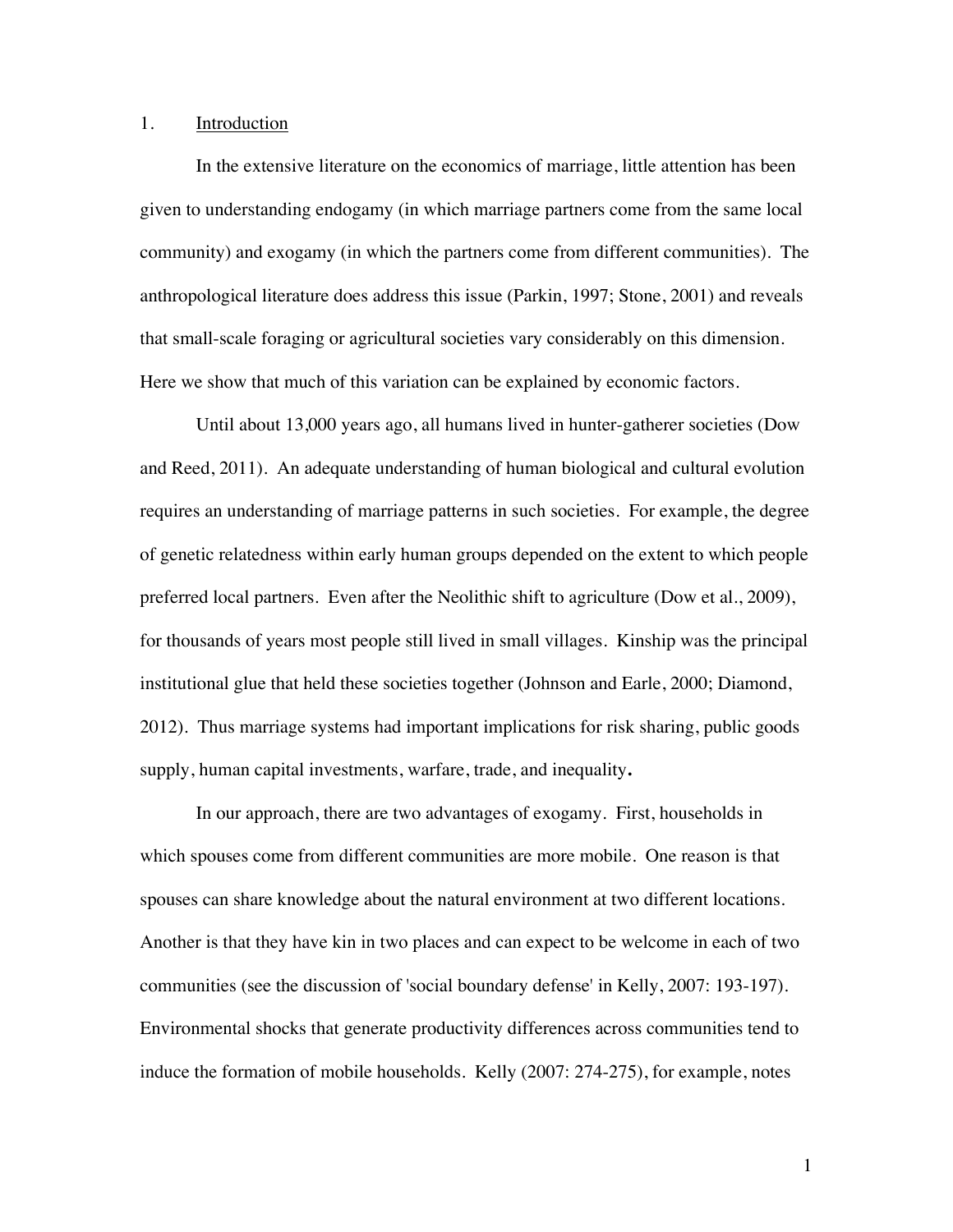that bilocal residence, a system in which couples can move back and forth between their parental families, is more common in natural environments with greater uncertainty.

A second benefit from exogamy is that the pool of potential marriage partners is larger. When agents are heterogeneous and groups are small, better matches can often be achieved by searching outside one's home community. This effect is less important when groups become large because then there are more opportunities for good local matches.

Exogamy also has costs. The most obvious is that a marriage between partners from different communities requires at least one partner to live at a distance from family and friends. This is inconvenient and may weaken that partner's bargaining power within the household. Individuals unfamiliar with local conditions may also face disadvantages with respect to food production or childcare. We do not model these costs explicitly but we do take them into account by assuming that when other things are equal, the lowest equilibrium rate of exogamy is adopted.

Our formal model involves two symmetric communities subject to productivity shocks. Households with a partner from each community are mobile and can produce food at either site. Households with two partners from the same community can only produce food at their site of origin. All agents are risk-neutral so exogamy is not a form of insurance. Rather, natural shocks create income differences across communities that can be exploited by the formation of mobile households. In equilibrium we require that such households cannot gain by changing locations.

We also allow random variation in agent qualities. Households with two good agents can produce more adult offspring at a given food income than households in which one or both of the agents are bad. Agents are ultimately interested in the offspring they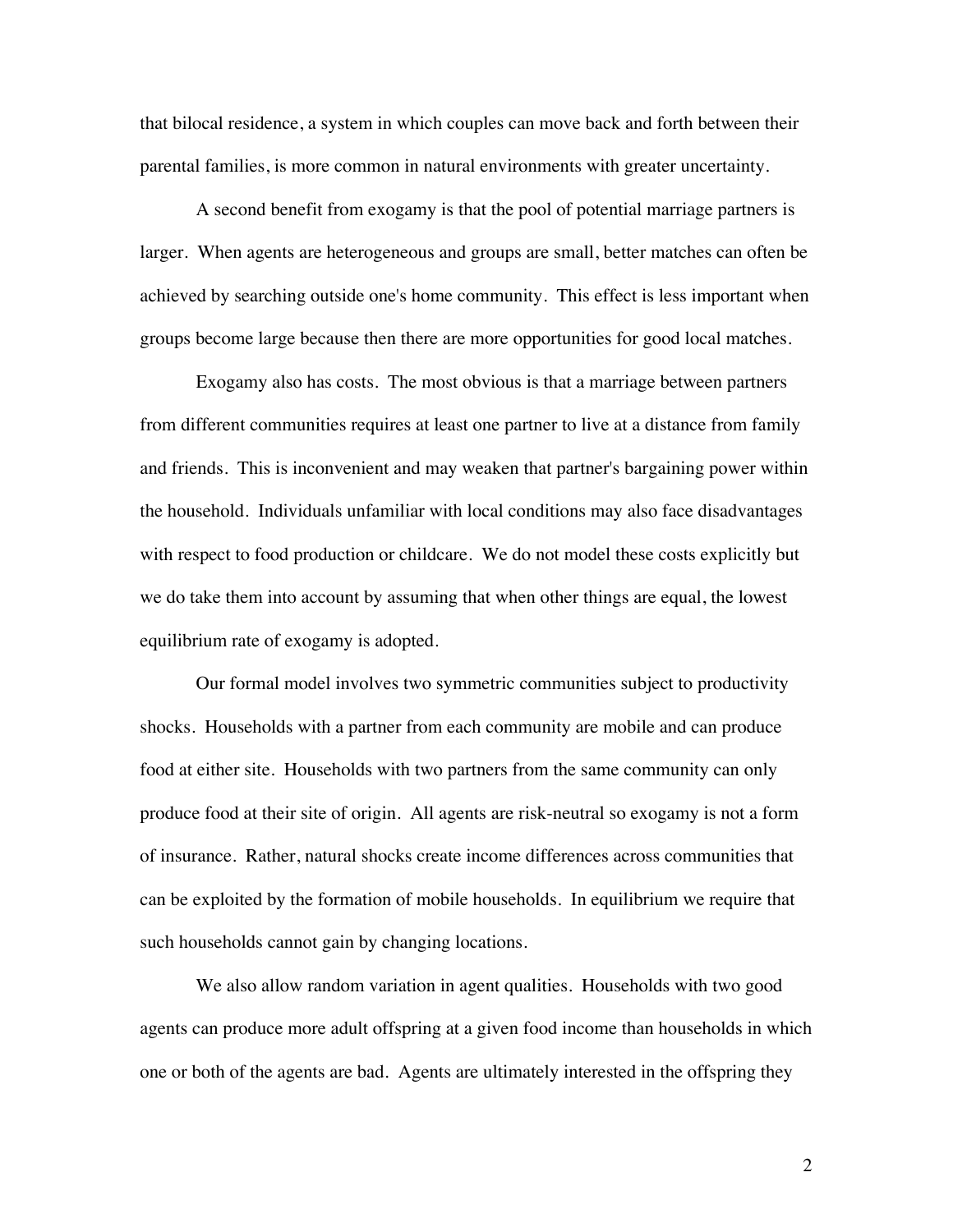produce, and seek the highest possible food income as a means to that end. In matching equilibrium, no pair of agents can gain by deviating to form a new household, given the prevailing food incomes at the two communities. Our comparative static analysis shows that the expected exogamy rate is an increasing function of the productivity gap between communities and a decreasing function of community size.

We test these empirical predictions using data from the Standard Cross Cultural Sample (SCCS), which comprises a representative sample of 186 well-documented and culturally independent pre-modern societies. Regression analysis indicates that both community size and productivity variation are significant determinants of exogamy, with matching considerations having a stronger effect on the exogamy rate than productivity variation.

Our theoretical model treats community size as exogenous. However, we recognize the possibility that there may be factors outside our model, such as technology or cultural institutions, that jointly determine community size and the exogamy rate. We estimate IV specifications that address this possibility, and obtain results very similar to our baseline regressions. Moreover, formal tests fail to reject that community size is an exogenous determinant of the exogamy rate. This minimizes concerns about possible endogeneity. Our estimates are robust to a variety of alternative specifications, instruments, and sample restrictions.

Although anthropologists have written extensively on exogamy, this literature advances only a few explanations for its existence in small-scale societies (see Harris, 1997, 253-7). The hypothesized benefits of exogamy include achievement of gender balance; avoidance of incest; avoidance of military conflict through political alliances;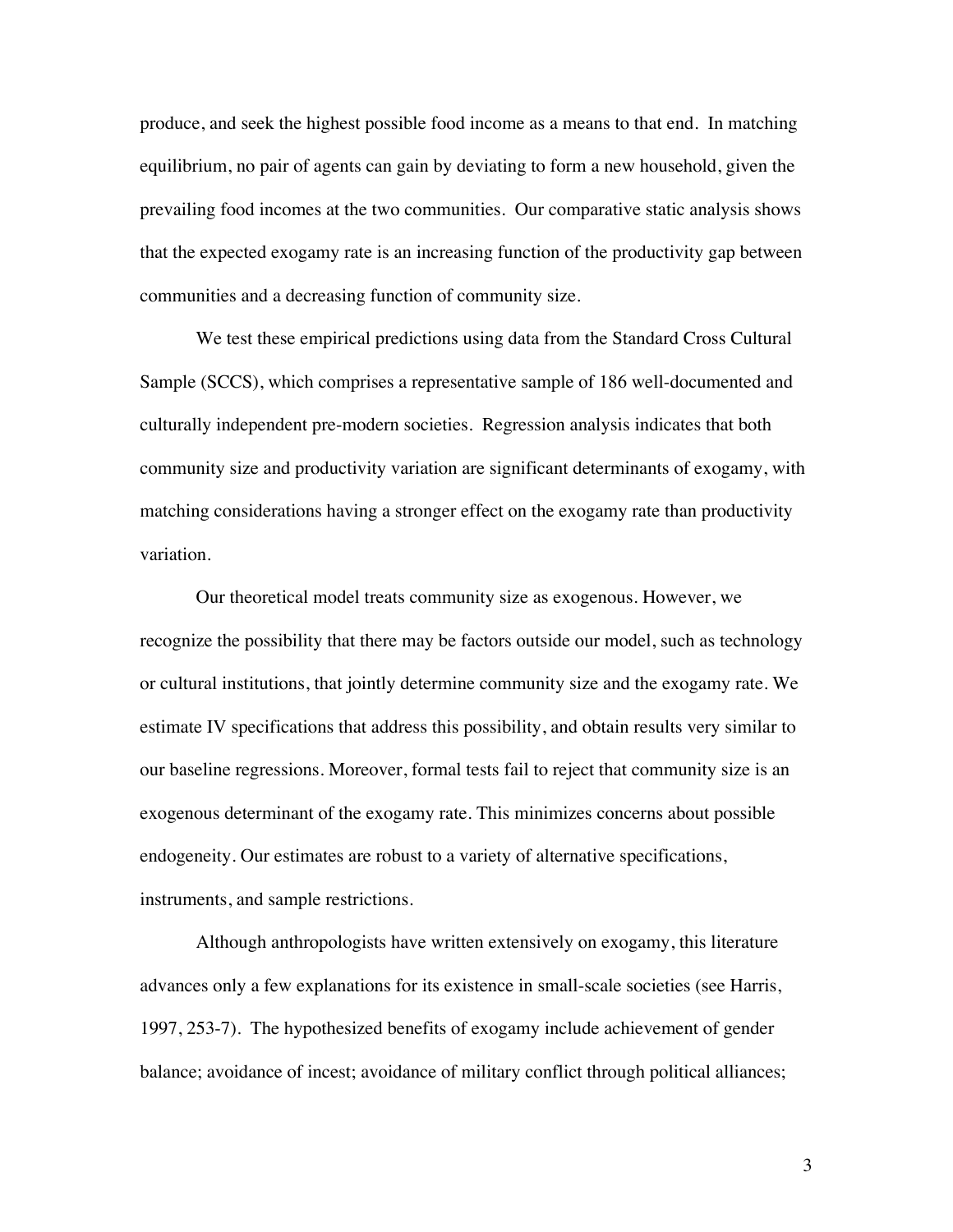and exploitation of comparative advantage through trade. Here we ignore the issue of gender imbalance, which is unlikely to be important except in very small groups. The remaining factors will be considered in sequence.

Perhaps the most popular hypothesis about exogamy involves incest avoidance, motivated by the potential for negative health outcomes for the children of genetically related parents. Recent research has found that, in many cases, the size of the health cost associated with these marriages is quite modest (Bennett et al., 2002; Joseph, 2007; Callaway, 2008). There is even evidence of reproductive benefits from marriage between genetic relatives, at least up to a point. An analysis of Icelandic genealogical data from 1800 to 1965 found that couples who shared a great-great-grandparent had more children and grandchildren than more distantly related couples (Helgason et al., 2008). Research on consanguineous marriages in South Asia suggests a benefit in terms of reduced agency costs within families, and helps to explain why such marriages are often preferred despite some evidence of increased child mortality (Do et al., 2013).

Repeated intermarriage within a small group of closely related people might be expected to yield poor health consequences, but highly endogamous societies often have institutionalized constraints that reduce this risk. An illustrative case involves the Kel Ahaggar, semi-nomadic pastoralists in southern Algeria. The vast majority of marriages are endogamous within descent groups so it is "virtually impossible" for the Kel Ahaggar to marry someone who is not a cousin of some kind. The preferred union for a son is with the mother's brother's daughter. Nevertheless, there are numerous prohibitions: a man is forbidden from marrying his mother, his father's and mother's uterine sisters, his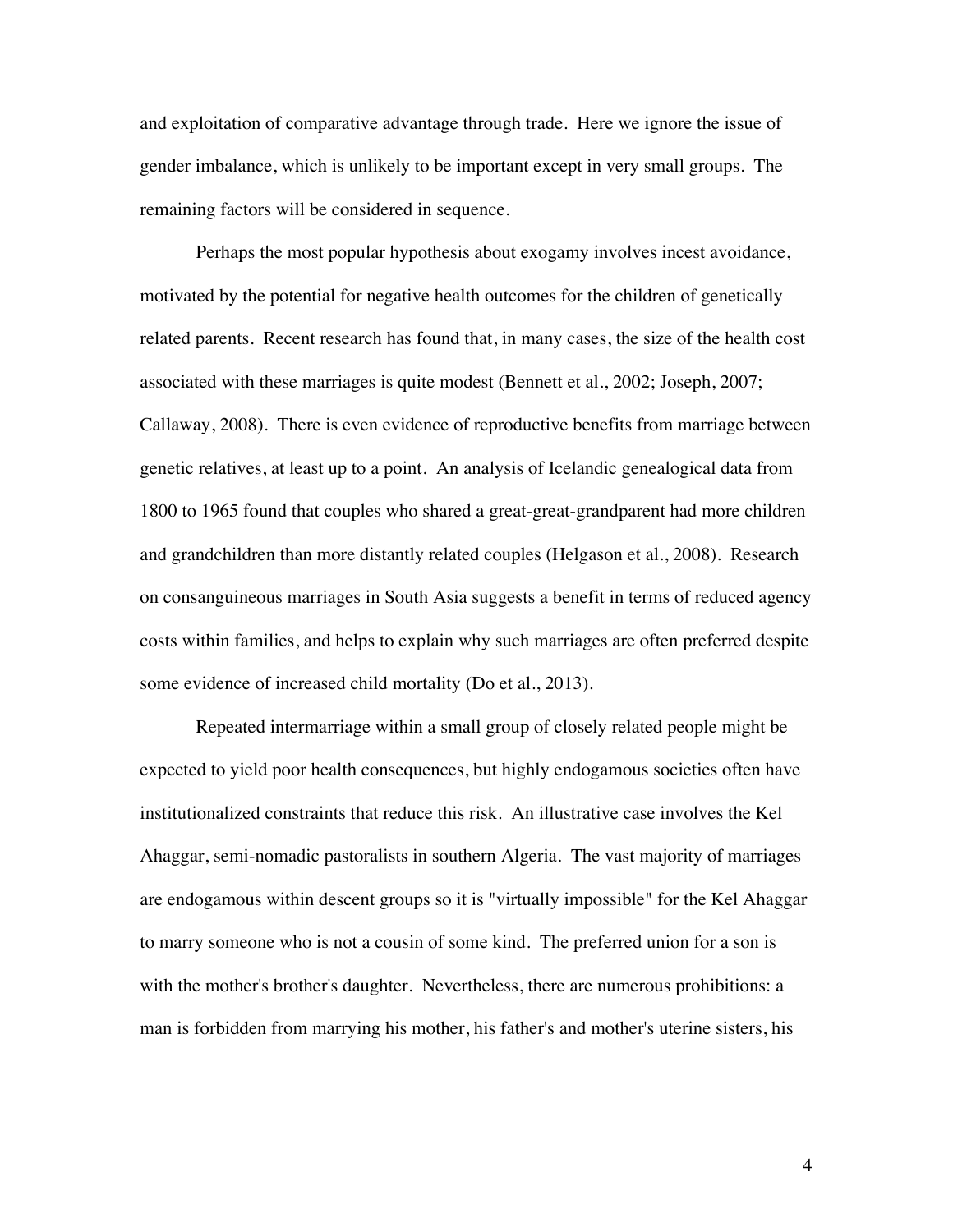uterine sister, his daughter, the daughters of his uterine brothers and sisters, and his mother-in-law, sister-in-law, and daughter-in-law (Keenan, 1977a, 1977b).

The proposed relationships involving warfare and trade are primarily about the effects of exogamy rather than its causes, although if exogamy has beneficial effects this may help to explain why communities adopt it. We believe the anthropological literature has not fully come to grips with the difficult causality problems associated with empirical work along these lines. Does the practice of exogamy decrease the probability of warfare and/or improve the prospects for trade? Answers to these questions require a credibly exogenous source of variation in the exogamy rate and adequate controls for the other determinants of warfare and trade. This is not the approach that has been taken in the existing literature. Overall, we are skeptical about the potential for empirical research along these lines given the general absence of data on critical control variables for small pre-modern societies in data like the SCCS.

With regard to warfare, various authors have argued that exogamy promotes peaceful co-existence by creating divided loyalties within and across social groups; reducing competition for marriage partners within groups; and building solidarity across groups (see Kang, 1979, 85-6). However, studies by Berndt (1964), Hayano (1973), and Kang (1976, 1979) all fail to establish a positive correlation between exogamy and the absence of conflict. This is unsurprising because these studies do not control for the level of threat, do not consider other potential responses to threats, and do not consider the possibility that exogamy could promote warfare through the formation of alliances that enhance offensive capabilities.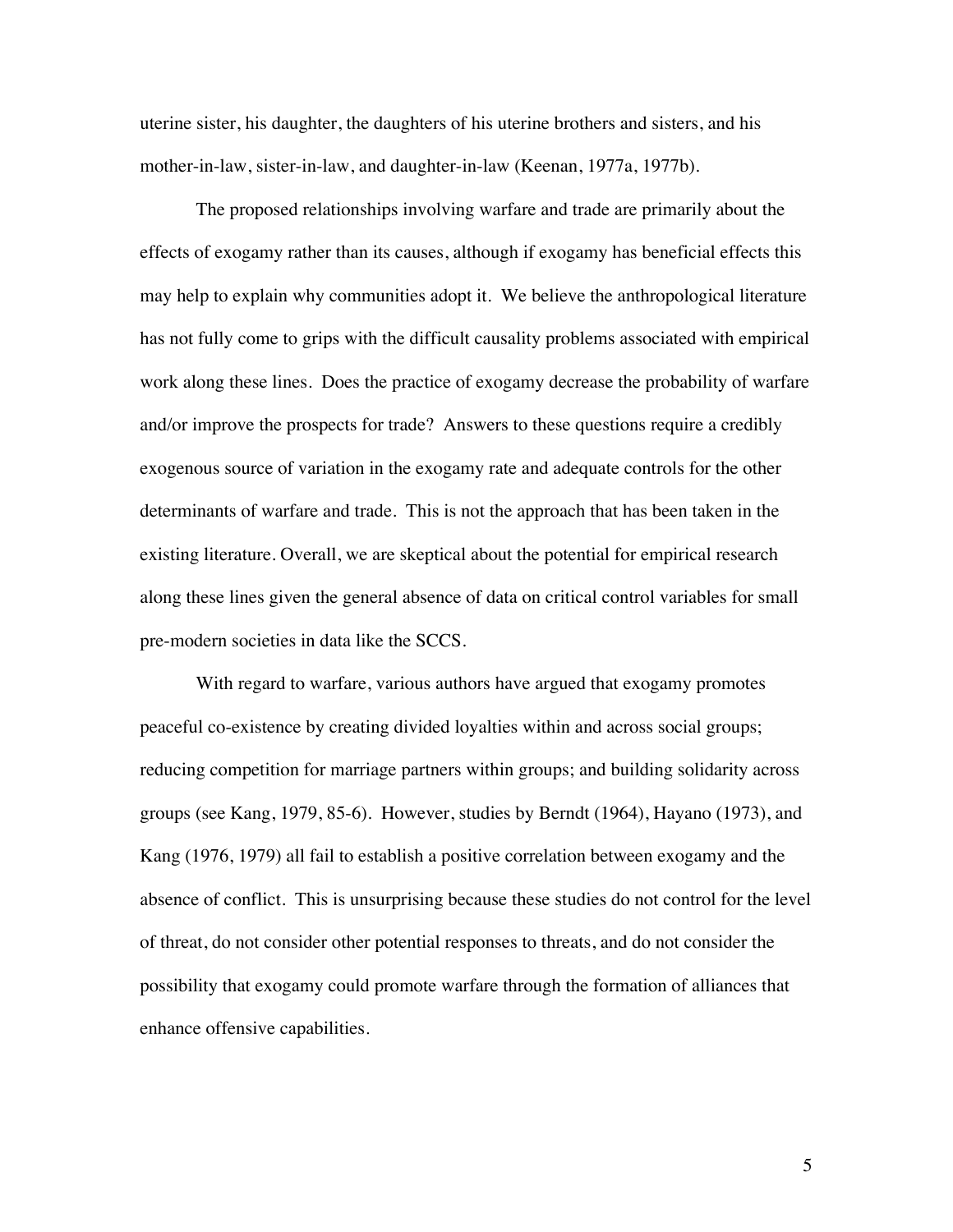We are not aware of empirical studies that attempt to establish a relationship between exogamy and trade. But as with warfare, inferring a causal link would be problematic in the absence of data on other relevant variables. These include the size of the potential gains from trade as well as alternative mechanisms for reducing transaction costs, such as bond posting or efficiency wages (for examples, see Grief, 2006a, 2006b).

The rest of the paper is organized as follows. Section 2 develops a model of two communities subject to productivity shocks. This section defines locational equilibrium and derives a labor allocation for each fixed exogamy level. Section 3 introduces agent heterogeneity and studies household formation. Here we define a matching equilibrium and characterize the exogamy levels that are supportable in equilibrium. Assuming that the lowest supportable exogamy level will be observed, section 4 shows that exogamy is increasing in the productivity gap across communities and decreasing in community size.

Section 5 describes the Standard Cross Cultural Sample, defines variables, and presents our empirical methodology. Section 6 presents our econometric results. Section 7 summarizes the paper and discusses possible extensions. Proofs of formal propositions are in an appendix available from the authors.

#### 2. Locational Equilibrium

Consider a production site with population  $n > 0$  and one unit of land. Each agent is endowed with a unit of work time and maximizes food income. We ignore leisure. All agents are risk-neutral and the population is divided equally between males and females. Food is shared equally among the agents who work at a given site.

In our empirical work, we study communities ranging in size from a few dozen to several thousand people. We assume that in this population range an individual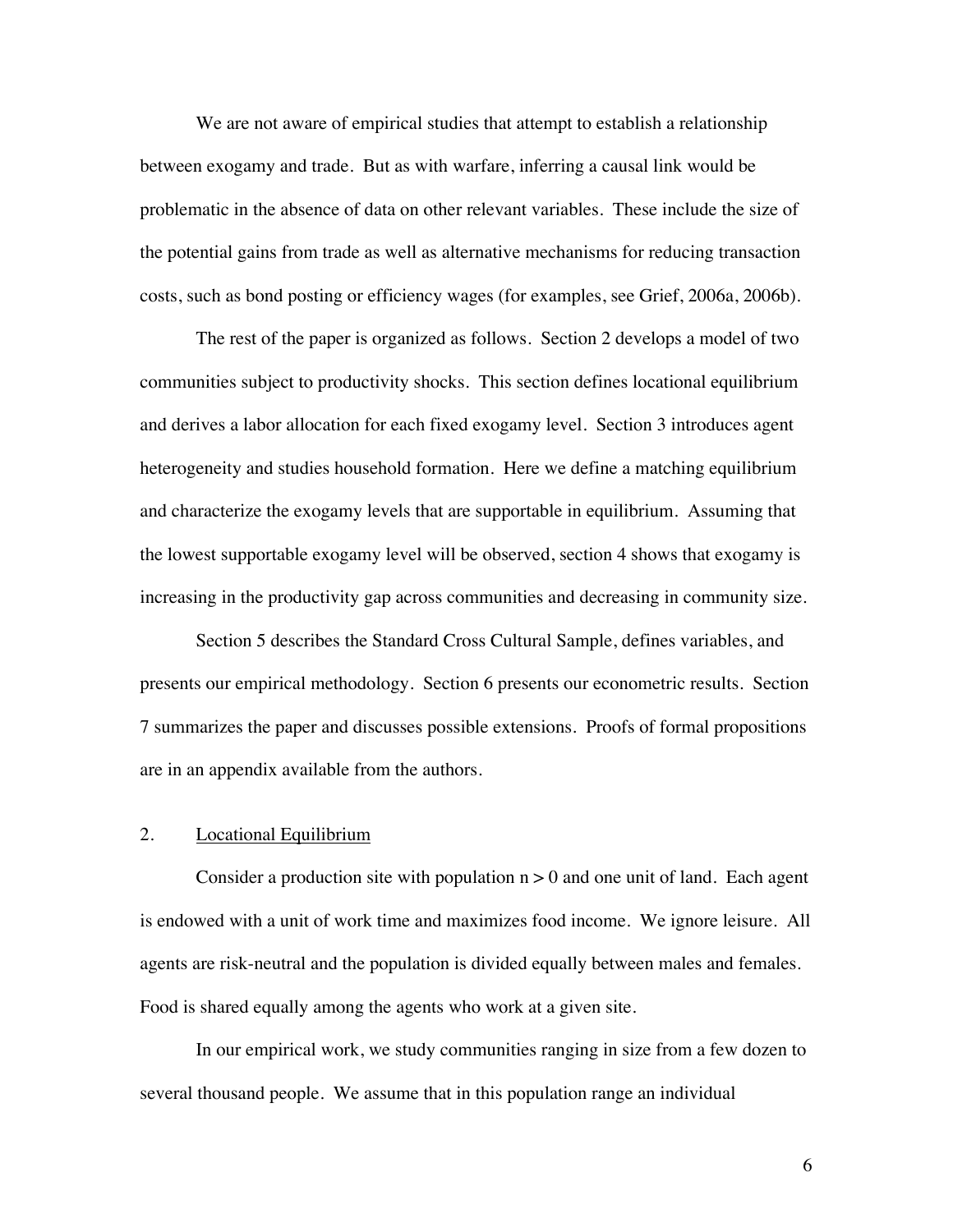household ignores its own effect on the average product of labor for the community. Thus an agent or household can be treated as having negligible size relative to the population at a site.

The production function for food (measured in calories) has the form

$$
(1) \tY = \theta f(L)
$$

where  $L \ge 0$  is labor and  $\theta > 0$  is the natural productivity of the site.

A1 The production function satisfies  $f(0) = 0$ ;  $f'(L) > 0$  for  $L > 0$  with  $f'(0) = \infty$  and  $f'(\infty) = 0$ ; and  $f''(L) < 0$  for  $L > 0$ .

There are two symmetric sites  $s = 1, 2$  with this technology. Households consist of two agents, one of each sex. The aggregate population of the two sites is 2n so there are n households. Let  $m \in [0, n]$  be the number of households that have one partner from each site. This leaves (n-m)/2 local matches where both partners are from site 1, and an equal number of local matches where both partners are from site 2. Households that have local matches are immobile because neither partner is well informed about the natural or social environment at the other site, so the household cannot produce food at that site. Mixed households are mobile and can produce food at either site.

A2 The productivity state is  $\theta = (\theta_1, \theta_2)$  where  $\theta_1 \in {\theta_A}, \theta_B$  for s = 1, 2 with  $0 < \theta_B \le$  $\theta_A$ . Each of the four states {AA, AB, BA, BB} has positive probability.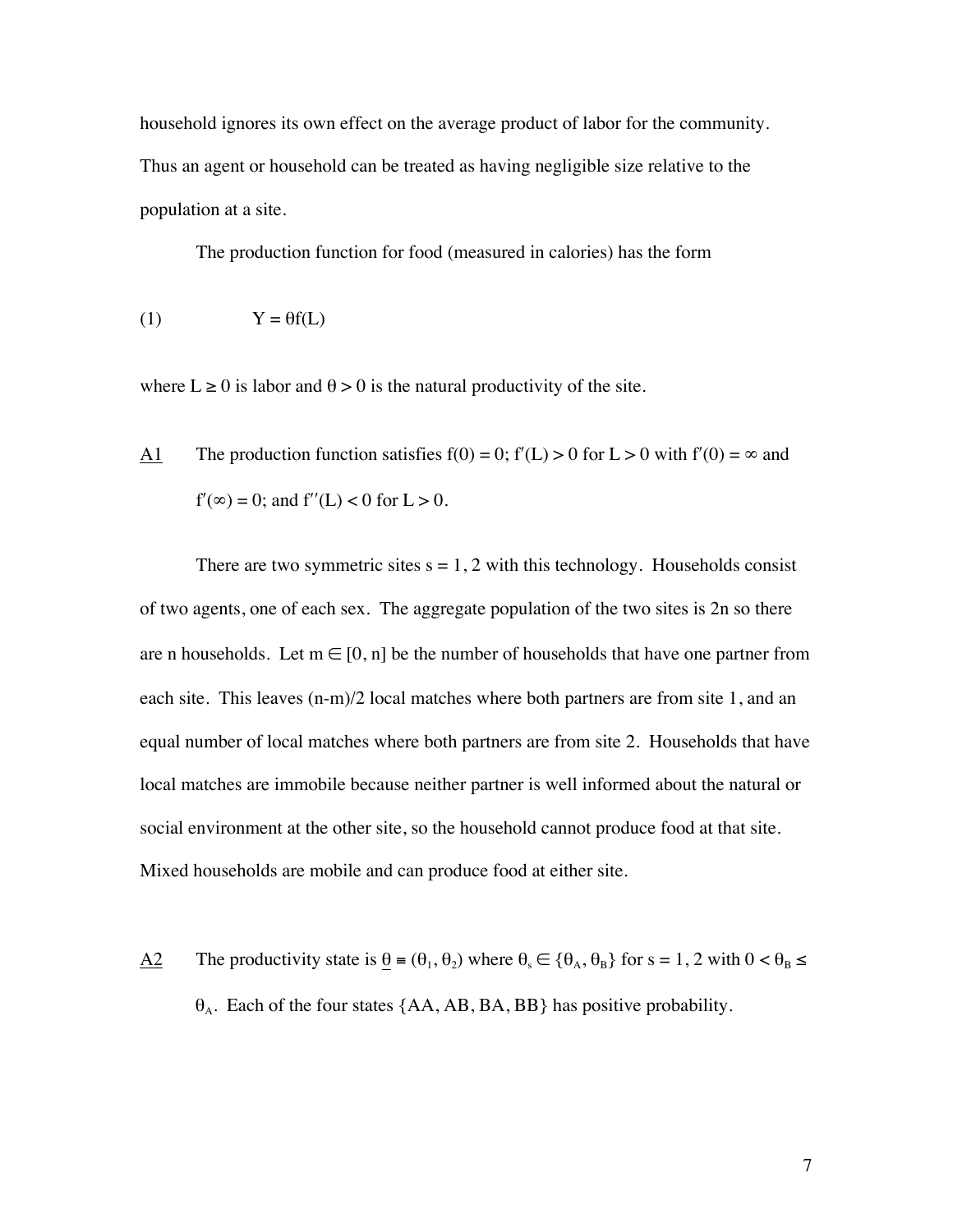The sequence of events runs as follows. First, the productivity state is revealed. Agents form households after seeing this state, and then mobile households decide where to locate. In this section we take the number of mobile households as given and consider their locational decisions. Household formation is examined in section 3.

Food income per capita at each site will be denoted by  $y_1 = \theta_1 f(L_1)/L_1$  and  $y_2 =$  $\theta_2 f(L_2)/L_2$  where  $L_1 + L_2 = 2n$  is the aggregate labor endowment. The labor allocation  $(L_1, L_2) \ge 0$  must satisfy the following requirement.

Locational equilibrium. Choose any  $m \in [0, n]$ . The allocation  $(L_1, L_2)$  is a locational equilibrium for m if no mobile household can increase its income by changing sites.

To see the implications of this condition, let  $(m_1, m_2) \ge 0$  be the distribution of mobile households across sites, where  $m_1 + m_2 = m$ . First suppose that productivity is equal across sites  $(\theta_1 = \theta_2 = \theta)$ . For m = 0 we have L<sub>1</sub> = L<sub>2</sub> = n because all matches are local, there are n/2 households at each site, and each household has two units of labor. This gives  $y_1 = y_2 = \theta f(n)/n$ . For  $m > 0$  it can be shown from A1 that equilibrium requires  $y_1 = y_2$ . This is only possible when mobile households are divided equally across sites so that  $L_1 = L_2 = n$ ,  $m_1 = m_2 = m/2$ , and  $y_1 = y_2 = \theta f(n)/n$ . Mobile households are indifferent between sites when incomes are equal, so this is a locational equilibrium.

Next, suppose productivity is unequal across sites so that one site has  $\theta_A$  and the other has  $\theta_B < \theta_A$ . In this context it is convenient simply to refer to the sites as A and B. Define m\* to be the number of mobile households required to equalize incomes across sites when all of the mobile households are at site A: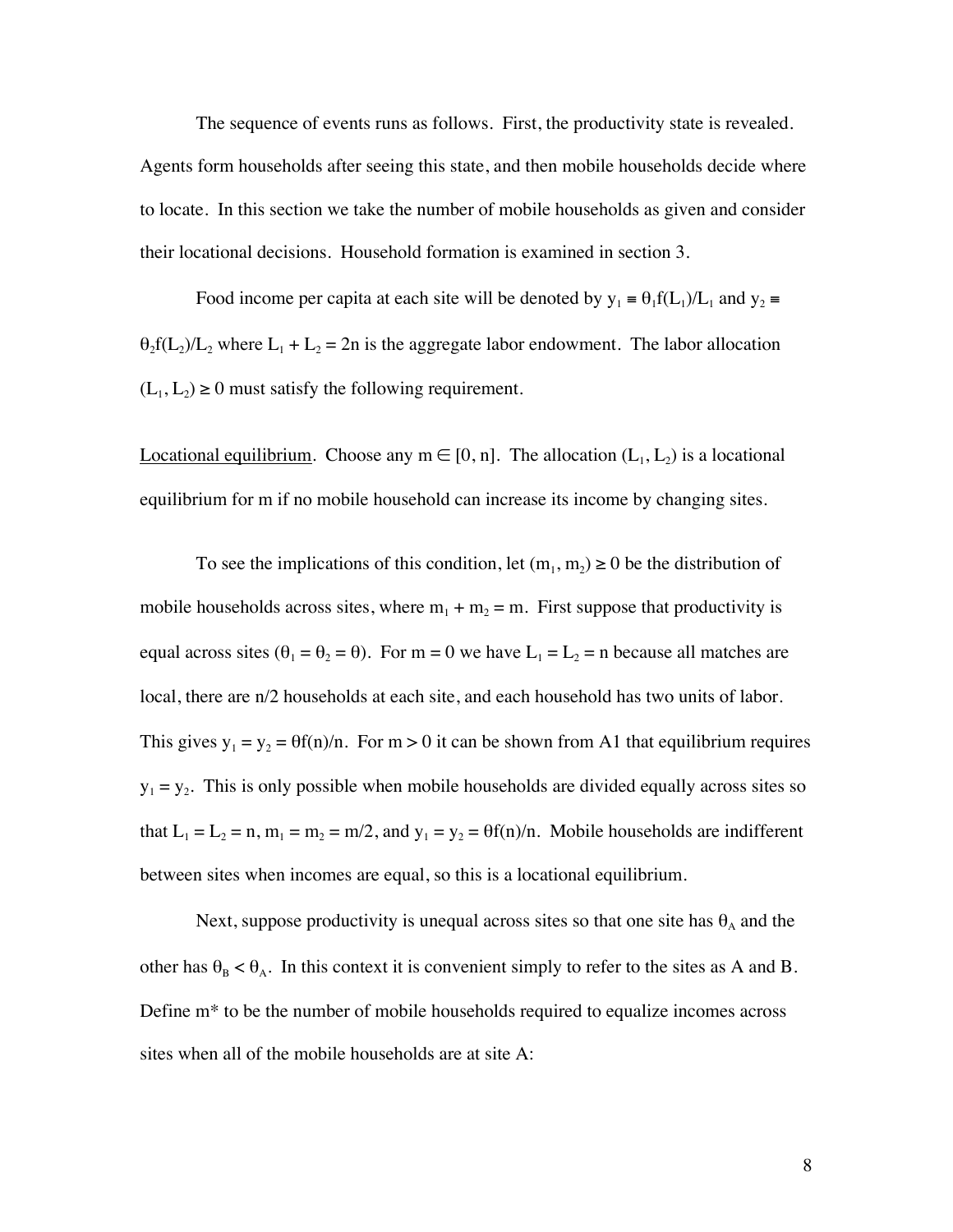(2) 
$$
\theta_A f(n + m^*)/(n + m^*) = \theta_B f(n - m^*)/(n - m^*)
$$

A1 guarantees that  $m^* \in (0, n)$  is unique. It is easy to verify that  $m^*$  is increasing in the site productivity ratio  $\theta_A/\theta_B$  with  $m^* = 0$  when  $\theta_A/\theta_B = 1$  and  $m^* \to n$  as  $\theta_A/\theta_B \to \infty$ . We assume  $\theta_A/\theta_B > 1$  and therefore m<sup>\*</sup> > 0 in what follows.

It can be shown in this case that equilibrium requires  $y_A \ge y_B$ . Now consider how the income ratio  $y_A/y_B$  varies with m. If m = 0 then  $L_A = L_B = n$ . This implies that  $y_A =$  $\theta_A f(n)/n > \theta_B f(n)/n = y_B$  and thus  $\theta_A/\theta_B = y_A/y_B > 1$ . Therefore when there are no mobile households, the productivity ratio equals the income ratio. When  $m \in (0, m^*)$ , there are not enough mobile households to drive  $y_A$  down to  $y_B$  even when all mobile households go to site A. As a result the unique locational equilibrium is  $L_A = n + m$  and  $L_B = n - m$ . This yields  $\theta_A/\theta_B > y_A/y_B > 1$  where  $y_A/y_B$  is decreasing in m.

For higher exogamy levels  $m \in [m^*, n]$ , there are enough mobile households to equalize income across sites. This is achieved by having  $(m^* + m)/2$  mobile households at site A, and the rest at site B. As a result the unique locational equilibrium is  $L_A = n +$ m\* and  $L_B = n - m^*$ . This yields  $\theta_A/\theta_B > y_A/y_B = 1$ .

We summarize these results as follows.

Lemma 1 (locational equilibrium).

- (a) If productivities are equal  $(\theta_1 = \theta_2 = \theta)$  then for every  $m \in [0, n]$  we have  $L_1 = L_2$ = n;  $m_1 = m_2 = m/2$ ; and  $y_1 = y_2 = \theta f(n)/n$ .
- (b) If productivities are unequal  $(\theta_A > \theta_B)$  then
	- (i)  $m \in [0, m^*)$  implies  $L_A = n + m$  and  $L_B = n m$  with  $y_A > y_B$ .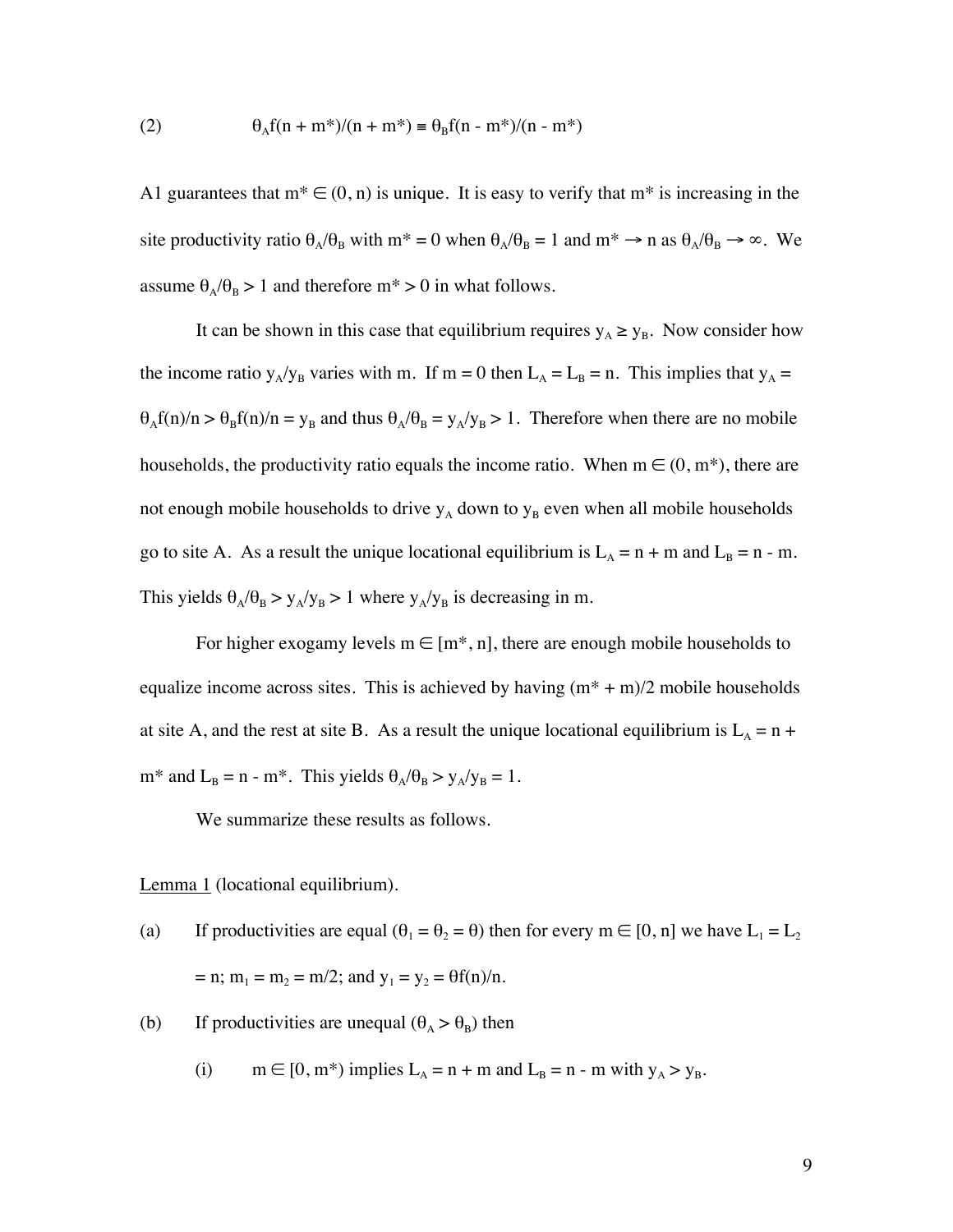(ii) 
$$
m \in [m^*, n]
$$
 implies  $L_A = n + m^*$  and  $L_B = n - m^*$  with  $y_A = y_B$ .

### 3. Matching Equilibrium

Exogamy may partly be a response to productivity differences across sites, but it may also lead to improved matches through a larger pool of potential marriage partners. To model this idea, we introduce heterogeneity among agents.

A3 The number of surviving adult children for a household is 2γy where 2y is the total food income of the household and  $\gamma > 0$  is the rate at which the household converts food into adult offspring. The type of a household is  $\gamma = \min \{ \gamma^F, \gamma^M \}$ where  $\gamma^F \in {\gamma^b, \gamma^g}$  is the type of the female partner and  $\gamma^M \in {\gamma^b, \gamma^g}$  is the type of the male partner, with  $0 < \gamma^b < \gamma^g$ .

We will call agents with  $\gamma^b$  the 'bad' type and those with  $\gamma^g$  the 'good' type. Both members of a household must be good in order for the household as a whole to be good. Good and bad households are equally skilled in food production, but good households are better at producing children using food as an input. It does not matter whether the source of the heterogeneity is genetic or involves random life experiences, such as having good adult role models in childhood. Individual agents now seek to maximize surviving adult offspring, and maximizing food is a means to that end. The other relevant consideration (for a good agent) is to find a good partner.

The agent types are determined by nature before households are formed, and are publicly observed. The number of good agents in each site/gender category is given by the quality state  $\underline{n} = (n_1^F, n_1^M, n_2^F, n_2^M) \ge 0$  where the subscripts denote the initial site of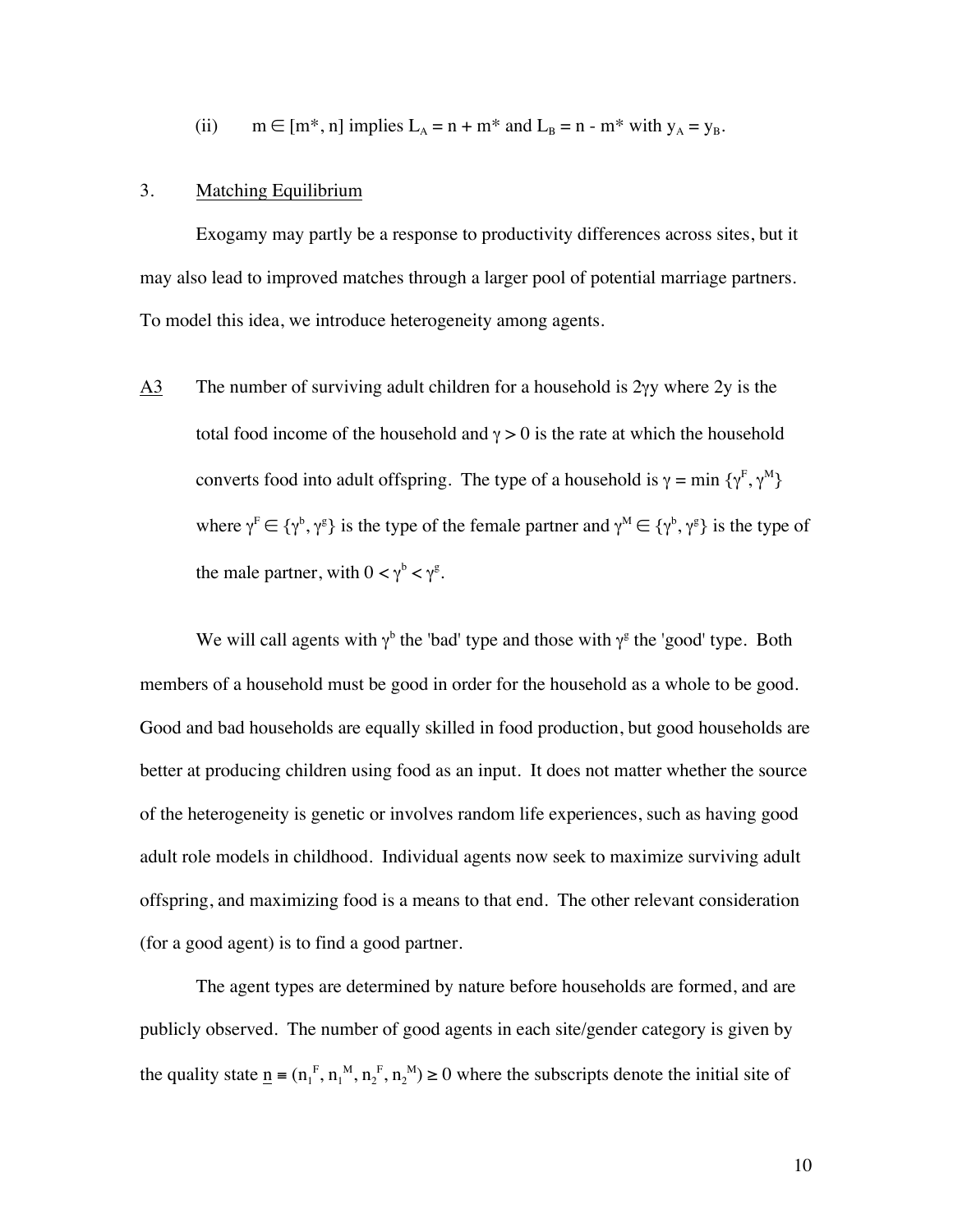the agent and superscripts denote gender. No entry in this vector can exceed n/2, which is the total number of agents in each site/gender category. The probability distribution over quality states  $(n)$  is independent of the distribution over productivity states  $(θ)$ .

A household allocation is a vector  $\underline{h} = (h_1^g, h_1^g, h_1^g, h_1^h, h_1^h, h_2^g, h_2^g, h_2^g, h_2^h) \ge 0$ where superscripts indicate household quality ( $b = bad$ ,  $g = good$ ). A single subscript refers to households involving local matches and says where the households are located. A double subscript refers to mobile households, where the first digit indicates where the households engage in production (site 1 or 2).

The set of feasible household allocations depends on the state n. For example, we cannot have a positive number of good local matches at site 1 ( $h_1^g > 0$ ) if all of the agents from that site are bad  $(n_1^F = n_1^M = 0)$ . The notation  $\underline{h} \in H(\underline{n})$  indicates that  $\underline{h}$  is physically feasible when the quality state is  $\underline{n}$ .

A household allocation determines the labor allocation as follows:

(3) 
$$
L_1 = 2(h_1^g + h_{12}^g + h_1^b + h_{12}^b)
$$
 (total labor at site 1)  

$$
L_2 = 2(h_2^g + h_{21}^g + h_2^b + h_{21}^b)
$$
 (total labor at site 2)

A household allocation also determines the level of exogamy:

(4) 
$$
m = h_{12}^g + h_{12}^b + h_{21}^g + h_{21}^b
$$
 (total mobile matches)  
\n
$$
(n-m)/2 = h_1^g + h_1^b
$$
 (total local matches at site 1)  
\n
$$
(n-m)/2 = h_2^g + h_2^b
$$
 (total local matches at site 2)

We write  $m = M(h)$  for the level of exogamy induced by h through (4).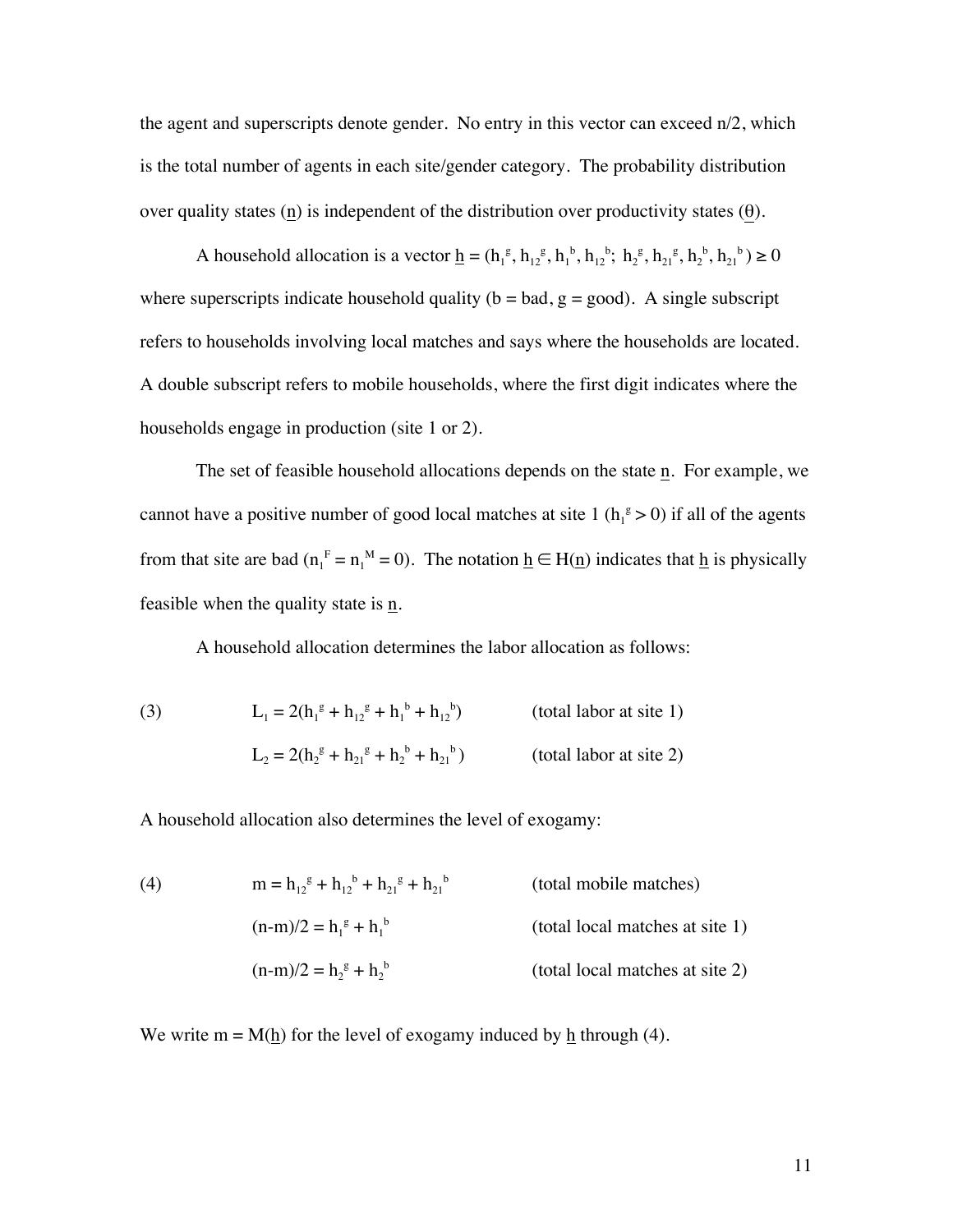The sequence of events remains as in section 2. First the productivity state  $\theta$  and quality state n are revealed. Agents then form households, and finally mobile households choose sites. At the last step all of the mobile households choose site A if  $y_A > y_B$  and are indifferent between sites if  $y_1 = y_2$ . This is true regardless of the qualities of individual matches. Therefore we continue to require locational equilibrium and Lemma 1 applies.

Next consider a given allocation  $h \in H(n)$  and the reasons why an agent might want to deviate from it. First, the agent may want to change partners in order to gain a higher income. For example, if  $y_A > y_B$  an agent in a local match at site B would prefer a mobile match with an agent from site A, holding quality constant. Second, the agent may want to change partners in order to raise household quality even though income does not change. For example, a good agent in a bad local match prefers a good partner from the same site. Because an agent cannot form a new household without a willing partner, we require that any deviation make both participants strictly better off.

This motivates the following series of definitions.

Immunity to deviation. For a given quality state  $\underline{n}$  and given incomes  $(y_1, y_2)$ , we say that  $h \in H(n)$  is immune to deviation if no pair of agents of opposite sex both become strictly better off by leaving their current partners and forming a new household.

Notice that immunity from deviation does not require that h actually generate the given incomes  $(y_1, y_2)$ . However, this is required in the definition of matching equilibrium.

Matching equilibrium. For a given productivity state  $\theta$  and quality state n, we say that h  $\in$  H(<u>n</u>) is a matching equilibrium if at the incomes (y<sub>1</sub>, y<sub>2</sub>) generated by the locational equilibrium for  $m = M(\underline{h})$ , the allocation  $\underline{h}$  is immune to deviation.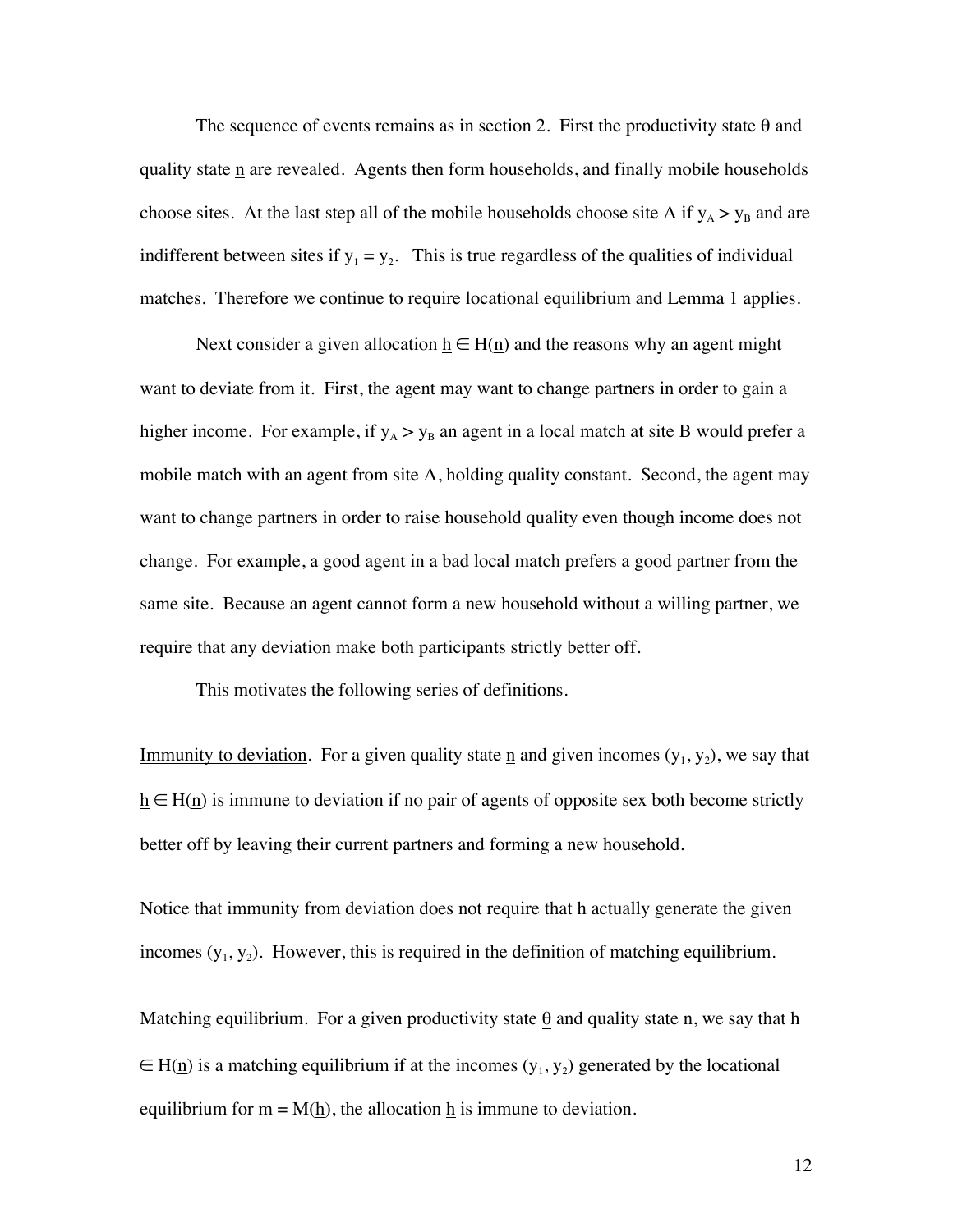Supportable exogamy levels. For a given productivity state  $\theta$  and quality state  $\underline{n}$ , we say that m  $\in$  [0, n] is supportable if there is some  $\underline{h} \in H(\underline{n})$  with m = M( $\underline{h}$ ) that is a matching equilibrium.

Lemmas 2 and 3 below characterize household allocations that are immune to deviation for given incomes  $(y_1, y_2)$ . Propositions 1 and 2 determine supportable exogamy levels.

Let  $n^F = n_1^F + n_2^F$  and  $n^M = n_1^M + n_2^M$  be the aggregate supplies of good females and good males. The maximum number of good matches is

(5) 
$$
h_{\max}^{g} = \min \{n^{F}, n^{M}\}\
$$

If  $n^F \le n^M$  we will say that good females are globally scarce and conversely for  $n^M \le n^F$ . This theoretical maximum is closely linked to the concept of immunity to deviation.

Lemma 2 (equal incomes across sites).

Let  $y_1 = y_2$  and fix some quality state <u>n</u> such that  $n^F \le n^M$ .

A household allocation  $\underline{h} \in H(\underline{n})$  is immune to deviation iff it achieves  $h_{\text{max}}^g$ .

For a given exogamy level  $m \in [0, n]$ , there is some  $h \in H(n)$  that is immune to deviation and yields m =  $M(\underline{h})$  iff m  $\in [\mu_{min}(\underline{n}), \mu_{max}(\underline{n})]$ . This interval is non-empty with

$$
\mu_{min}(\underline{n}) = 2 \max \{0; n_1^F - n_1^M; n_2^F - n_2^M\}
$$
  

$$
\mu_{max}(\underline{n}) = n - 2 \max \{0; n_1^F - n_2^M; n_2^F - n_1^M\}
$$

At most one of the arguments of the max operator can be strictly positive in each case. When  $n^F \ge n^M$ , the roles of F and M in Lemma 2 are reversed.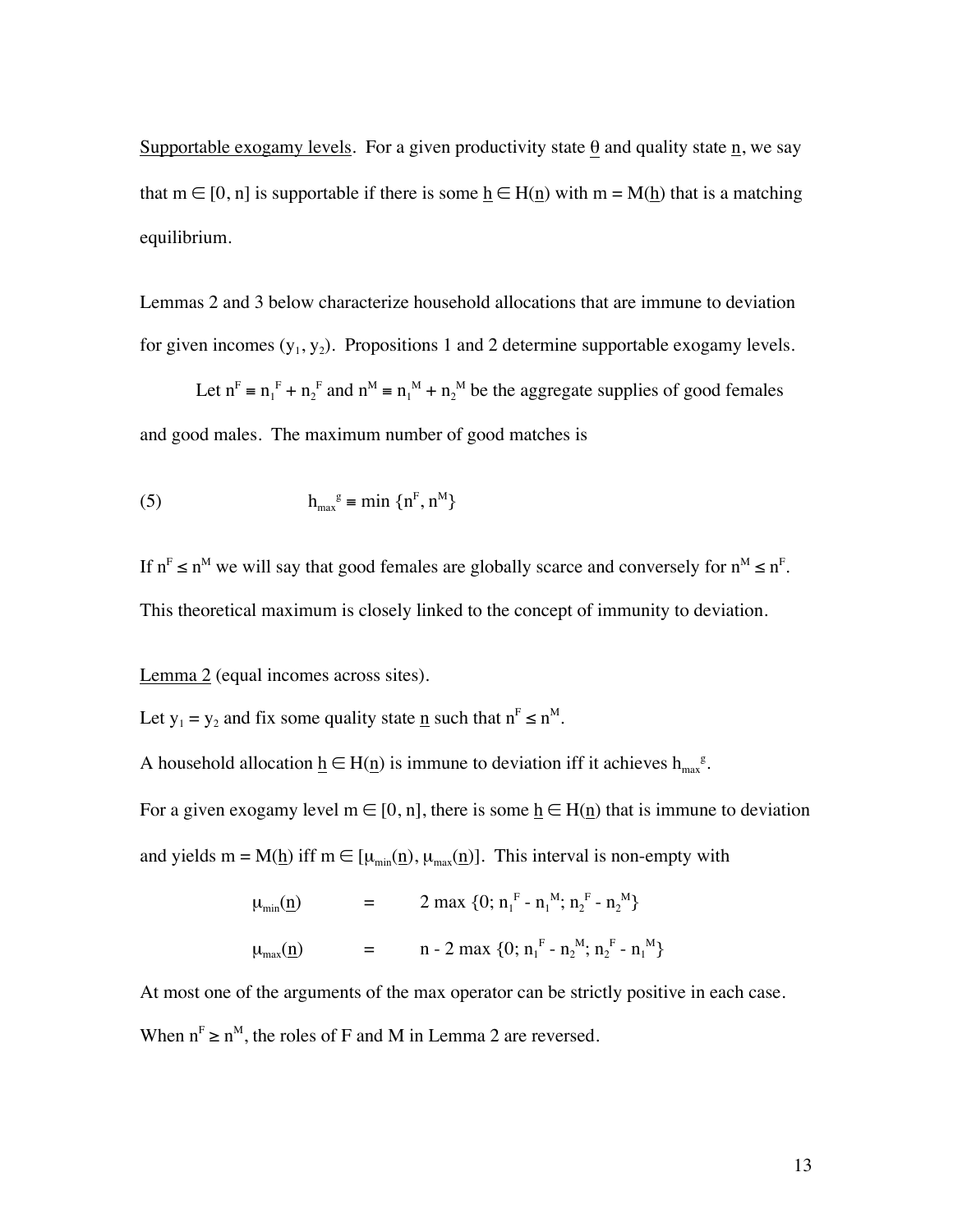Efficient matching must occur because otherwise there would be a good female in a bad match and a good male in a bad match. All matches yield equal incomes, so these two agents could both gain by leaving their current partners and creating a new household of higher quality. If good females are globally scarce  $(n^F \le n^M)$ , the minimum exogamy level  $\mu_{min}(\underline{n})$  depends on whether there is a site where good females are locally abundant  $(n_1^F > n_1^M)$  or  $n_2^F > n_2^M$ ). If neither inequality holds (good females are scarce at both sites), then  $h_{\text{max}}^g$  can be achieved through local matching alone and  $m = 0$  is feasible. If one of these two inequalities holds, some exogamy is needed in order to match surplus good females from one site with surplus good males from the other. The factor 2 arises in Lemma 2 because there must be equal flows of males and females in each direction to maintain gender balance. The case of maximum exogamy  $\mu_{max}(\underline{n})$  is similar except that now cross-site pairings are relevant. If  $n_1^F \le n_2^M$  and  $n_2^F \le n_1^M$  then all good females can be assigned to good partners through exogamous matching and  $m = n$  is feasible. If not, some local matching is needed.

When incomes are unequal across sites, agents may have to consider trade-offs between a higher income and a better match. In what follows, we assume match quality dominates. This is guaranteed by the restriction

$$
\underline{A4} \qquad \qquad \gamma^g/\gamma^b > \theta_A/\theta_B.
$$

Recall from the paragraph following (2) that  $\theta_A/\theta_B \ge y_A/y_B$  because the income ratio never exceeds the productivity ratio. Combined with A4, this yields  $\gamma^{g}/\gamma^{b} > y_{A}/y_{B}$  so that match quality trumps income when these objectives conflict. In particular, good agents from the lower income site will always prefer a good local match to a bad mobile match. Thus an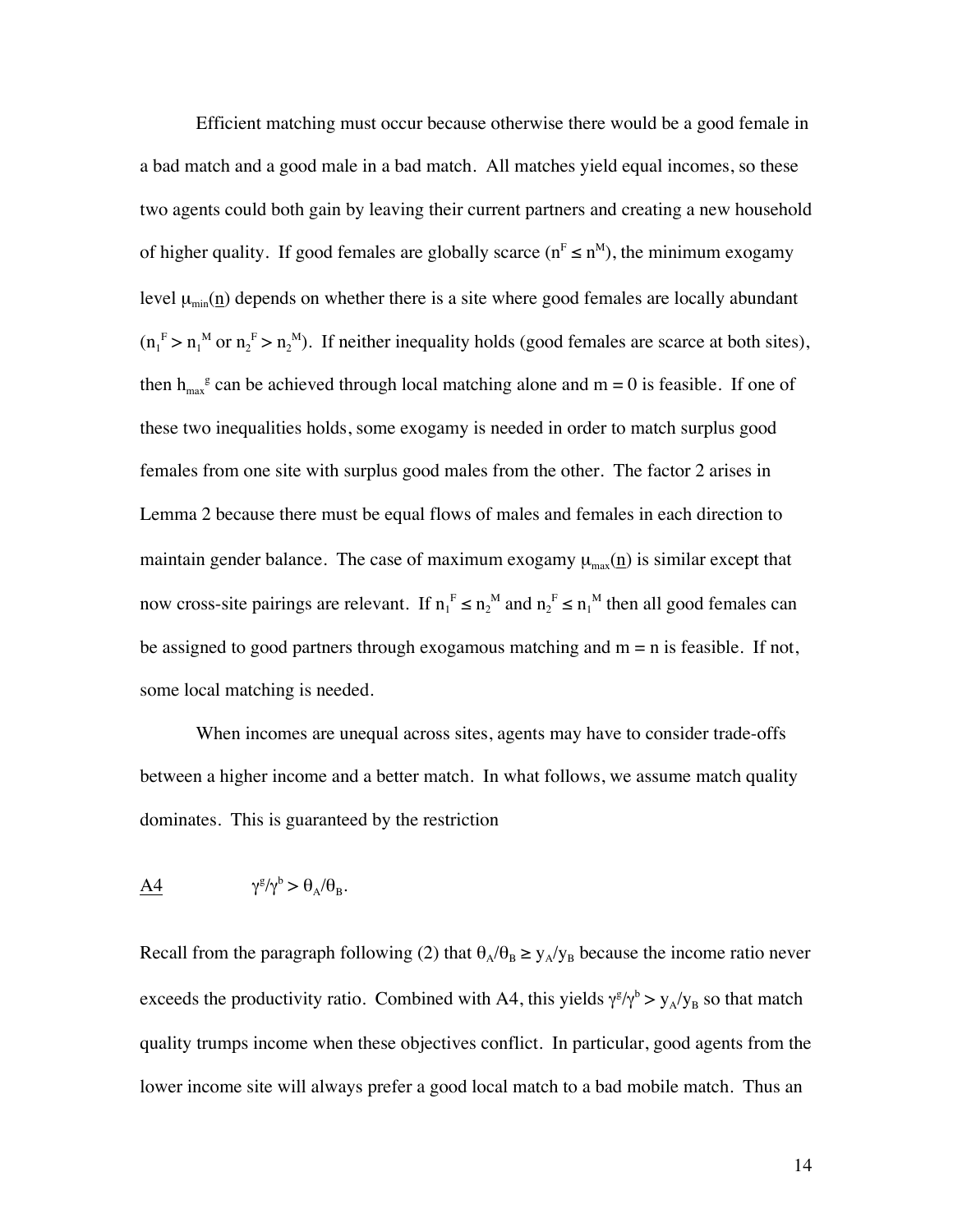allocation that is immune to deviation must still achieve the maximum feasible number of good matches  $h_{\text{max}}^g$  as in Lemma 2.

Lemma 3 (unequal incomes across sites).

Let  $y_A > y_B$  and adopt A4. Fix some quality state  $\underline{n}$  such that  $n^F \le n^M$ .

A household allocation  $h \in H(n)$  is immune to deviation iff h satisfies both EM and IC:

 $EM$  (efficient matching)  $h$  achieves  $h_{\text{max}}^g$ 

IC (incentive compatibility)  $h$  either has no good local matches at site B; no bad matches involving a good male from site A; or both.

For a given exogamy level  $m \in [0, n]$ , there is some  $h \in H(n)$  that is immune to deviation and yields m = M(h) iff m  $\in$  [ $\eta_{min}(n)$ ,  $\mu_{max}(n)$ ]. This interval is non-empty with

$$
\begin{array}{lll}\n\eta_{\min}(\underline{n}) & = & 2(n_A{}^F - n_A{}^M) & \text{if } n_A{}^M \le n_A{}^F; \\
& = & 2(n_A{}^M - n_A{}^F) & \text{if } n_A{}^F \le n_A{}^M \le n^F; \\
& = & 2n_B{}^F & \text{if } n^F \le n_A{}^M \\
\mu_{\max}(\underline{n}) & = & n - 2 \max \{0; n_A{}^F - n_B{}^M; n_B{}^F - n_A{}^M\}\n\end{array}
$$

At most one of the arguments of the max operator can be strictly positive. When  $n<sup>F</sup> \ge n<sup>M</sup>$  the roles of F and M in Lemma 3 are reversed.

From efficient matching (EM), an allocation  $\underline{h}$  that is immune to deviation must achieve h<sub>max</sub><sup>g</sup>. Given that good females are globally scarce by assumption ( $n^F \le n^M$ ), EM implies that all good females have good partners.

The incentive compatibility restriction (IC) arises as follows. Suppose we have a good local match at site B and a bad match involving a good male from site A. The good female from site B would deviate with a good male from site A to improve income from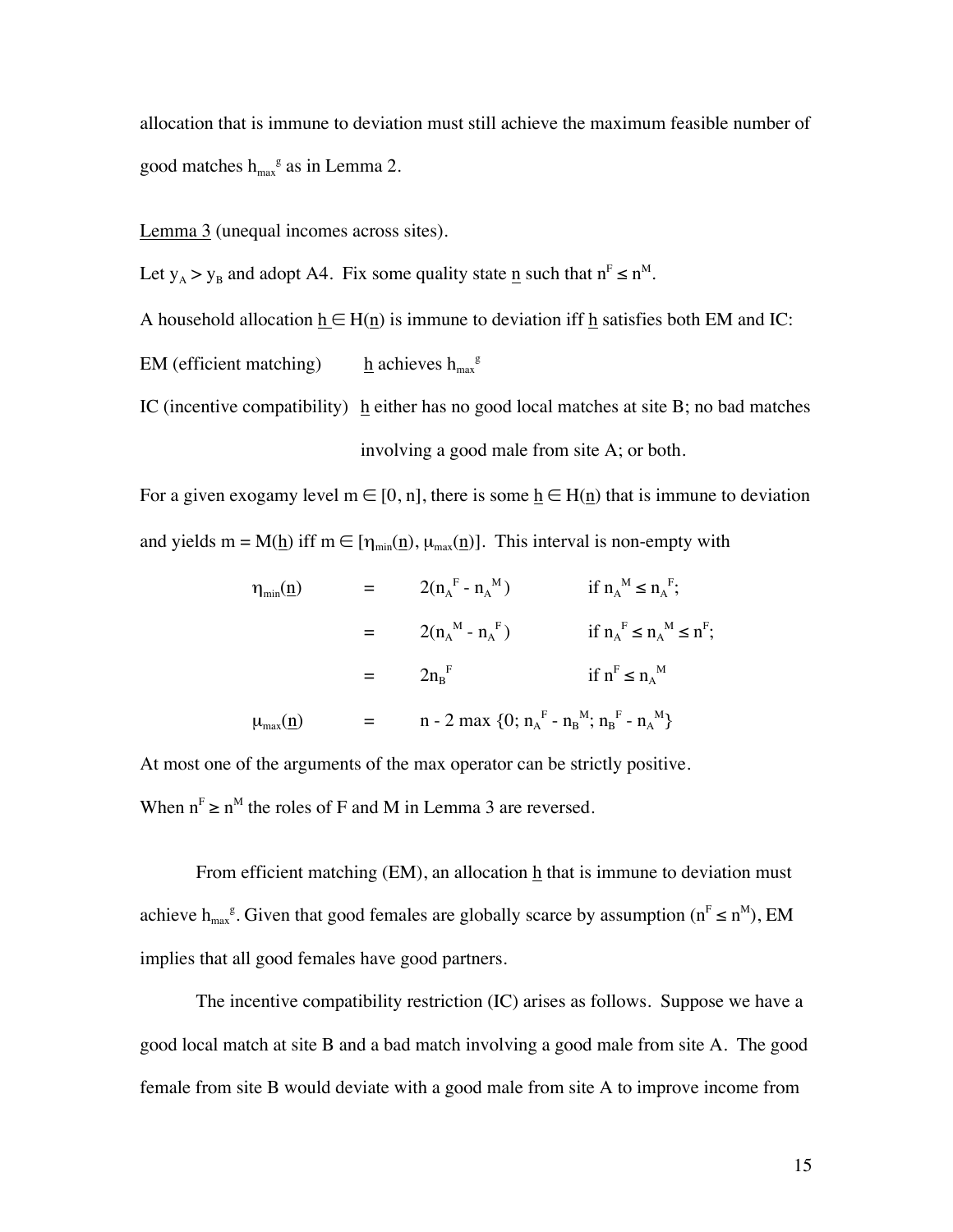$y^B$  to  $y^A$  while preserving match quality. The good male from site A would deviate with a good female from site B to improve match quality from  $\gamma^b$  to  $\gamma^g$  while preserving income y<sup>A</sup> through the mobility of the household. IC rules out mutual gains of this kind.

The first line in the description of the lower bound  $\eta_{\text{min}}$  in Lemma 3 for the case  $n_A^M \le n_A^F$  is the same as for  $\mu_{min}$  in Lemma 2, apart from the change in site labels. In this situation all of the good males from site A can be matched locally to good females and IC does not bind. For the other two lines in the description of  $\eta_{\min}$  IC binds and we have the inequality  $\mu_{\min} < \eta_{\min}$ . IC does not affect the upper bound  $\mu_{\max}(\underline{n})$  in Lemma 3, which is the same as in Lemma 2 aside from the change in labels.

The next task is to find the exogamy levels that can be supported by a matching equilibrium for a given productivity state  $\theta$  and quality state n. When the sites have equal productivities, from Lemma 1 they must also have equal incomes. Lemma 2 then gives a straightforward result: if m  $\in$  [ $\mu_{min}(\underline{n}), \mu_{max}(\underline{n})$ ] then there is a matching equilibrium that supports m, while for other values of m there is not. We record this result below.

Proposition 1 (supportable exogamy levels with equal site productivities).

Let  $\theta_1 = \theta_2$ . Fix the quality state n. An exogamy level m  $\in [0, n]$  is supportable by a matching equilibrium iff m  $\in$  [ $\mu_{min}(\underline{n})$ ,  $\mu_{max}(\underline{n})$ ], with  $y_1 = y_2$  for all such m.

The analysis is more complex for unequal site productivities. The productivity ratio  $\theta_A/\theta_B > 1$  determines a level of exogamy  $m^* \in (0, n)$  through equation (2) such that incomes are unequal across sites when  $m < m^*$  and equal when  $m \ge m^*$ . For a fixed n we need to study the relationship between m<sup>\*</sup> and the boundaries  $\mu_{min}(\underline{n})$ ,  $\eta_{min}(\underline{n})$ , and  $\mu_{max}(\underline{n})$ derived in Lemmas 2 and 3. Proposition 2 lists the cases that can arise.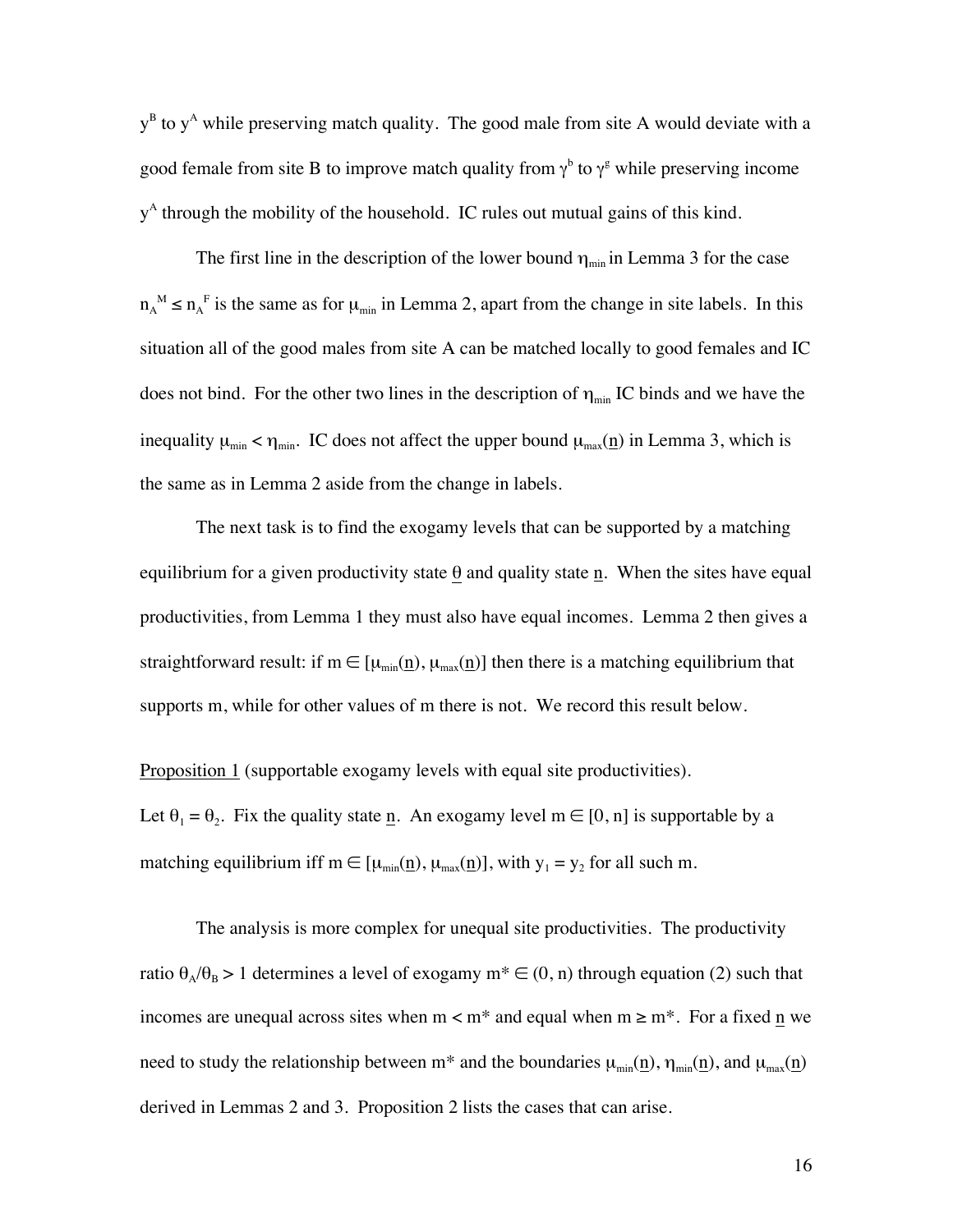Proposition 2 (supportable exogamy levels with unequal site productivities).

Let  $\theta_1 \neq \theta_2$  with  $0 < \theta_B < \theta_A$ . Fix the quality state n. We have  $\mu_{min}(n) \leq \eta_{min}(n) \leq \mu_{max}(n)$ .

- (i) If  $m^* \le \mu_{min}(\underline{n})$  then an exogamy level m is supportable by a matching equilibrium iff  $m \in [\mu_{min}(\underline{n}), \mu_{max}(\underline{n})]$ , with  $y_A = y_B$  for all such m.
- (ii) If  $\mu_{min}(\underline{n}) \le m^* \le \eta_{min}(\underline{n})$  then an exogamy level m is supportable by a matching equilibrium iff m  $\in$  [m<sup>\*</sup>,  $\mu_{max}(n)$ ], with  $y_A = y_B$  for all such m.
- (iii) If  $\eta_{min}(\underline{n}) \le m^* \le \mu_{max}(\underline{n})$  then an exogamy level m is supportable by a matching equilibrium iff m  $\in$   $[\eta_{min}(\underline{n}), \mu_{max}(\underline{n})]$ , with  $y_A > y_B$  for  $\eta_{min}(\underline{n}) \le m < m^*$  and  $y_A =$  $y_B$  for  $m^* \le m \le \mu_{max}(n)$ .
- (iv) If  $\mu_{max}(n)$  < m<sup>\*</sup> then an exogamy level m is supportable by a matching equilibrium iff m  $\in$  [ $\eta_{min}(\underline{n})$ ,  $\mu_{max}(\underline{n})$ ], with  $y_A > y_B$  for all such m.

The general message of Proposition 2 is that for a fixed quality state n, lower values of m\* are associated with matching equilibria that have equal incomes across sites, while higher values of m<sup>\*</sup> are associated with equilibria that have unequal incomes. At small  $m^*$  values as in case (i), the result is the same as in Proposition 1. At larger  $m^*$  values as in case (ii), the situation is identical except that the previous lower bound on exogamy  $\mu_{min}(\underline{n})$  is replaced by m<sup>\*</sup>. Once m<sup>\*</sup> exceeds  $\eta_{min}(\underline{n})$  as in case (iii), there are equilibrium exogamy levels consistent with equal or unequal incomes. Finally, when m\* is large as in case (iv), any equilibrium exogamy level must yield unequal incomes.

#### 4. Comparative Statics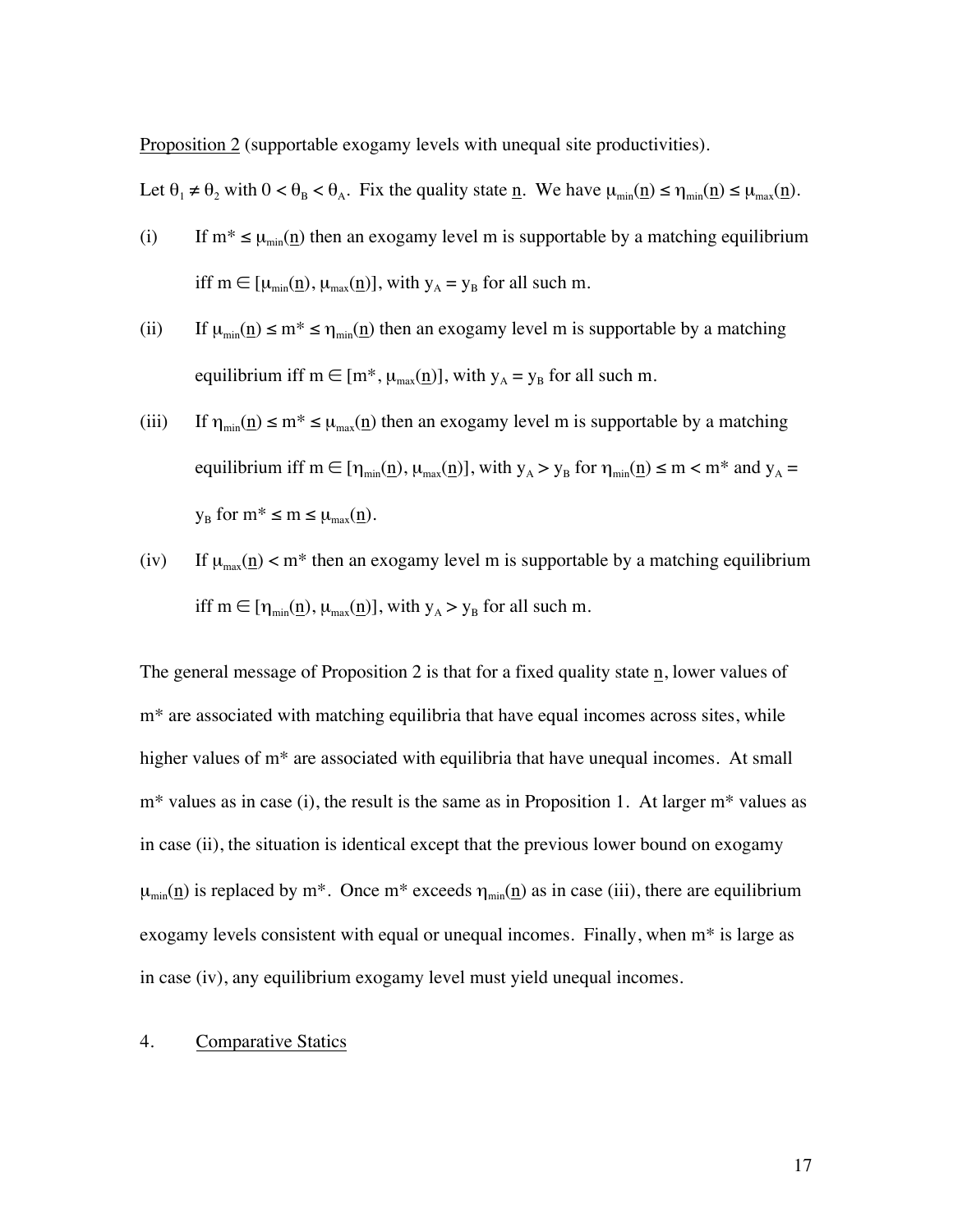In the empirical part of the paper, we will be interested in the expected exogamy rate  $E(M)$  where  $M \equiv m/n$  is the fraction of agents who marry outside their community. This expectation depends on the variation in natural productivity captured by  $\theta_A/\theta_B$  and community size captured by n. We will show that an increase in the productivity ratio increases E(M) while an increase in community size decreases E(M).

Section 3 characterized intervals for the exogamy levels that can be supported in a matching equilibrium. In order to generate predictions that are useful for empirical work, we adopt the following equilibrium selection rule.

A5 When multiple exogamy levels are supportable, the lowest is selected.

A5 uses the preference for local matches as a tie-breaking rule. Such preferences could arise from a desire for closeness to family and friends, for a partner from the same birth community, or site-specific human capital.

The expected exogamy rate has two components: the expectation when the sites have the same productivity, and the expectation when the site productivities differ. Due to the independence of productivity shocks and agent qualities, we can write

(6)  $E(M) = Prob(AA \text{ or } BB) E(M | \theta_1 = \theta_2)$ + Prob (AB or BA)  $E(M | \theta_1 \neq \theta_2)$ 

The probability in each line is strictly positive by A2. We confine attention to the more interesting case  $\theta_B < \theta_A$  with obvious simplifications when  $\theta_B = \theta_A$  holds.

In the first line of (6), there is no need to distinguish states AA and BB because the exogamy rate is not affected by the absolute productivity level. From Proposition 1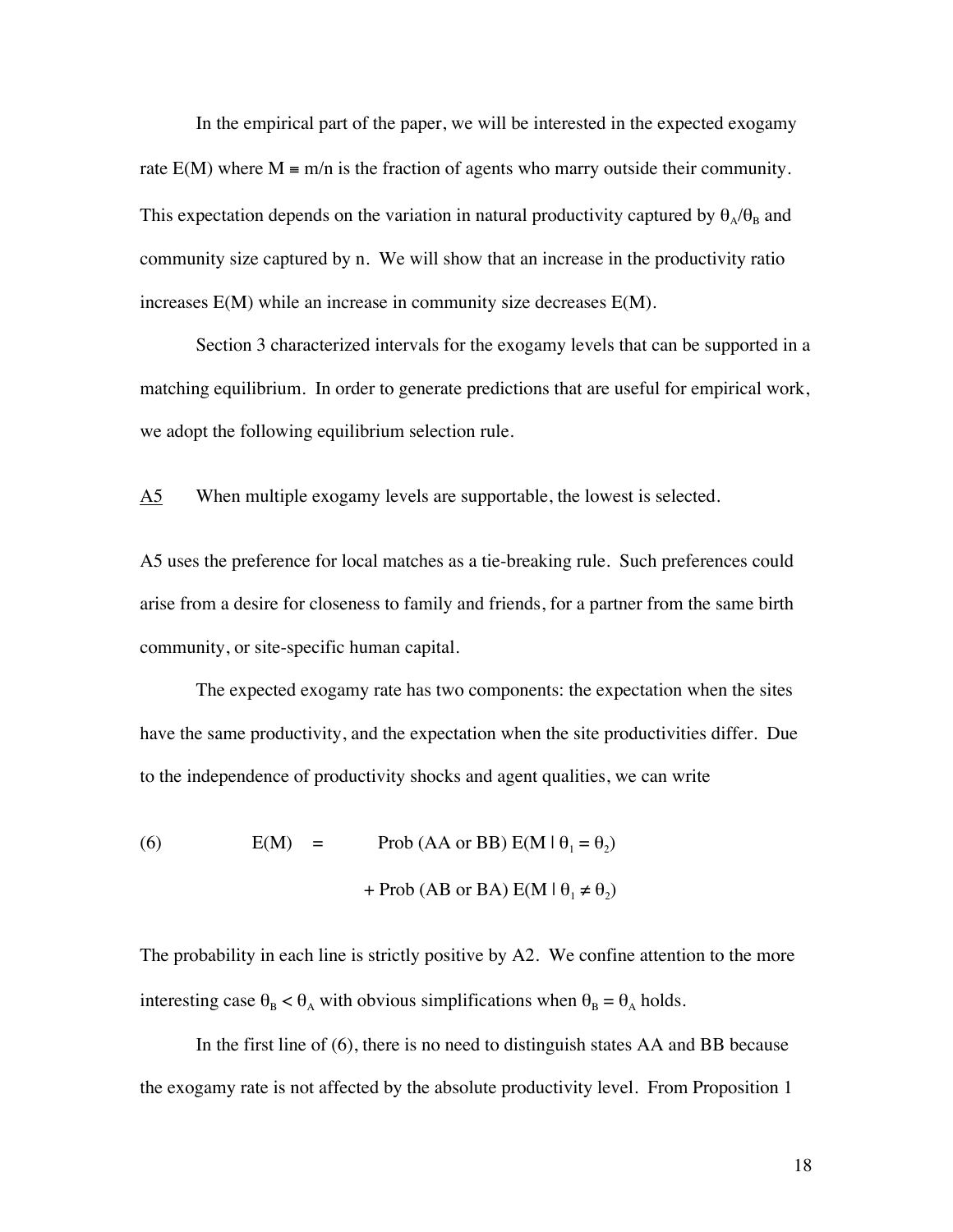and A5, the exogamy rate is  $M = \mu_{min}(\underline{n})/n$  where  $\mu_{min}(\underline{n})$  is defined in Lemma 2. The conditional expected exogamy rate is therefore

(7) 
$$
E(M | \theta_1 = \theta_2) = E[\mu_{min}(\underline{n})/n]
$$

In the second line in (6), the threshold exogamy level  $m^* \in [0, n]$  from section 2 becomes relevant. When  $m < m^*$ , locational equilibrium requires a higher food income at the higher-productivity site ( $y_A > y_B$ ). When  $m \ge m^*$ , these incomes are equal ( $y_A$  =  $y_B$ ). For a fixed community size, m<sup>\*</sup> is an increasing function of the productivity ratio  $\theta_A/\theta_B$ . As above, we work with the fractions M = m/n and M\* = m\*/n.

To determine the exogamy rate as a function of the agent quality state  $\underline{n}$ , we use Proposition 2 and A5. In combination, these imply that the exogamy rate M is equal to the intermediate value among the set  $\{\mu_{min}(\underline{n})/n, M^*, \eta_{min}(\underline{n})/n\}$ , where  $\mu_{min}(\underline{n})$  is defined in Lemma 2 and  $\eta_{min}(\underline{n})$  is defined in Lemma 3. Recall that  $\mu_{min}(\underline{n}) \le \eta_{min}(\underline{n})$  for all agent quality states n. We therefore write the conditional expected exogamy rate as

(8) 
$$
E(M | \theta_1 \neq \theta_2)
$$

#### = E[intermediate value among  $\{\mu_{\min}(\underline{n})/n, M^*, \eta_{\min}(\underline{n})/n\}$ ]

Now consider the probability distribution over quality states  $n$ . Again we express each variable relative to the community size n so that  $N_A^F = 2n_A^F/n$  is the fraction of site-A females who belong to the good type, and likewise for  $N_A^M$ ,  $N_B^F$ , and  $N_B^M$ . All of these variables are confined to the unit interval. We define  $\underline{N} = (N_A^F, N_A^M, N_B^F, N_B^M)$ .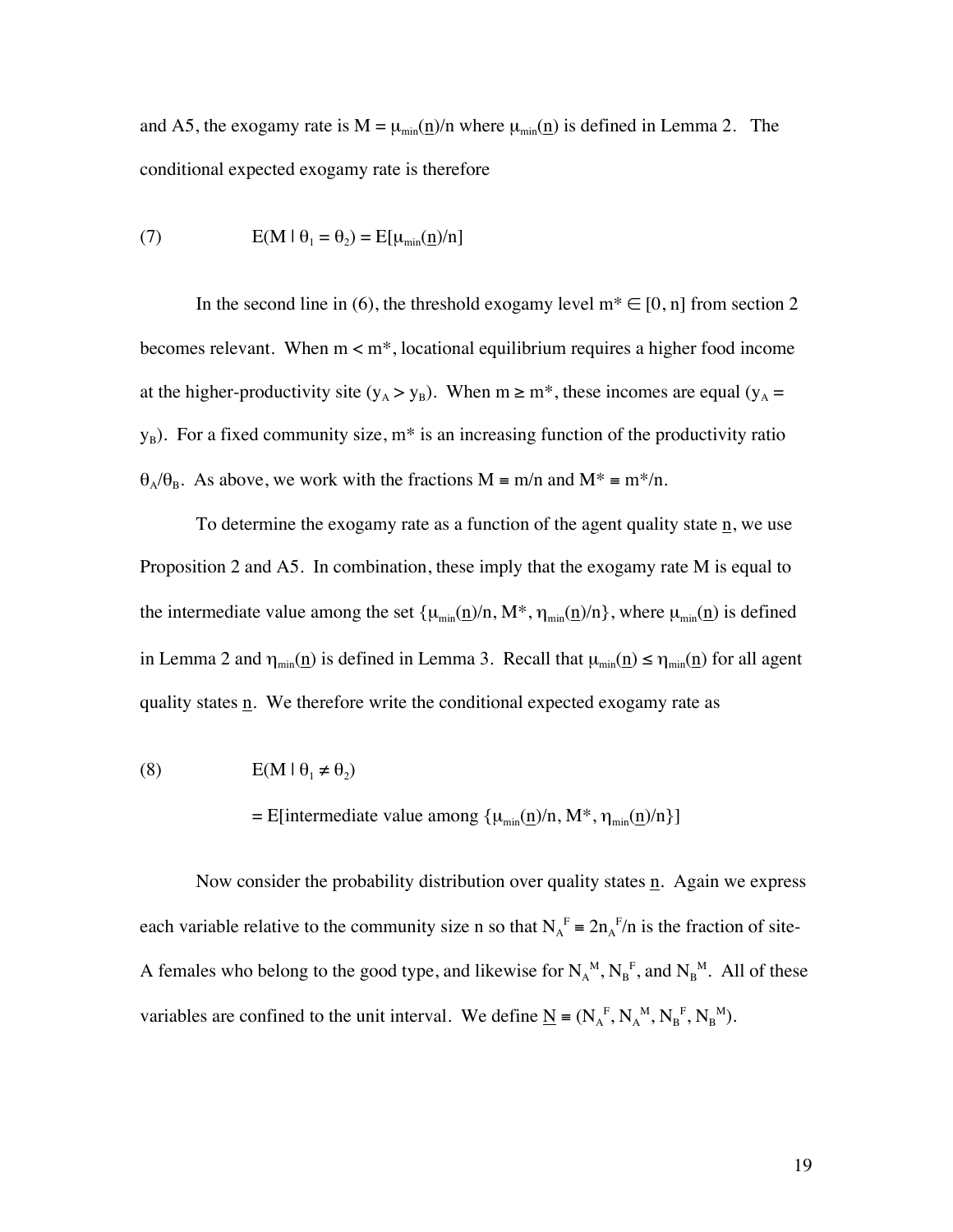A6 An agent is good with probability  $\lambda \in (0, 1)$ . These draws are independent across agents and sites. We use the following approximation to the binomial distribution for large n. The random variables for the fraction of good agents in each of the four site/gender categories ( $N_A^F$ ,  $N_A^M$ ,  $N_B^F$ ,  $N_B^M$ ) are independent and normally distributed with mean  $\lambda$  and variance  $\sigma^2 = 2\lambda(1-\lambda)/n$ .

We assume that for communities of several dozen people or more, the normal distribution in A6 is a reasonable approximation. For our comparative static results in Propositions 3 and 4,  $M(N_A^F, N_A^M, N_B^F, N_B^M)$  must be extended from the domain [0, 1]<sup>4</sup> to  $(-\infty, \infty)^4$ . We adopt an extension that preserves the non-negativity and continuity of M. The details are provided in the mathematical appendix. This extension plays no substantive role because improper quality states have negligible probability at high values of n.

Now consider the effect of an increase in the productivity ratio  $\theta_A/\theta_B$  on E(M) with community size n held constant. As explained above, this ratio drops out of the first line in (6) so we only need to study the second line in which  $\theta_1 \neq \theta_2$ . For a quality state  $\underline{n}$ with  $\mu_{min}(\underline{n}) = \eta_{min}(\underline{n})$ , the value of M<sup>\*</sup> is irrelevant and M is constant for that quality state regardless of  $\theta_A/\theta_B$ . For any quality state with  $\mu_{min}(\underline{n}) < \eta_{min}(\underline{n})$ , M is constant at  $\mu_{min}(\underline{n})/n$ for low values of  $\theta_A/\theta_B$ ; equal to M<sup>\*</sup> at moderate values of  $\theta_A/\theta_B$ ; and constant at  $\eta_{min}(\underline{n})/n$ for high values of  $\theta_A/\theta_B$ . Under the normal approximation in A6, there are always parts of the state space on which M is equal to M\* and thus increasing in  $\theta_A/\theta_B$ . Because M is constant elsewhere,  $E(M)$  is increasing in  $\theta_A/\theta_B$ . We formalize this result as follows.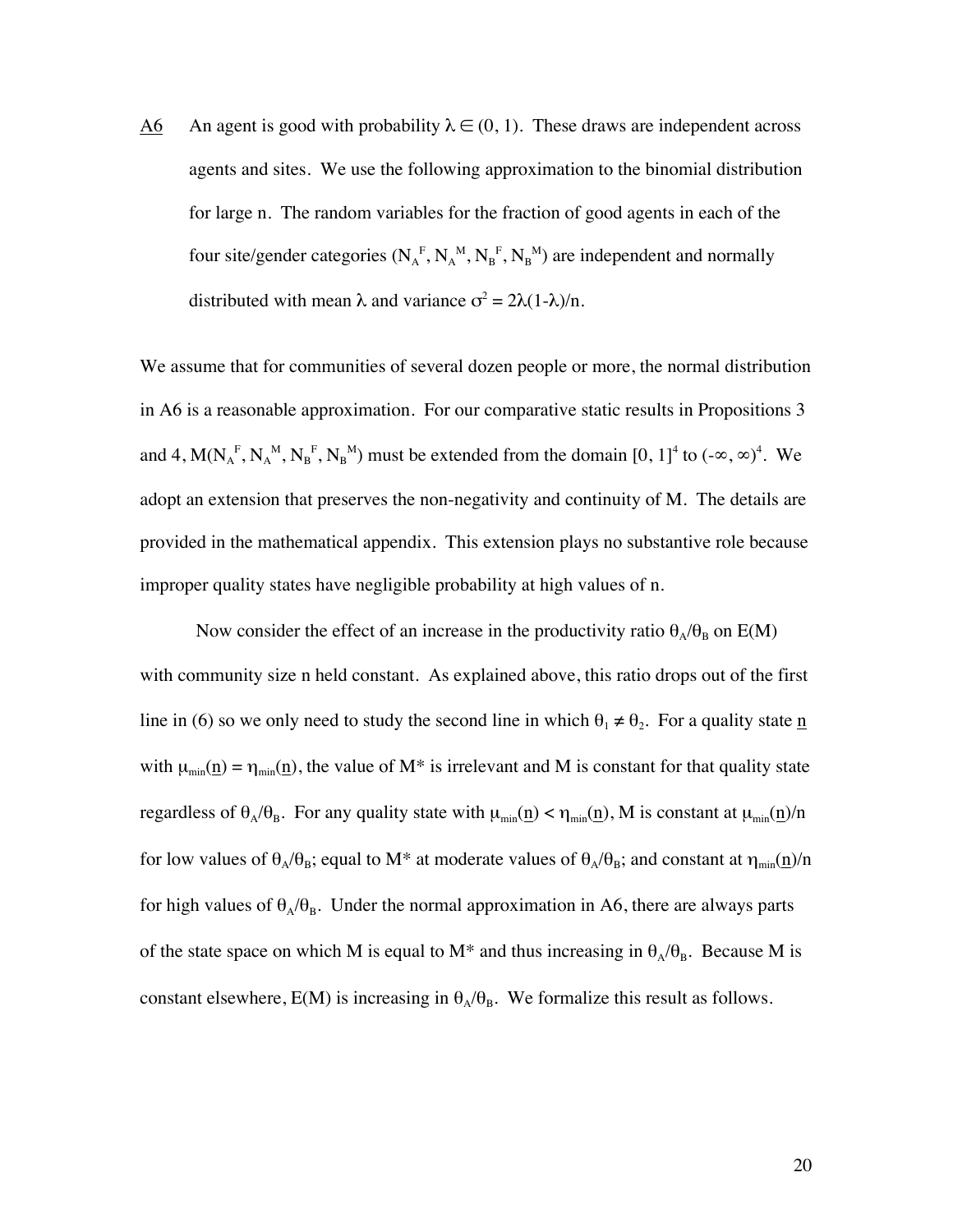Proposition 3 (effect of productivity ratio on expected exogamy rate). Fix  $n > 0$  and let there be two productivity vectors  $(\theta_A^0, \theta_B^0)$  and  $(\theta_A^1, \theta_B^1)$  such that  $\theta_A^0/\theta_B^0 < \theta_A^1/\theta_B^1$ . The approximation from A6 implies  $E(M | \theta_A^0 / \theta_B^0) < E(M | \theta_A^1 / \theta_B^1)$ .

The second comparative static question involves the effect of an increase in the community size n on the expected exogamy rate  $E(M)$ , holding  $\theta_A/\theta_B$  constant. Intuition suggests that when n is large most of the gains from good matches are available within an individual community, and it is less necessary to seek good partners elsewhere. For the first line of (6) in which productivities are equal, this intuition can be validated by using A6 to solve explicitly for  $E(M | \theta_1 = \theta_2)$  and showing that the result is decreasing in n.

For the second line of (6) in which productivities are unequal, matters are more complicated. The problem is that  $M^* = m^*/n$  is influenced by both n and  $\theta_A/\theta_B$  through equation (2) in section 2, which makes it difficult to obtain unambiguous results when n changes. This problem disappears under the following technological restriction.

# A7 The production function has the form  $f(L) = L^{\alpha}$  where  $0 < \alpha < 1$ .

The functional form in A7 is consistent with our previous assumptions in A1. Using (2) it is easy to show that when A7 applies,  $M^* = m^* / n$  is increasing in  $\theta_A / \theta_B$  but does not vary with the absolute community size n. Thus we can isolate the productivity effect involving  $\theta_A/\theta_B$ , which operates only through M<sup>\*</sup>, from the matching effect involving n, which operates only through the variance of the quality distribution in A6.

Under A7 it can be shown that the previous intuition carries over to the situation of unequal productivity. As n increases, A6 ensures that the quality distributions for the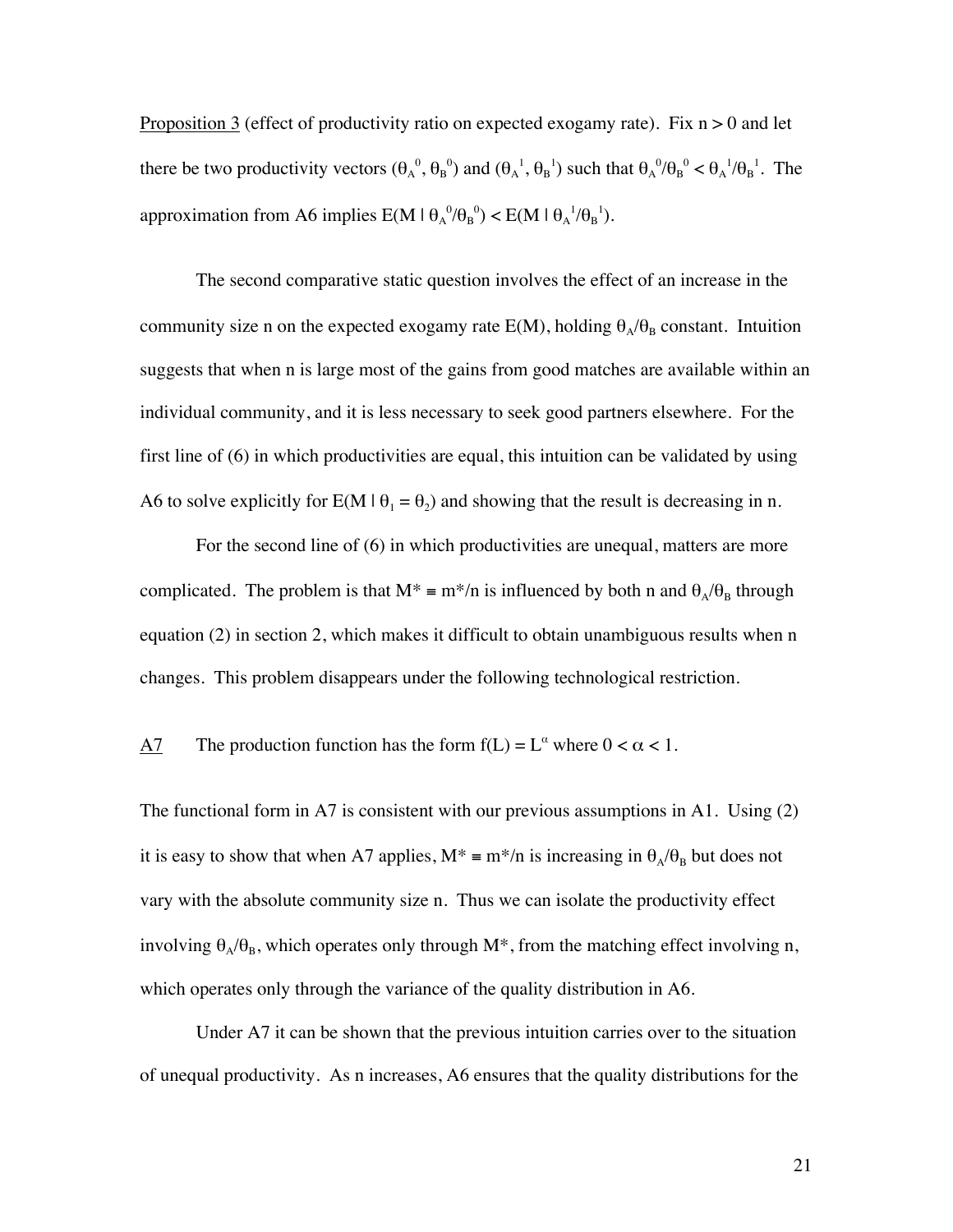site/gender variables  $(N_A^F, N_A^F, N_B^F, N_B^M)$  collapse around a common mean. As a result  $N_A^F$  is likely to be very close to  $N_A^M$  and similarly for site B, so there is little need for exogamous marriage in order to achieve efficient matching.

Proposition 4 (effect of community size on expected exogamy rate). Fix  $\theta_A/\theta_B \ge 1$  and use the approximation in A6.

(a)  $E(M | \theta_1 = \theta_2) = \sigma K$  where K is a positive constant and  $\sigma = [2\lambda(1-\lambda)/n]^{1/2}$ .

(b)  $E(M | \theta_1 \neq \theta_2)$  is decreasing in n for sufficiently large n with  $E(M) \rightarrow 0$  as  $n \rightarrow \infty$ .

Part (a) does not require the restriction A7 but part (b) does.

Propositions 3 and 4 provide the foundations for our empirical work. In general we expect to observe more exogamy when natural productivity differences across sites are larger, and less exogamy when communities are larger. The next two sections offer support for these theoretical predictions.

## 5. Empirical Methods

We test the predictions of our theoretical model using data from the Standard Cross Cultural Sample (SCCS). The SCCS (Murdock and White 1969, 2006; Cashdan 2003), is widely used for cross-cultural studies, and has been used by other economists to study small-scale economies, e.g. Pryor (1986), Baker (2008). It comprises a representative sample of 186 well-documented and culturally independent pre-modern societies. Each society is "pinpointed" to a specific date and locality. The pinpointing locality corresponds to "the local community where the principal authority conducted his most intensive field research" (Murdock and White 1969, p. 330). The pinpointing date is the earliest date for which reliable ethnographic data exist "to avoid insofar as possible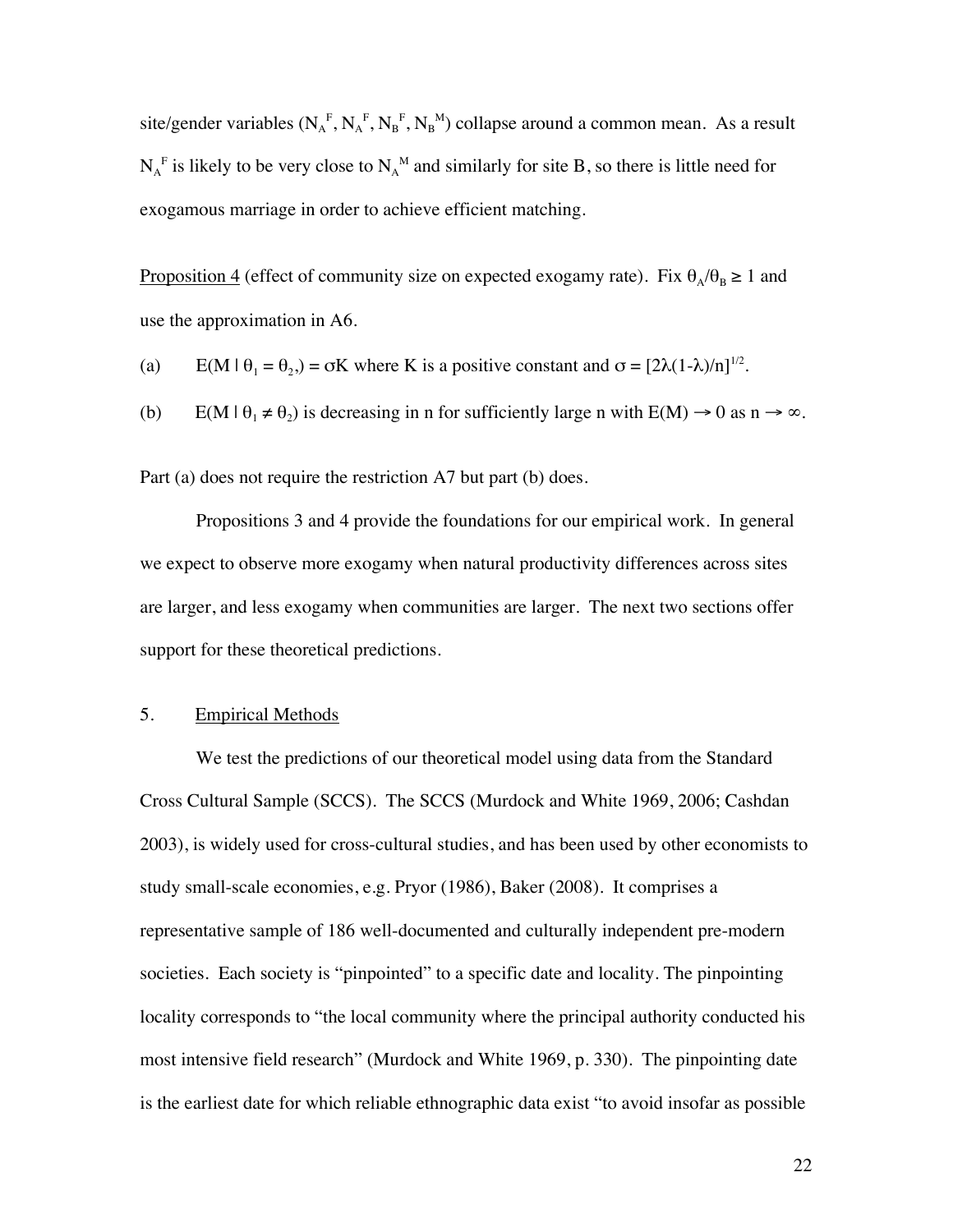the acculturative effects of contacts with Europeans" (ibid., p. 340). Most pinpointing dates, therefore, are shortly after a society's first contact with Europeans. The SCCS contains detailed ethnographic, geographic, and economic characteristics of each society, compiled from a variety of primary sources, that pertain specifically to that society's pinpointing date and locality.

We restrict the SCCS sample to observations with no missing data (178) observations), and societies without slavery (82 observations). We impose the latter restriction because our theoretical model describes the behavior of individuals making decisions on their own behalf. For societies with slavery, we cannot be certain which populations (slaves, non-slaves, or both) are described by the variables we use.

Our baseline empirical specification is:

(6) 
$$
Y_i = CS_i \delta + V_i \gamma + X_i' \beta + \varepsilon_i
$$

where  $Y_i$  is the exogamy rate in society *i*;  $CS_i$  is a measure of community size;  $V_i$  is a measure of variation in site productivity;  $X_i$  is a vector of observable societal and environmental characteristics (controls);  $\varepsilon_i$  is statistical error; and  $\delta$ ,  $\gamma$ , and  $\beta$  are parameters to be estimated. We discuss key variables and specification issues below, and define all variables in Table 1.

Our measure of the exogamy rate,  $Y_i$ , is derived from the SCCS measure of the frequency of intercommunity marriage (see Table 1). This variable takes five categorical values ranging from highly endogamous (0-10% of marriages are intercommunity) to highly exogamous (90-100% of marriages are intercommunity). We construct a continuous measure of the exogamy rate from this categorical variable that equals the midpoint of the range in the reported category. All specifications reported in the main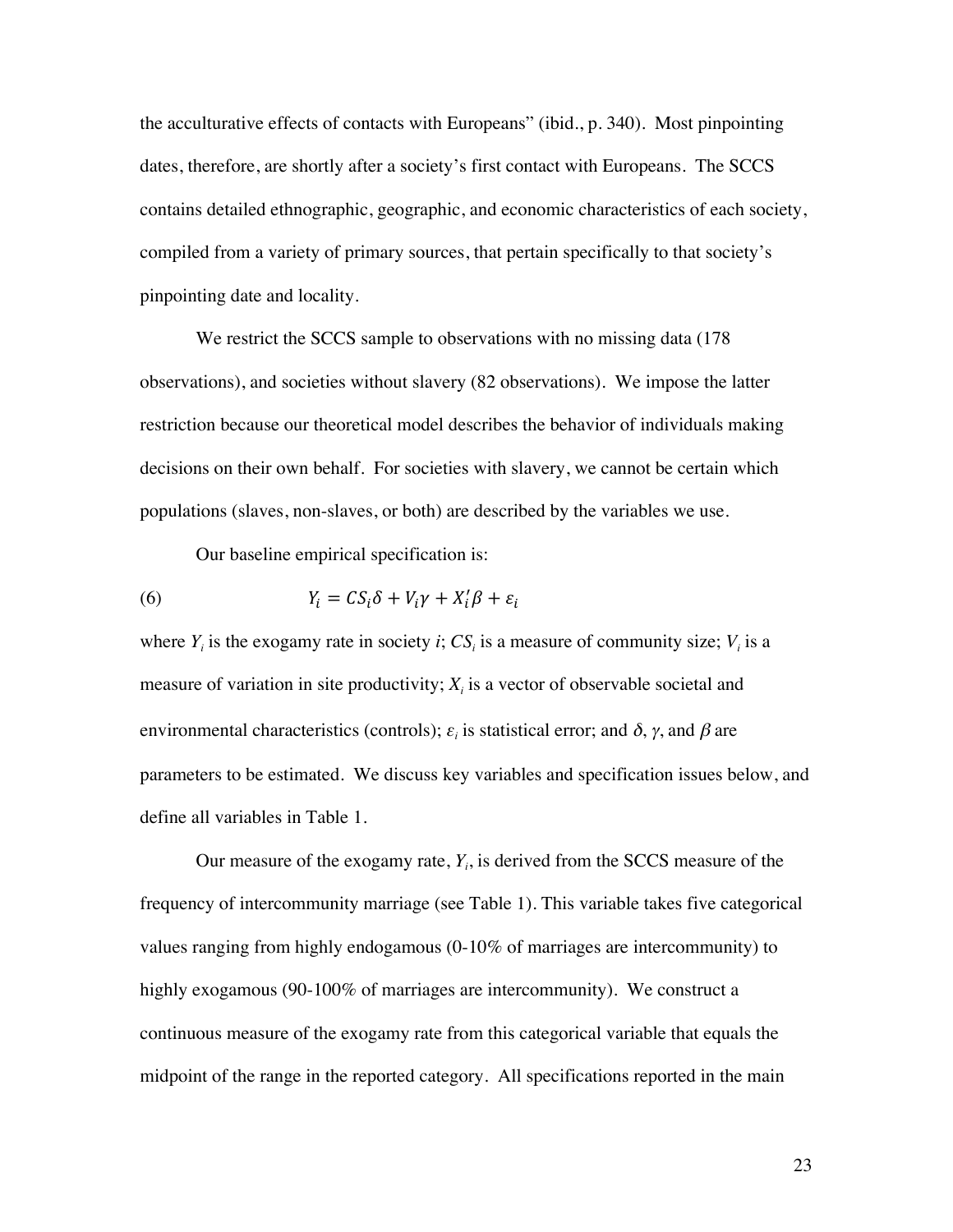text are for linear regression models based on this continuous measure of the exogamy rate. For robustness, we also estimate ordered probit specifications based on the categorical measure, and report those estimates in an Appendix. The probit and linear model specifications yield very similar results.

Our measure of community size,  $CS_i$ , is also based on a categorical SCCS variable (see Table 1). For ease of interpretation, our main results are based on a continuous measure of community size, defined as the natural logarithm of the midpoint of the range in the reported category (the category cutoffs increase at a roughly exponential rate). We also report estimates based on a more flexible functional form where we include dummies for each community size category.

We report estimates for two different measures of variability in site productivity, *V<sub>i</sub>*. The first is the coefficient of variation in mean annual rainfall at the society's pinpointed location. It is natural to proxy for productivity in food production using rainfall, because the vast majority of SCCS societies are agrarian or based on hunting and gathering.<sup>1,2</sup> Our second measure is an index equal to the first principal component of the correlation between our rainfall measure, elevation, and the intra-year range of mean monthly temperature.<sup>3</sup> We expect productivity in agrarian and hunter-gatherer societies to depend on environmental factors such as these. Our index is designed to capture the (statistically) most important dimension of common variation in these three factors.

<sup>&</sup>lt;sup>1</sup> Baker (2003) also uses rainfall variation to proxy for productivity variation in small-scale societies. <sup>2</sup> Note that our marriage model concerns spatial variation in productivity (between sites) at a point in time. In contrast, our rainfall measure concerns intertemporal variation in site productivity at a point in space (the pinpointing location). We rely on the latter as a proxy for the former, because there is no convincing measure of spatial variation in productivity in the SCCS.

 $3$  The rainfall measure is SCCS variable v1914 "Coefficient of variation in mean annual rainfall," and the elevation measure is SCCS variable v183 "Altitude in meters." The intra-year temperature range is the difference between SCCS variable v187 "Hottest month mean temperature (°C)" and SCCS variable v188 "Coldest month mean temperature  $(C)$ ." All three variables receive positive factor loadings (0.60, 0.52, and 0.77, respectively), and the first principal component explains 42 percent of their covariation.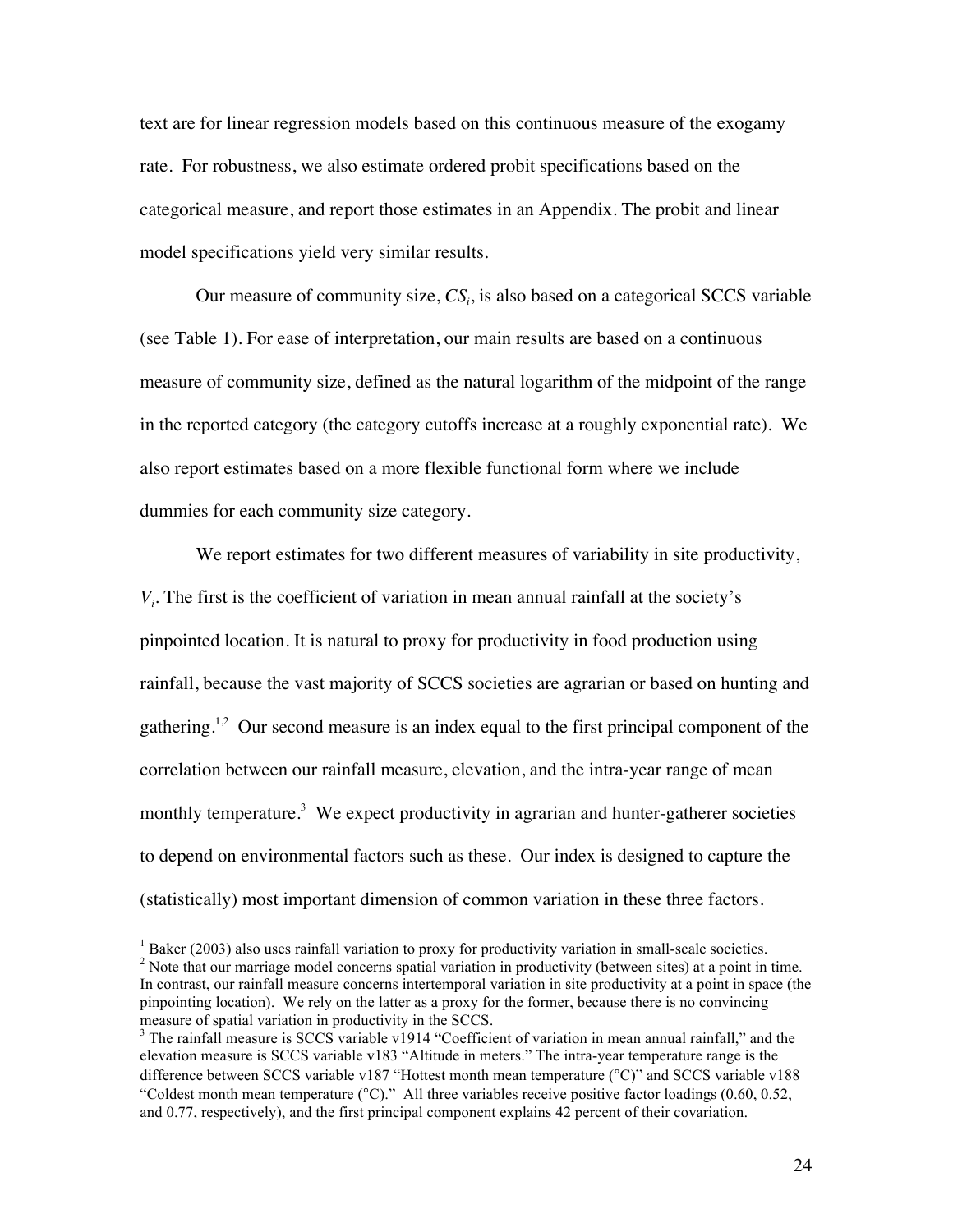We report estimates for specifications with and without control variables,  $X_i$ . We include controls to improve the precision of our estimates, and to reduce the risk of bias due to omitted factors that may be correlated with the exogamy rate and our variables of primary interest (community size, in particular) for reasons outside our theoretical model. To wit, we control for social stratification (egalitarian vs. class-based society) since we expect this to determine marriage opportunities within societies. We also control for the likely determinants of average productivity in food production (region, method of food production, sedentism/nomadism, food storage technology, mean annual rainfall, mean annual temperature), because average productivity almost certainly determines community size, but could also have a direct effect on the exogamy rate if our theoretical model is incomplete or incorrect. Finally, we control for whether a society's territory and population are in a period of long run growth or decline. We have in mind that our theoretical model describes a long run demographic equilibrium (which would entail a steady state population size, and hence no growth). However, societies might be out of long run equilibrium as of the pinpointing date, and this could conceivably disrupt equilibrium marriage practices.

Summary statistics are reported in Table 2. The mean exogamy rate in our estimation sample is slightly more than 50 percent. Communities are generally small: more than 20 percent of societies have communities of fewer than 50 people, and 90 percent have communities of fewer than 400. Most societies (about 60 percent) are agricultural, about 5 percent are pastoral, and the remainder rely on other methods of food production (hunting, gathering, and fishing, primarily). Relative to the entire SCCS sample, societies in our estimation sample (i.e., those without slavery) generally have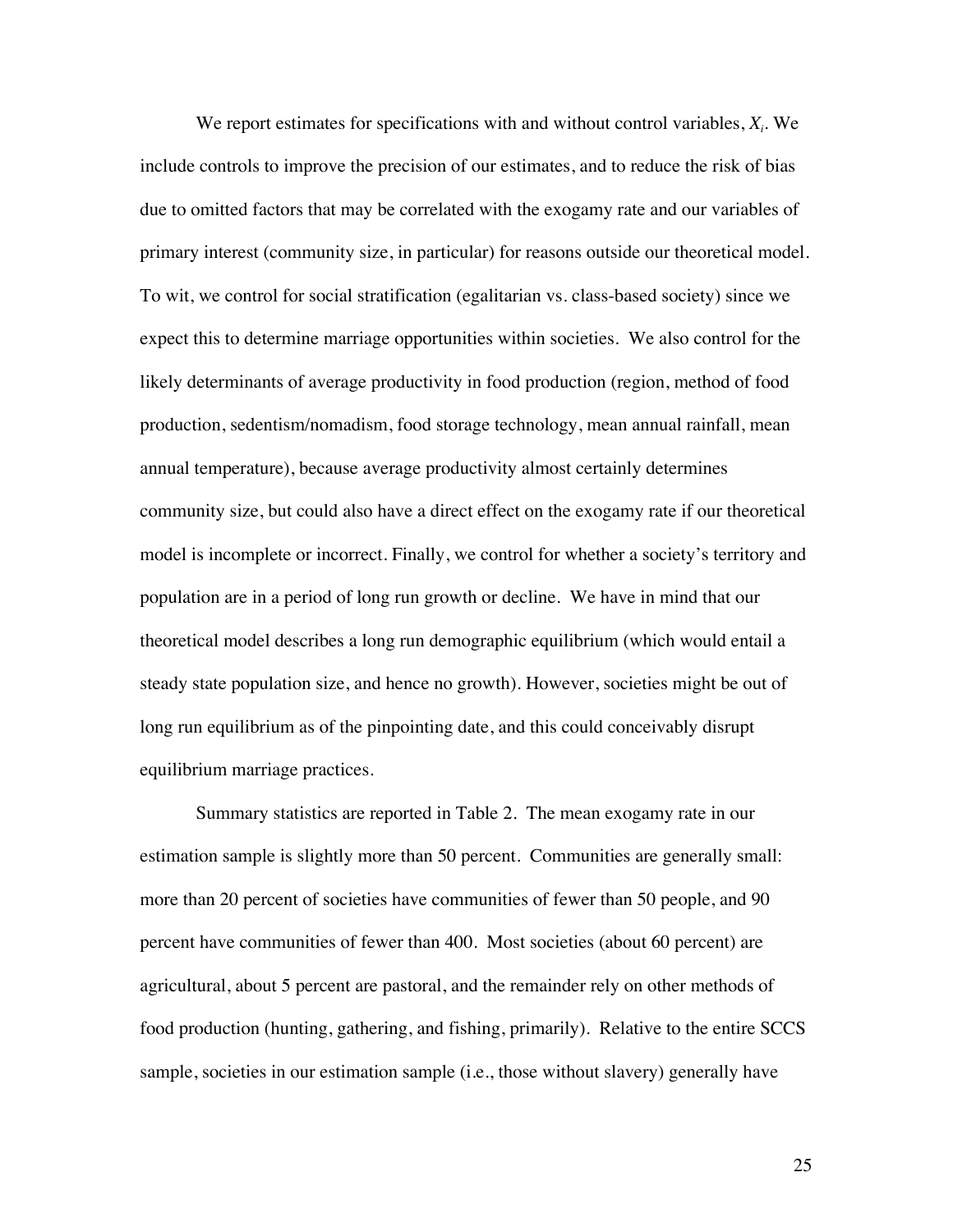smaller communities, are less reliant on agriculture, are less likely to be located in the Mediterranean basin, are less likely to have fixed settlements and have adequate food storage, and were pinpointed about 50 years later.

Endogeneity Concerns. Our theoretical model treats variation in site productivity and community size (n) as exogenous. If our empirical measures of these quantities satisfy this condition,<sup>4</sup> then parameter estimates based on eq. (6) have a causal interpretation. This assumption is plausible for our measures of productivity variation, because these are based on environmental factors, but less so for our measure of community size. In particular, if there are unobserved factors outside of our theoretical model that influence both community size and the exogamy rate (e.g., cultural institutions, technology), then community size may be endogenous in eq. (6).

To address this possibility, we also report instrumental variables (IV) estimates based on eq. (6). Our instrument for community size is the society's pinpointing year. From the society's perspective, the pinpointing year is clearly exogenous.<sup>5</sup> We expect pinpointing year to be negatively correlated with community size, because exogenous factors that are likely to increase community size (e.g., abundance of natural resources, proximity to the coast, a temperate latitude and climate, etc.) are also likely to have brought the society into contact with Europeans earlier. In effect, pinpointing year acts as a convenient proxy for a host of plausibly exogenous environmental factors that are likely to determine community size.

#### 6. Empirical Results

 $4$  Or more precisely, if they satisfy a conditional independence condition given  $X_i$ ; see Angrist and Pischke (2009, p. 51).

 $<sup>5</sup>$  Recall that pinpointing year is the earliest date for which reliable ethnographic data exist, and is usually</sup> shortly after first contact with Europeans.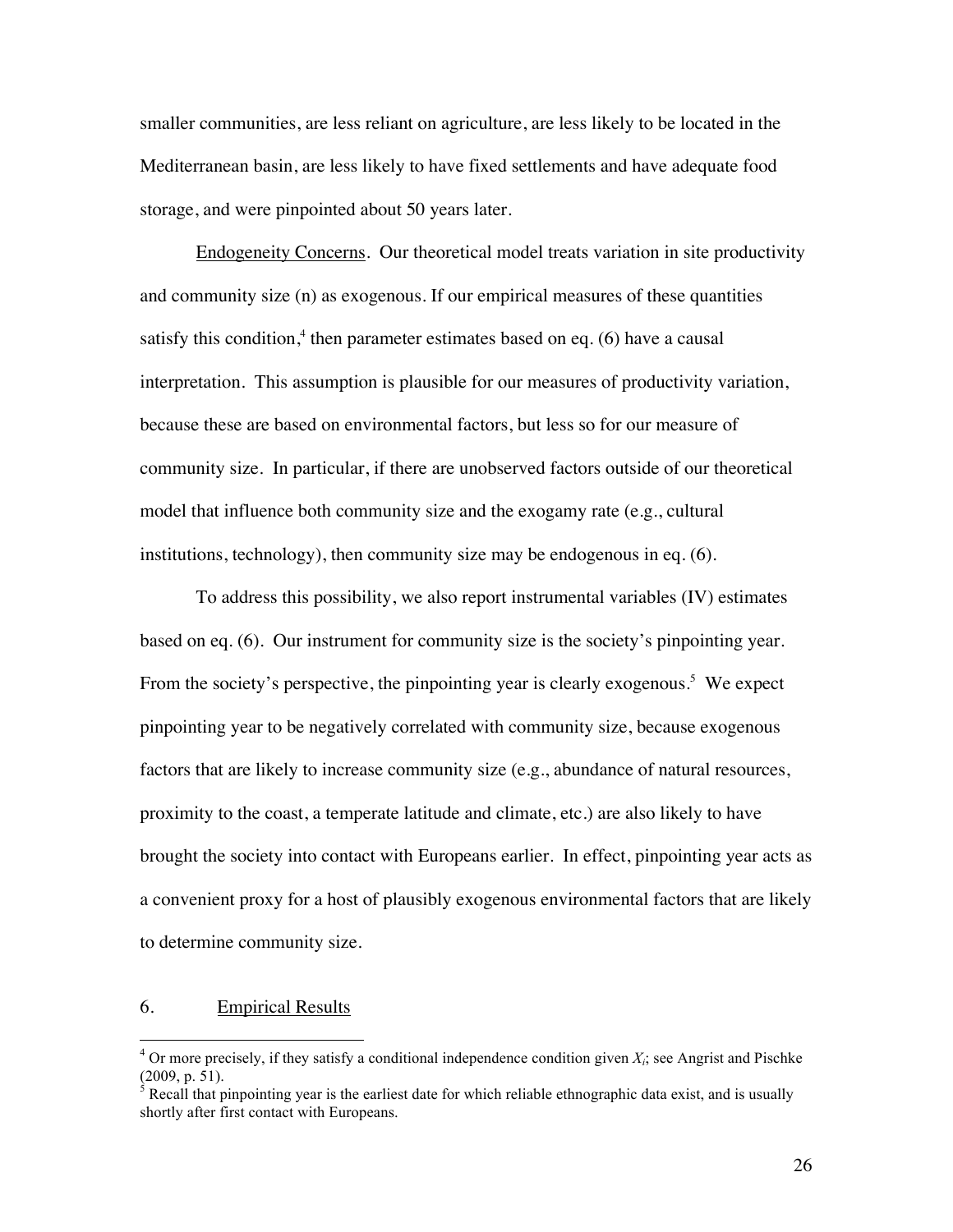Table 3 presents our main regression estimates.<sup>6</sup> Columns 1-3 are based on our rainfall measure of variation in site productivity, and the remaining columns are based on our index. Estimates based on the two measures are very similar, but the estimates based on the index are less precise. We therefore restrict our discussion to estimates based on the rainfall measure. The estimates strongly support the predictions of our theoretical model. From column 1, we see that the exogamy rate declines monotonically with community size and increases with variation in site productivity. The relationship with community size is nearly log-linear, so we prefer the more parsimonious specification based on our continuous measure of community size in columns 2 and 3. Controlling for observable characteristics  $X_i$  (column 3) increases the magnitude and precision of both effects. These baseline estimates indicate that community size has a stronger effect on the exogamy rate than variation in site productivity: based on the estimates in column 3, a one standard deviation increase in (log) community size reduces the exogamy rate by 15.9 percentage points whereas a one standard deviation increase in rainfall variability only increases the exogamy rate by 10.4 percentage points. This suggests that matching considerations may be a more important determinant of exogamous marriage than productivity shocks.

Table 4 presents our IV estimates.<sup>7</sup> Visual inspection of the data suggests that the unconditional relationship between (log) community size and our instrument is nonmonotone. To avoid mis-specifying our first-stage regressions, we therefore

<sup>&</sup>lt;sup>6</sup> Corresponding estimates based on the ordered probit specification are in Appendix Table 1. They are very similar to the estimates in Table 3.

<sup>&</sup>lt;sup>7</sup> Corresponding estimates based on the ordered probit specification (jointly estimated with a linear equation for log community size) are reported in Appendix Table 2. They are very similar to the IV estimates in Table 4. We cannot reject the null that errors are not correlated across equations (i.e., that community size is exogenous) in any of the ordered probit system specifications.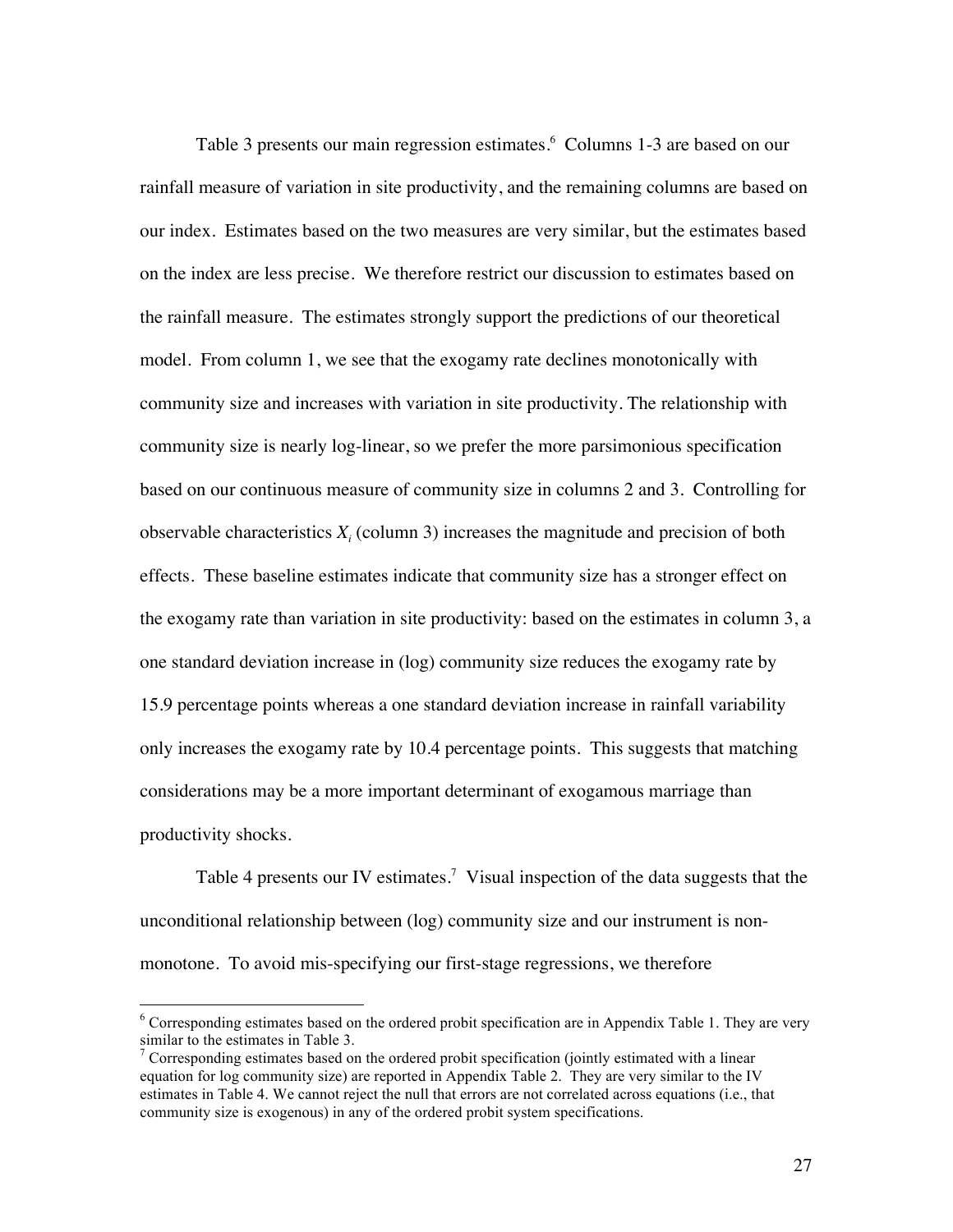parameterize the relationship between pinpointing year and community size using a set of four indicator variables (pinpointing year before 1850, 1850-1899, 1900-1949, and 1950 or later). The cutoff years for the indicators correspond roughly to turning points in the unconditional relationship between pinpointing year and community size. The first three columns of Table 4 are based on our rainfall measure of variation in site productivity, and the remaining three columns are based on our index. Again, estimates are very similar for the two measures, so we focus our discussion on the rainfall measure.

The two-stage least squares (2SLS) estimates in column 1 are similar to our baseline estimates in column 3 of Table 3, although our 2SLS estimates are somewhat larger in absolute value . We cannot reject the hypothesis that community size is exogenous based on this specification, nor can we reject the overidentifying restrictions (i.e., validity of the instruments). There is some indication, however, that the instruments are weak.<sup>8</sup> It is well known that weak instruments bias IV estimates toward the corresponding OLS estimate, and that exogeneity/validity tests can be unreliable in the presence of weak instruments. We therefore present Limited Information Maximum Likelihood (LIML) estimates in column 2. LIML is known to be less biased than overidentified 2SLS in the presence of weak instruments, but it is also less precise. The LIML estimates are very similar to the 2SLS estimates in column 1, which suggests that any bias due to the weak instruments is probably very small.

Following the prescription of Angrist and Pischke (2009), we report exactlyidentified 2SLS estimates for our strongest instrument (the indicator for a pinpointing

<sup>&</sup>lt;sup>8</sup> The first stage F-statistic on the excluded instruments is 3.02, which is considerably less than the "rule of thumb" value of 10. The Cragg-Donald F-statistic for the test of weak identification is 3.56, which is considerably less than Stock and Yogo (2005) critical values (e.g., 9.08 for 10% maximal bias, and 9.54 for 20% maximal size).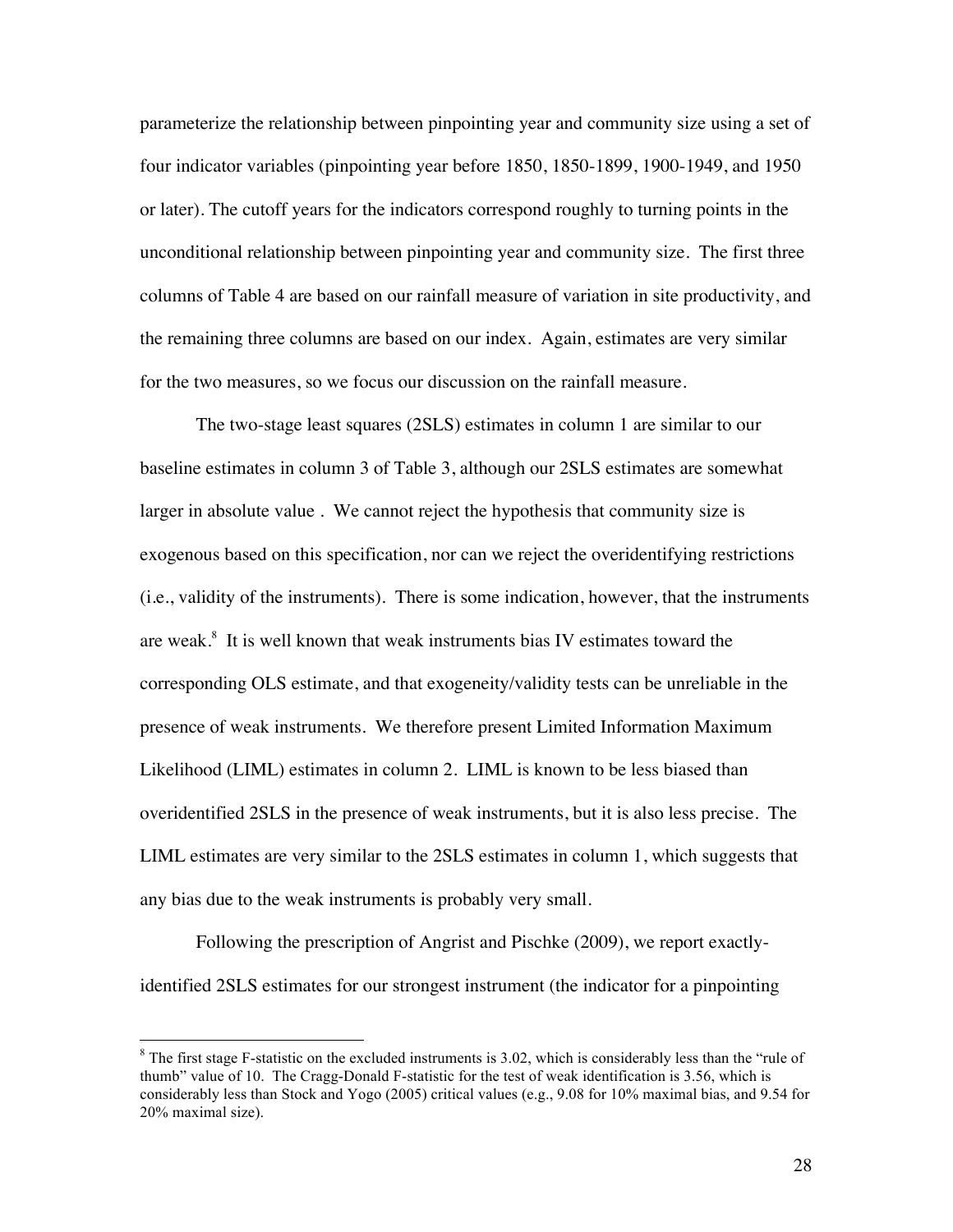year after 1949) in column 3. Exactly-identified 2SLS is median-unbiased, and hence minimizes concerns about weakness of our instrument. Moreover, there is less evidence in this specification that our single instrument is weak.<sup>9</sup> Hence we are more confident in our IV estimates based on this specification.<sup>10</sup> In any event, the estimates in column 3 remain very similar to our OLS estimates, but larger in magnitude, and we easily reject that community size has no effect on the exogamy rate using a test that is robust to weak instruments.<sup>11</sup> For this specification, a one standard deviation increase in  $(\log)$ community size reduces the exogamy rate by 28.0 percentage points and a one standard deviation increase in rainfall variability increases the exogamy rate by 11.2 percentage points. Thus our IV estimates reinforce our earlier conclusions: the SCCS data strongly support the predictions of our theoretical model; and matching considerations are likely a more important determinant of exogamous marriage than productivity shocks.

Robustness. Our estimates in Tables 3 and 4 are robust to a variety of alternate specifications. As noted previously, we report ordered probit estimates in Appendix Tables 1 and 2; they are very similar to estimates in Tables 3 and 4. We have also estimated specifications, not reported here but available on request, using alternate instruments based on the natural environment: mean temperature, mean rainfall, the number of nearby natural habitats, and proximity to the ocean. Each of those instruments

<sup>&</sup>lt;sup>9</sup> The Cragg-Donald F-statistic for the test of weak identification is 7.44, which lies between the Stock and Yogo (2005) critical values for 15% and 20% maximal size (8.96 and 6.66, respectively). As for validity of the instrument, we conduct a rough test by adding the single instrument to the OLS specifications reported in columns 3 and 6 of Table 3. In both cases, we fail to reject the hypothesis that the instrument can be excluded from the outcome equation (p-values for the t-test are .268 and .318 for the two specifications), indicating that the data support the exclusion restriction.

<sup>&</sup>lt;sup>10</sup> Once again, we fail to reject the hypothesis that community size is exogenous in this specification. Since our single instrument is reasonably strong, we have some confidence in this result, and consequently, in the OLS estimates in Table 3 as well.

 $11$  p-values for the Anderson-Rubin weak-instrument robust Wald test are given in square brackets in Table 4.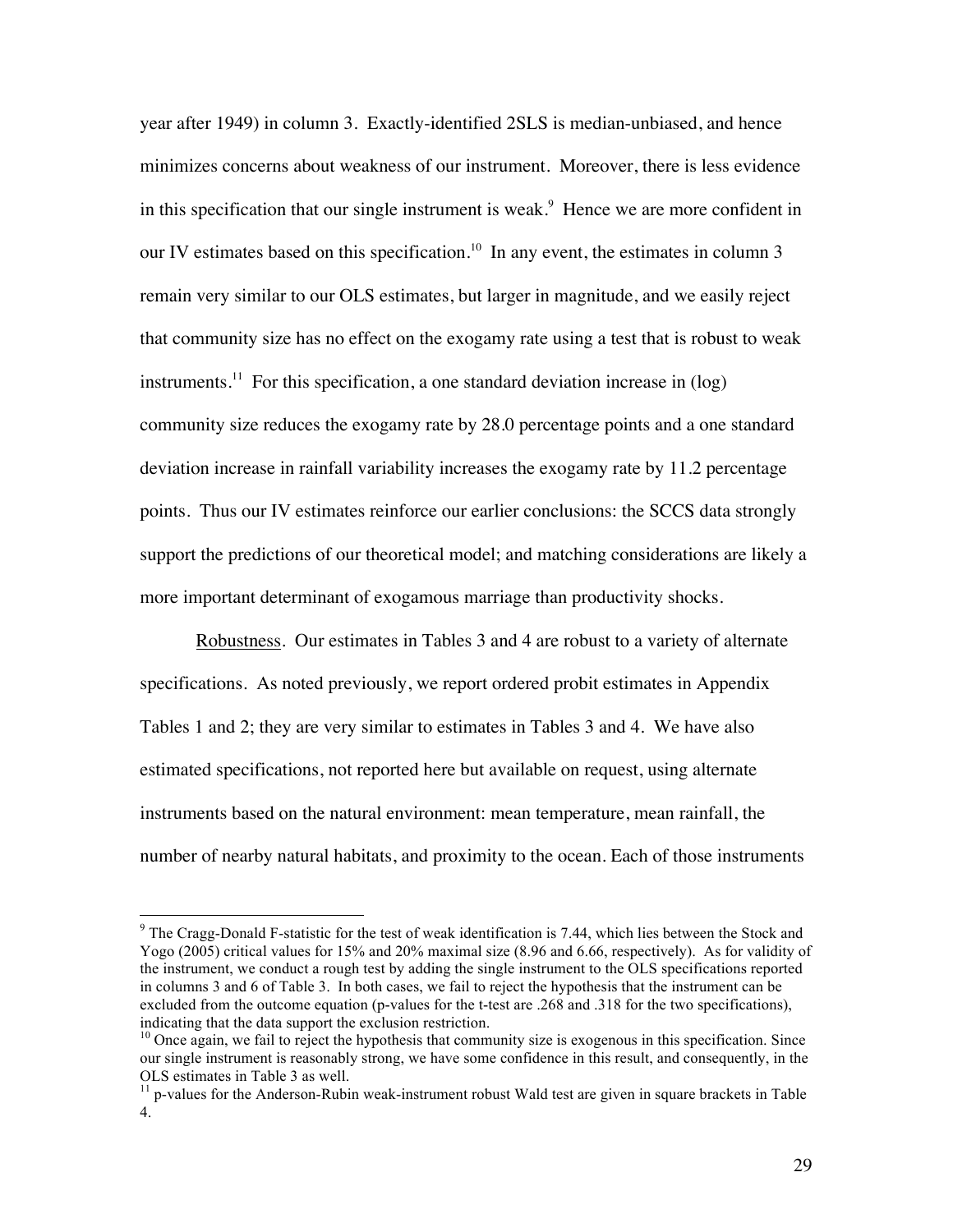is weaker than pinpointing year, but yields estimates that are qualitatively similar to those reported in Table 4.

Finally, we note that our theoretical model concerns monogamous marriage. Some societies in our estimation sample, however, practice polygamous marriage. Although we have no a priori reason to suspect that our model's predictions do not apply to polygamous societies, we verify this by restricting our sample to predominantly monogamous societies and re-estimating the specifications reported in Tables 3 and 4.<sup>12</sup> The resulting estimates are reported in Appendix Tables 3 and 4. The community size coefficients are very similar to our main estimates and remain highly statistically significant. Coefficients on our measures of productivity variation have the same sign as in Tables 3 and 4, but are much less precisely estimated. We attribute the lower precision to the reduced sample size.

# 7. Conclusion

We have developed a theoretical model in which the exogamy rate in pre-modern societies is higher when community sizes are small, and when sites differ in their natural productivity. These predictions are strongly supported by our empirical work. Baseline estimates indicate that community size has a stronger effect on the exogamy rate than variation in site productivity: a one standard deviation increase in (log) community size reduces the exogamy rate by 15.9 percent whereas a one standard deviation increase in rainfall variability increases the exogamy rate by 10.4 percent.

IV estimates that address the possible endogeneity of community size also support our theoretical model, and likewise indicate that matching is more important than shocks

<sup>&</sup>lt;sup>12</sup> We drop 25 observations where the incidence of polygamy exceeds 20 percent, as reported in SCCS variable 79 "Polygamy."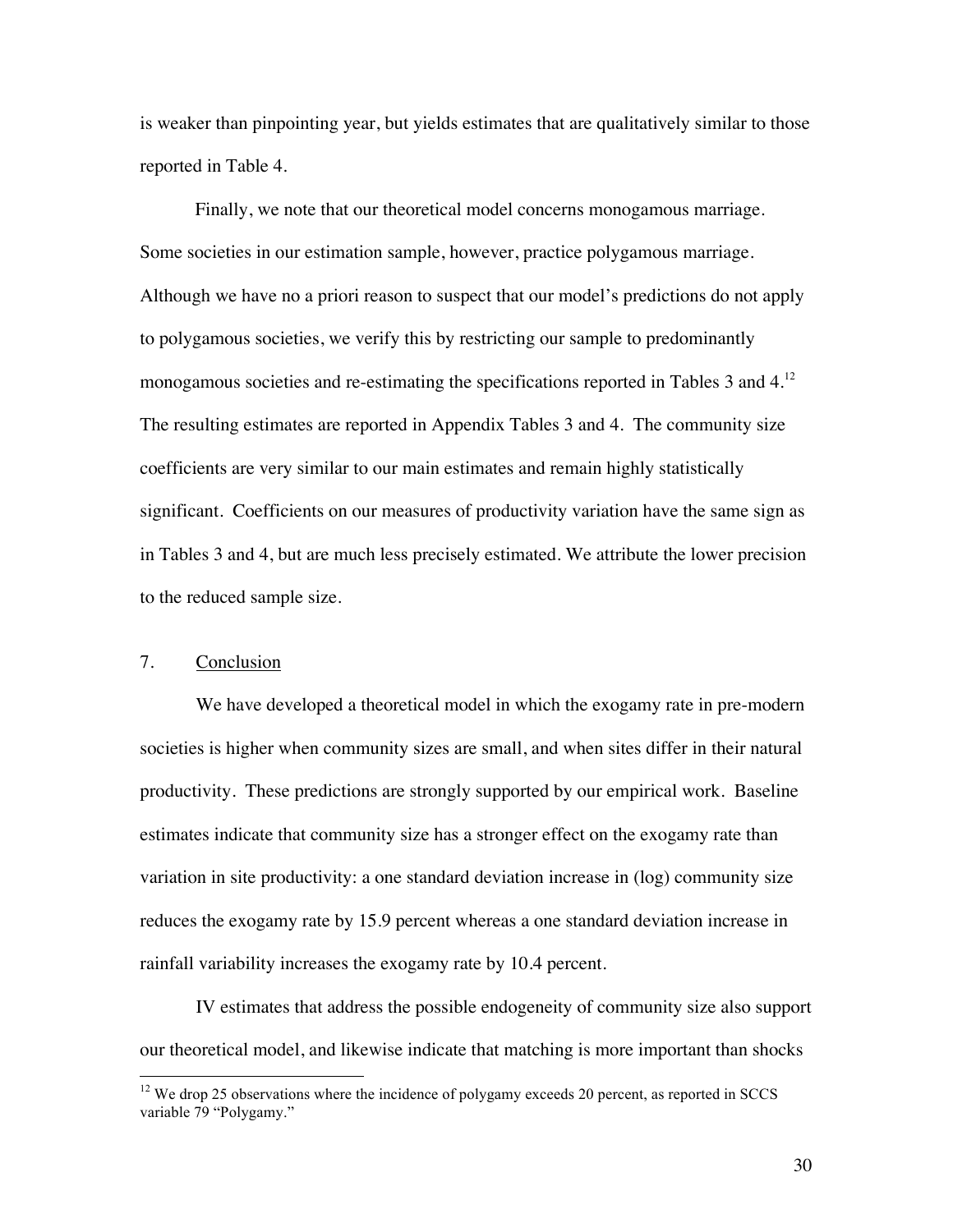to productivity. Further reinforcement is provided through robustness checks involving specifications, procedures, and control variables.

One potential extension to our theory is to consider a long run equilibrium model of community size, where population is Malthusian and there is competition among rival marriage systems. We do not pursue this idea here because our empirical results indicate that community size is exogenous. However, it could provide a useful starting point for future theoretical efforts.

As we noted in the introduction, exogamy is an important variable in the study of human prehistory. During the late Pleistocene (until about 11,600 years ago), the world climate system was highly volatile, even on decadal time scales. Natural shocks to food productivity were therefore frequent and severe. Since the onset of the Holocene, world climate has been much more stable (Richerson, Boyd, and Bettinger, 2001). Beginning around 10,000 years ago, agriculture led to larger community sizes in many parts of the world (Bellwood, 2005). Our results suggest that these environmental and technological developments would have led to a shift from mainly exogamous marriages among small foraging bands to mainly endogamous marriages within farming communities.

Our empirical estimates are based on the subset of societies in the Standard Cross Cultural Sample that do not have slavery. Some societies in our sample are egalitarian while others are stratified by economic class. This distinction was included among our control variables. In both cases, exogamy has a straightforward geographic meaning. However, in complex societies marriages that are exogamous with respect to geography may be endogamous with respect to class, caste, religion, or other social boundaries. Feudal societies, states, and empires provide many examples in which elite marriages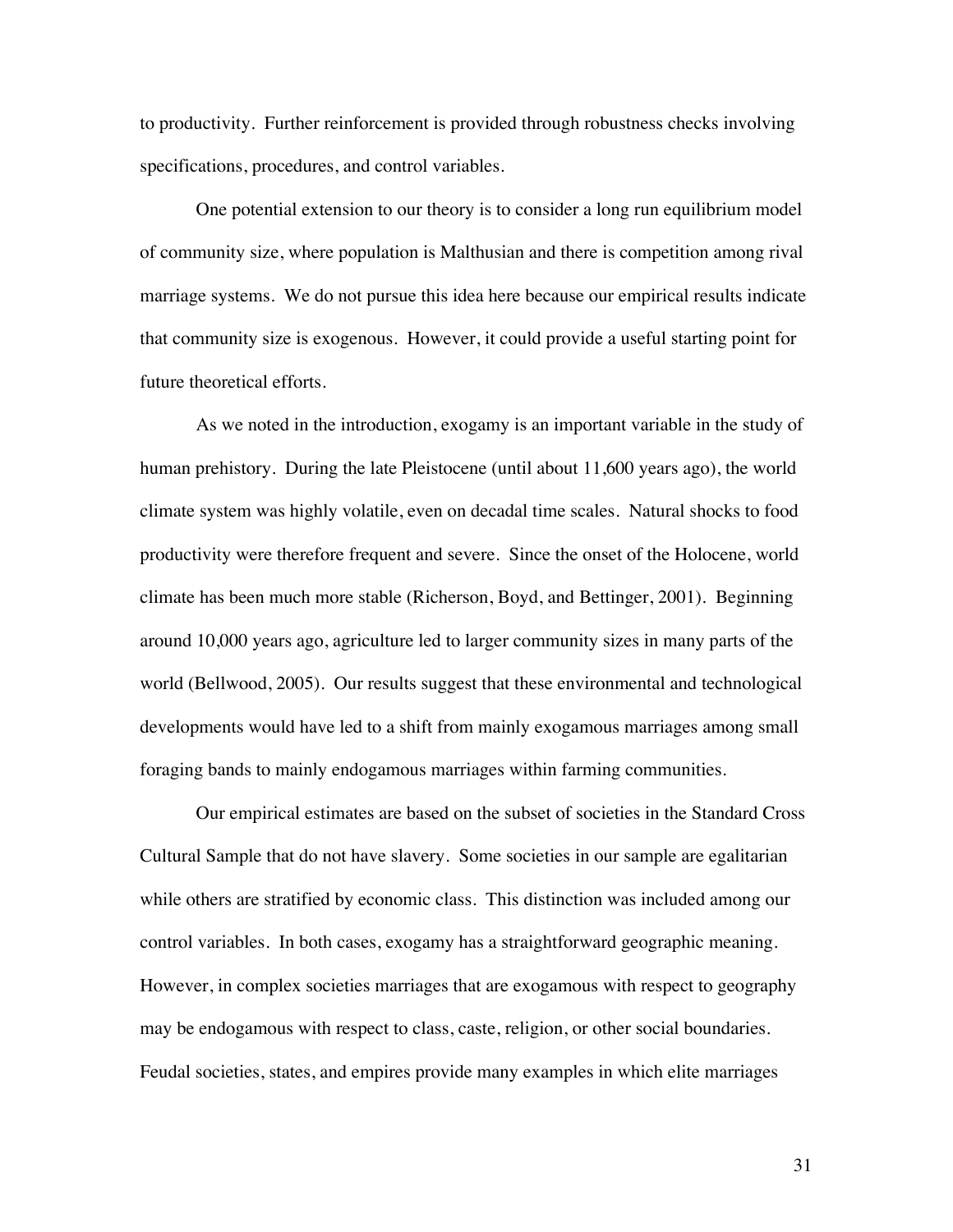were used to reinforce multi-country military or commercial alliances. There is much research to be done on the evolution of marriage systems in societies undergoing the early stages of stratification (Dow and Reed, 2013).

There is a long-standing debate among anthropologists about the importance, or even the relevance, of economic variables in explaining the social organization of smallscale societies. Some (Harris, 1980) insist that social institutions like marriage systems are strongly influenced by the natural environment, technology, and related economic variables. Others (Hallpike, 1988) insist that these material factors impose quite loose constraints on institutions, which are shaped mainly by autonomous cultural evolution.

Our results support the role of economic variables. Marriage systems are central to small-scale societies and we have shown that an important dimension of such systems (exogamy) responds to the environment and community size in the ways that economic reasoning would lead one to expect. Recent research by Do et al. (2013) likewise shows that the incidence of marriage between close genetic relatives is responsive to economic factors, despite widespread arguments in favor of religious or cultural explanations.

Future research might use the SCCS or similar data sets to test explanations based on economic variables against explanations based on common cultural descent (proxied, for example, by membership in a common ethnic or linguistic group). A serious attempt to adjudicate this dispute would need to consider a wider range of institutions and cultural practices, but our results suggest that economic variables have a substantial role to play.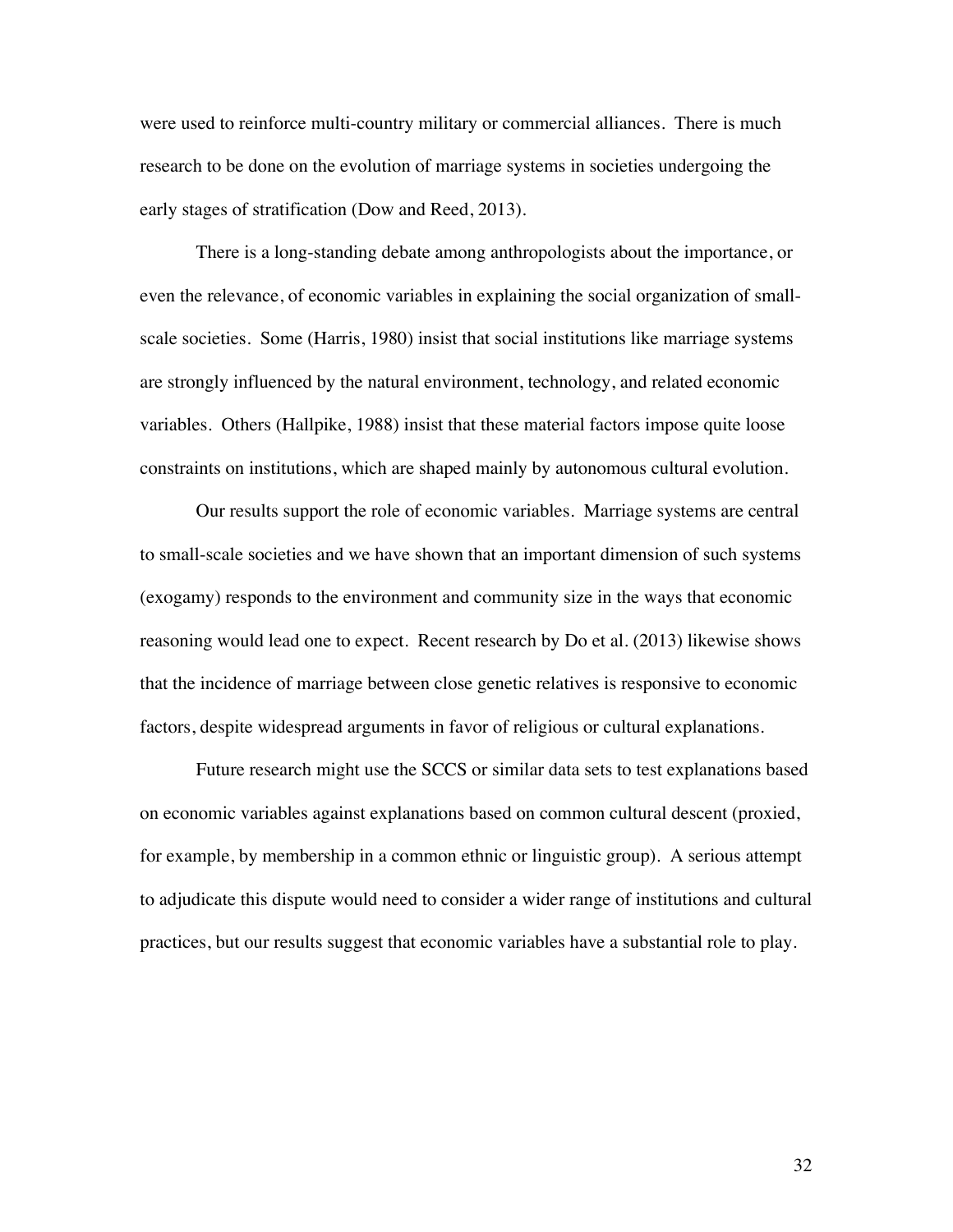#### **References**

- Angrist, J. D. and J.-S. Pischke, 2009, Mostly Harmless Econometrics: An Empiricist's Companion, Princeton University Press, Princeton, NJ.
- Baker, M. J., 2003, An equilibrium conflict model of land tenure in hunter-gatherer societies, Journal of Political Economy 111(1), 124-73.
- Baker, M. J., 2008, A structural model of the transition to agriculture, Journal of Economic Growth 13(4), 257-92.
- Bellwood, Peter, 2005, First Farmers: The Origins of Agricultural Societies, Blackwell, Oxford.
- Bennett, R.L., A.G. Motulsky, A. Bittles, L. Hudgins, S. Uhrich, D.L. Doyle, K. Silvey, C.R. Scott, E. Cheng, B. McGillivray, R.D. Steiner, and D. Olson, 2002, Genetic counseling and screening of consanguineous couples and their offspring: Recommendations of the National Society of Genetic Counselors, Journal of Genetic Counseling, 11(2), April, 97-199.
- Berndt, R. M., I964, Warfare in the New Guinea highlands, American Anthropologist 66, 183- 203.
- Callaway, Ewen, 2008, All in the family, http://sciencenews.org/view/feature/id/9570, 15(173), April 12.
- Cashdan, E., 2003, Ethnic diversity, habitat diversity, and rainfall codes: STDS88-90, World Cultures 13, 180-94.
- Diamond, Jared, 2012, The World Until Yesterday: What Can We Learn From Traditional Societies?, Viking, New York.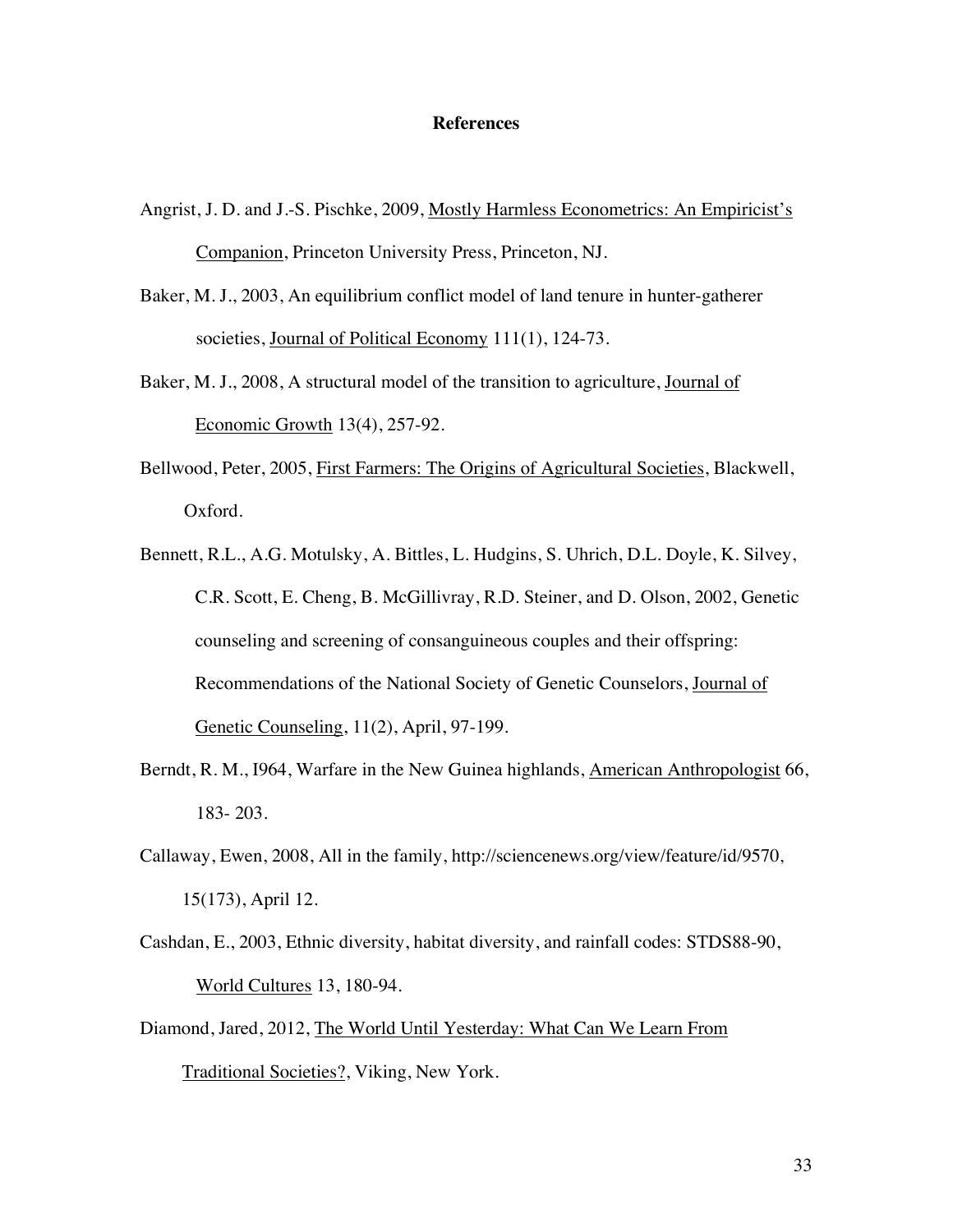- Do, Quy Toan, Sriya Iyer, and Shareen Joshi, 2013, The economics of consanguineous marriage, Review of Economics and Statistics, forthcoming.
- Dow, Gregory K. and Clyde G. Reed, 2011, Stagnation and innovation before agriculture, Journal of Economic Behavior and Organization 77(3), March, 339-350.
- Dow, Gregory K. and Clyde G. Reed, 2013, The origins of inequality: Insiders, outsiders, elites, and commoners, Journal of Political Economy 121(3), June, 609-641.
- Dow, Gregory K., Clyde G. Reed and Nancy Olewiler, 2009, Climate reversals and the transition to agriculture, Journal of Economic Growth 14(1), March, 27-53.
- Grief, Avner, 2006a, The family, institutions, and economic growth, American Economic Review Papers and Proceedings 96(2), May, 308-12.
- Grief, Avner, 2006b, Institutions and the Path to the Modern Economy: Lessons from Medieval Trade, Cambridge University Press, New York.
- Hallpike, C. R., 1988, The Principles of Social Evolution, Clarendon Press, Oxford.
- Harris, Marvin, 1997, Culture, People, Nature, 7<sup>th</sup> edition, Longman, New York.
- Hayano, D. M., I973, Sorcery death, proximity, and the perception of out-groups: The Tauna Awa of New Guinea, Ethnology 12, 179-191.
- Helgason, Agnar, Snæbjörn Pálsson, Daníel Guðbjartsson, þórður Kristjánsson, and Kári Stefánsson, 2008, An association between the kinship and fertility of human couples, Science 8(310), no. 5864, 813-816 (see

http://www.sciencedaily.com/releases/2008/02/080207140855.htm).

Johnson, Allan and Timothy Earle, 2000, The Evolution of Human Societies, 2nd ed., Stanford University Press, Stanford, CA.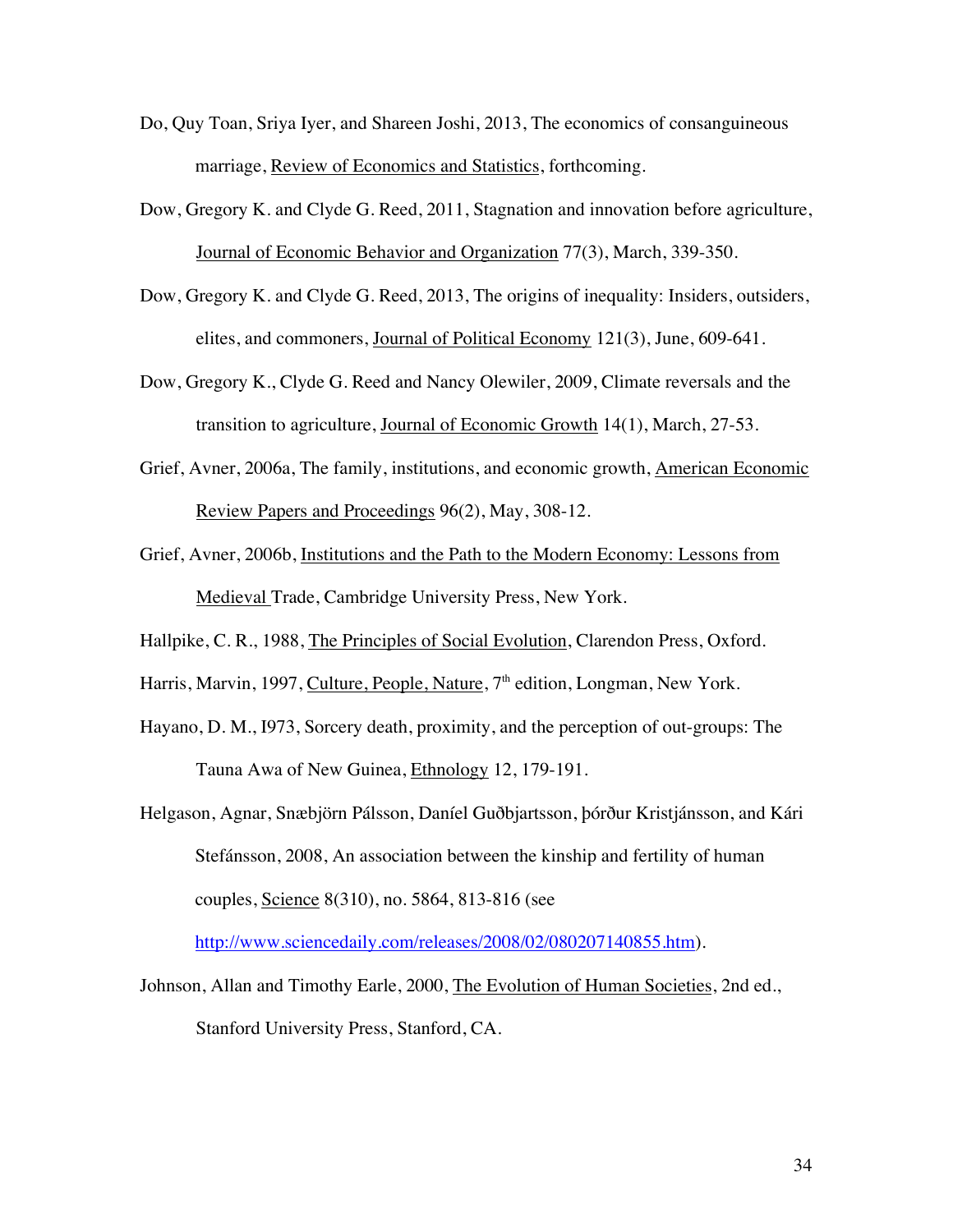- Joseph, Suzanne, 2007, Kissing cousins: Consanguineous marriage and early mortality in a reproductive isolate, Current Anthropology 48(5), 756-764.
- Kang, G. E., 1976, Conflicting loyalties theory: A cross-cultural test, Ethnology 15, 201- 210.
- Kang, G. E., 1979, Exogamy and peace relations of social units: A cross-cultural test, Ethnology 18(1), January, 85-99.
- Keenan, J. 1977a, Power and wealth are cousins: Descent, class and marital strategies among the Kel Ahaggar (Tuareg. Sahara), Part I, Africa: Journal of the International African Institute 47(3), 242-252.
- Keenan, J., 1977b, Power and wealth are cousins: Descent, class and marital strategies among the Kel Ahaggar (Tuareg. Sahara), Part II, Africa: Journal of the International African Institute 47(4), 333-343.
- Kelly, Robert L., 2007, The Foraging Spectrum: Diversity in Hunter-Gatherer Lifeways, reprinted by Percheron Press, previously published in 1995 by Smithsonian Institution Press, Washington, DC.
- Murdock, G. P. and D. R. White, 1969, Standard cross-cultural sample, Ethnology 8(4), 329-369.
- Murdock, G. P. and D. R. White, 2006, Standard cross-cultural sample: on-line, Social Dynamics and Complexity Working Papers, UC Irvine, http://escholarship.org/uc/item/62c5c02n
- Parkin, Robert, 1997, Kinship: An Introduction to the Basic Concepts, Blackwell, Oxford.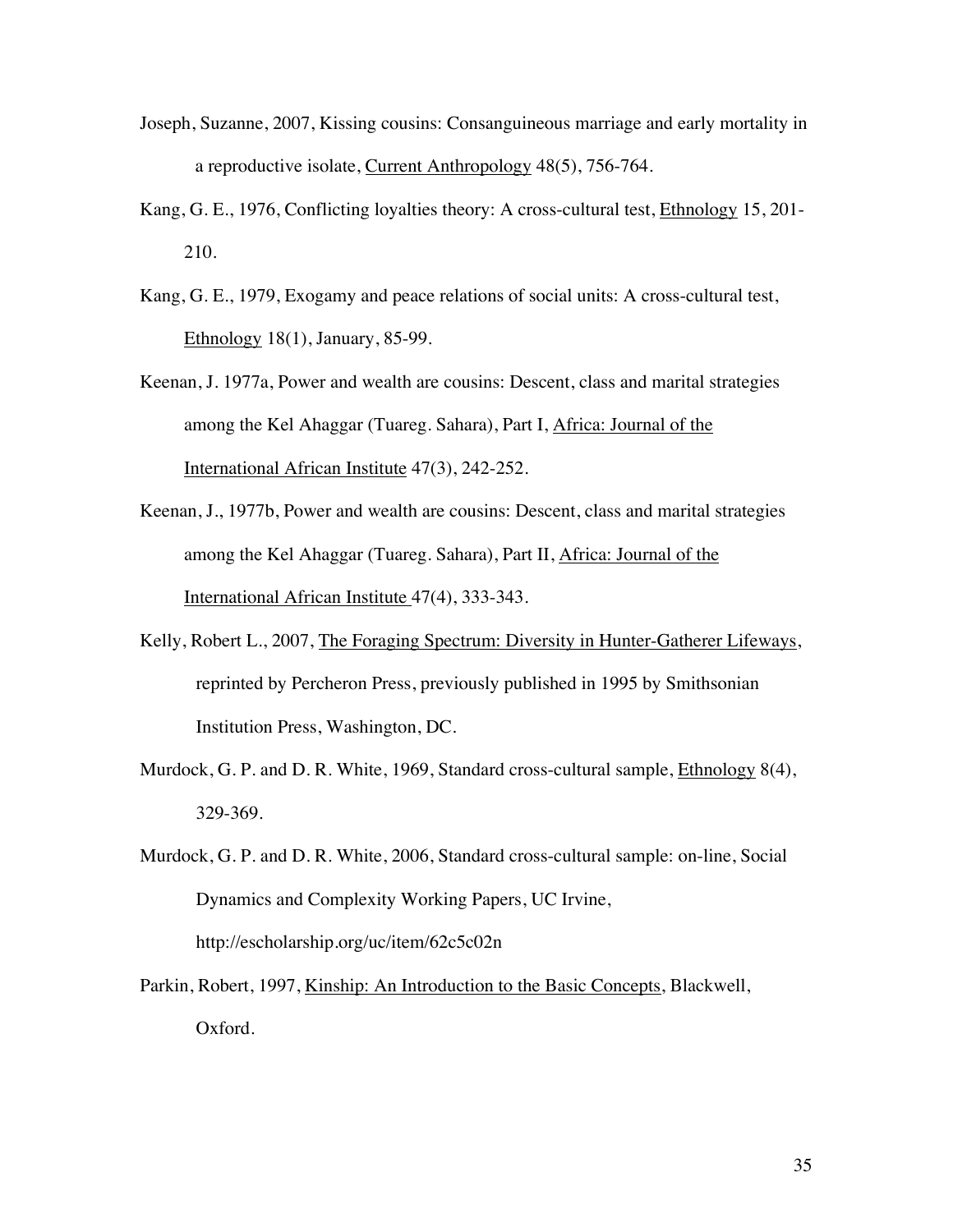- Pryor, F. L., 1986, The adoption of agriculture: Some theoretical and empirical evidence, American Anthropologist 88, 879-897.
- Richerson, Peter J., Robert Boyd, and Robert L. Bettinger, 2001, Was agriculture impossible during the Pleistocene but mandatory during the Holocene? A climate change hypothesis, American Antiquity 66(3), 387-411.
- Stock, J. H. and M. Yogo (2005), Testing for weak instruments in linear IV regression, in Identification and Inference for Econometric Models: Essays in Honor of Thomas Rothenberg, D. W. Andrews and J. H. Stock (eds.), 80-108, Cambridge University Press, Cambridge.
- Stone, Linda, 2001, ed., New Directions in Anthropological Kinship, Rowman and Littlefield, Oxford.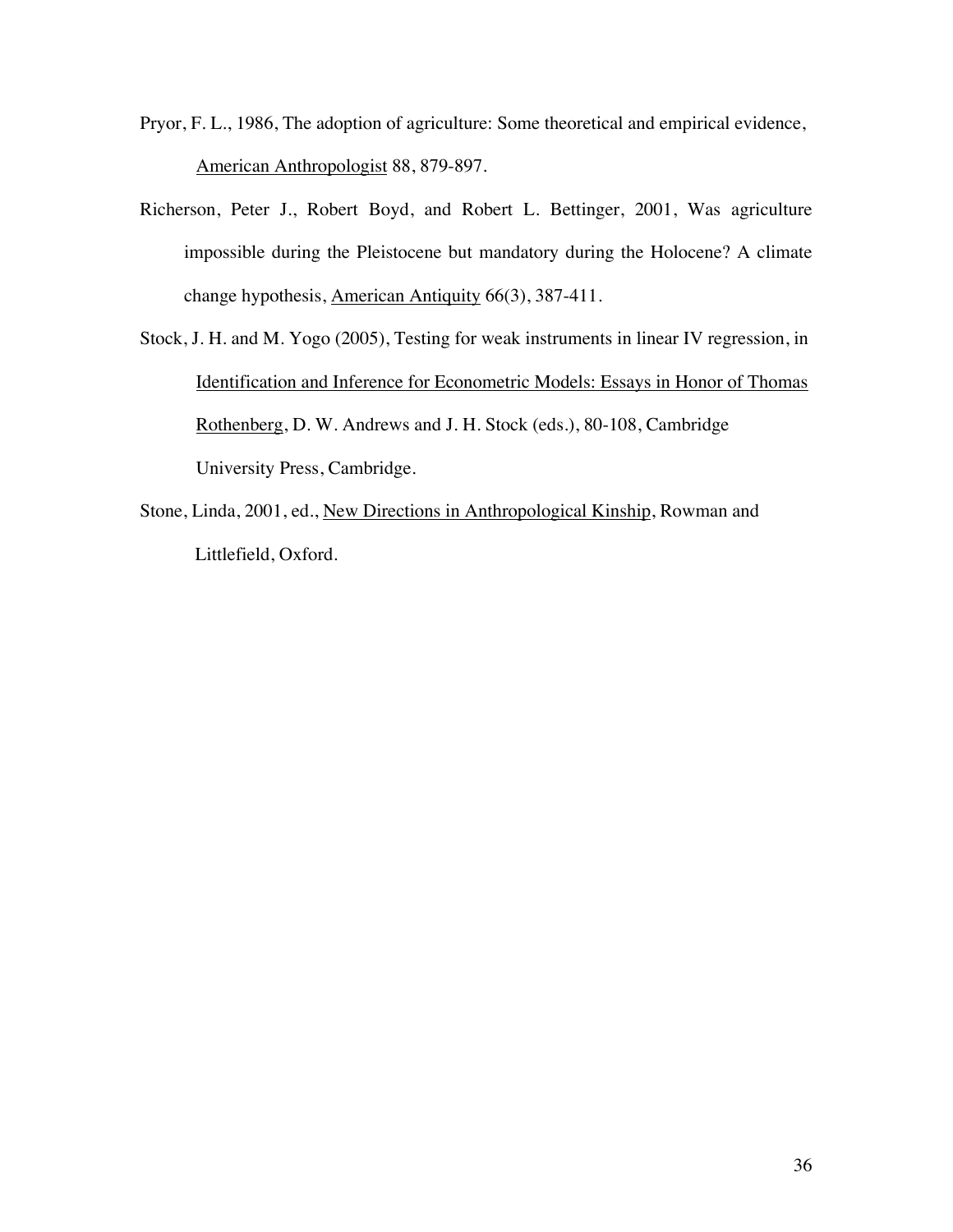#### **Table 1: Variable Definitions**

| Variable                                    | Definition                                                                                                                               |
|---------------------------------------------|------------------------------------------------------------------------------------------------------------------------------------------|
| Exogamy Rate                                | Frequency of intercommunity marriage. Derived from SCCS variable 72. The discrete                                                        |
|                                             | measure has 5 categories (local exogamy rate: $1 = 0.10\%$ ; $2 = 11.39\%$ ; $3 = 40.60\%$ ; $4 =$                                       |
|                                             | 61-89%; $5 = 90-100\%$ ). The continuous measure is the midpoint of the range indicated by                                               |
|                                             | the categorical value.<br>Community Size. Derived from SCCS variable 63. The discrete measure has 7 categories,                          |
| <b>Community Size</b>                       | as reported in Table 2. The continuous measure is the natural logarithm of the midpoint of                                               |
|                                             | the range indicated by the categorical value.                                                                                            |
| Coefficient of Variation of Annual Rainfall | Coefficient of (year-to-year) variation in mean annual rainfall. Equals SCCS variable                                                    |
|                                             | 1914.                                                                                                                                    |
| <b>Temperature Range</b>                    | Difference between hottest month mean temperature and coldest month mean                                                                 |
|                                             | temperature. Derived from SCCS variables 187 and 188.                                                                                    |
| Elevation                                   | Altitude in meters of closest weather station. Equals SCCS variable 183.                                                                 |
| Index of Variation in Site Productivity     | First principal component of correlation matrix of the coefficient of variation in annual                                                |
|                                             | rainfall, temperature range, and elevation                                                                                               |
| Social Stratification:                      |                                                                                                                                          |
| Egalitarian Society*                        | Binary indicator: society is egalitarian. Derived from SCCS variable 158.                                                                |
| Two-Class Society without slavery           | Binary indicator: society has 2 social classes but no castes or slavery. Derived from                                                    |
|                                             | SCCS variable 158.                                                                                                                       |
| Multiple Classes with slavery               | Binary indicator: society has castes/slavery and/or 3 or more social classes.                                                            |
| Method of Food Production:                  | Binary indicator: contribution of agriculture to local food supply $> 10\%$ . Derived from                                               |
| Agriculture*                                | SCCS variable 3.                                                                                                                         |
| Pastoral*                                   | Binary indicator: contribution of animal husbandry to local food supply > 50%. Derived                                                   |
|                                             | from SCCS variable 5.                                                                                                                    |
|                                             | Binary indicator: contribution of agriculture to local food supply $\leq 10\%$ and contribution                                          |
| Other                                       | of animal husbandry to local food supply $\leq 50\%$ .                                                                                   |
| Region:                                     |                                                                                                                                          |
| Africa*                                     | Binary indicator: region is Africa, excl. North Africa, Madagascar and the Sahara.                                                       |
|                                             | Derived from SCCS variable 200.                                                                                                          |
| Circum-Mediterranean*                       | Binary indicator: region is North Africa, Europe, Turkey, Caucasus, or Semitic Near East.                                                |
|                                             | Derived from SCCS variable 200.                                                                                                          |
| East Eurasia*                               | Binary indicator: region is East Eurasia, incl. Madagascar and islands in the Indian                                                     |
|                                             | Ocean. Derived from SCCS variable 200.                                                                                                   |
| Insular Pacific*                            | Binary indicator: region is Insular Pacific, incl. Australia, Indonesia, Formosa, and the                                                |
| South America*                              | Phillipines. Derived from SCCS variable 200.<br>Binary indicator: region is South America, incl. Antilles, Yucatan, and Central America. |
|                                             | Derived from SCCS variable 200.                                                                                                          |
| North America                               | Binary indicator: region is North America, to the Isthmus of Tehuantepec. Derived from                                                   |
|                                             | SCCS variable 200.                                                                                                                       |
| Fixed Settlements*                          | Binary indicator: fixity of settlement is permanent (vs. migratory or nomadic). Derived                                                  |
|                                             | from SCCS variable 61.                                                                                                                   |
| Adequate Food Storage*                      | Binary indicator: food surplus via storage is "simple or adequate," or "complex or more                                                  |
|                                             | than adequate" (vs. "none or barely adequate"). Derived from SCCS variable 21.                                                           |
| Mean Annual Rainfall**                      | Mean yearly annual rainfall (cm). Equals SCCS variable 1913.                                                                             |
| Mean Annual Temperature**                   | Mean annual temperature. Equals SCCS variable 186.                                                                                       |
| Territory/Population Expanding*             | Binary indicator: boundaries/population are expanding in the long run. Derived from                                                      |
|                                             | SCCS variable 908.                                                                                                                       |
| Territory/Population Shrinking*             | Binary indicator: boundaries/population are shrinking in the long run. Derived from<br>SCCS variable 908.                                |
| Pinpointing Year                            | Year of pinpointing date. Equals SCCS variable 838.                                                                                      |
| Pinpointing Year:                           |                                                                                                                                          |
| < 1800                                      | Binary indicator: Pinpointing Year < 1800.                                                                                               |
| 1800-1849                                   | Binary indicator: Pinpointing Year 1800-1849.                                                                                            |
| 1850-1899                                   | Binary indicator: Pinpointing Year 1850-1899.                                                                                            |
| 1900-1949                                   | Binary indicator: Pinpointing Year 1900-1949.                                                                                            |
| >1949                                       | Binary indicator: Pinpointing Year > 1949.                                                                                               |

Notes: one asterisk ( $*$ ) indicates the variable is among control variables,  $X<sub>b</sub>$  in regressions; two asterisks ( $**$ ) indicates the variable and its square are included in *Xi* .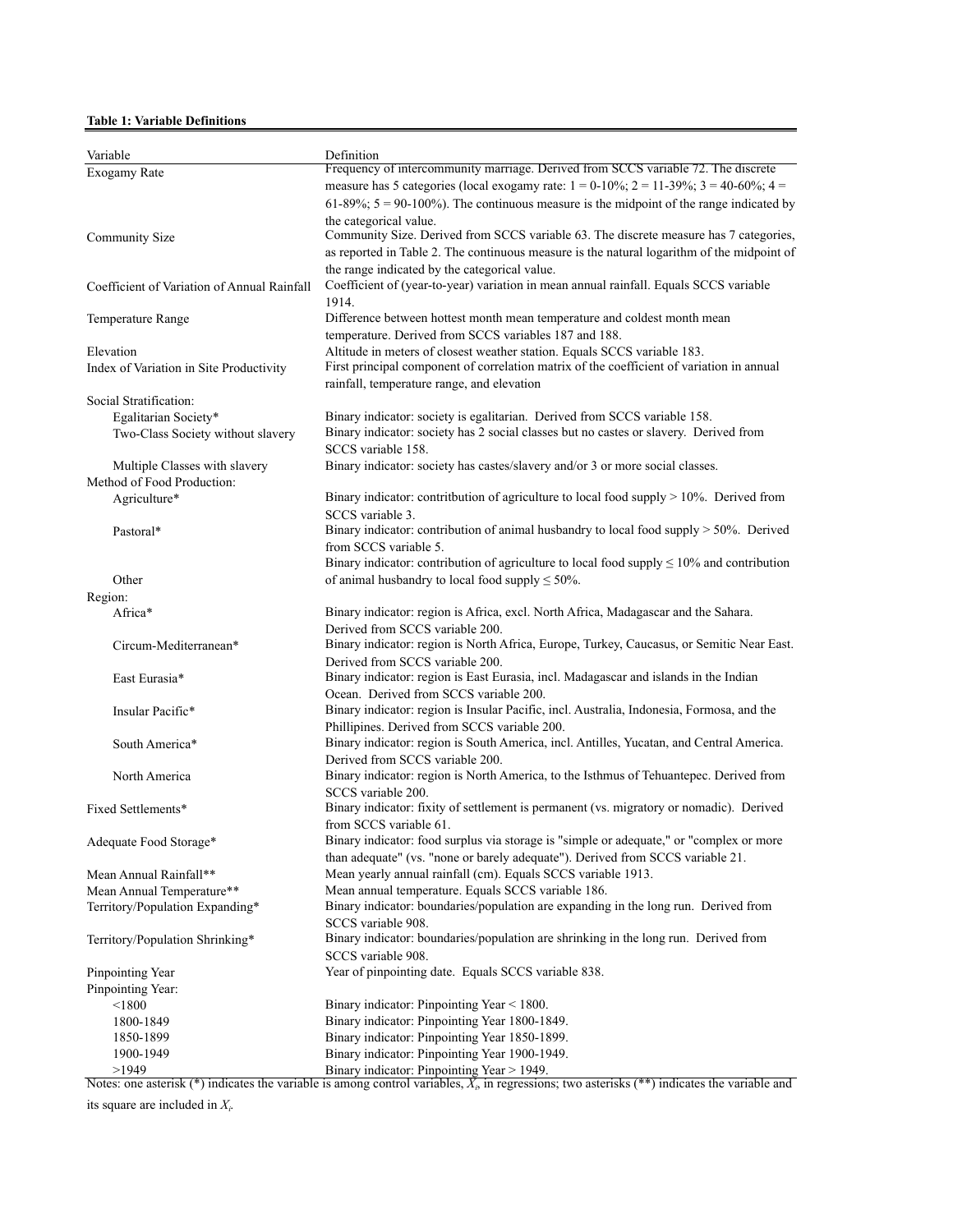#### **Table 2: Summary Statistics**

|                                             | Full SCCS Sample |          |                  | <b>Restricted Sample</b> |  |
|---------------------------------------------|------------------|----------|------------------|--------------------------|--|
| Variable                                    | Mean             | Std. Dev | Mean             | Std. Dev                 |  |
|                                             |                  |          |                  |                          |  |
| Exogamy Rate                                | 53.5             | 28.0     | 50.9             | 29.4                     |  |
| In(Community Size)                          | 5.40             | 1.61     | 4.84             | 1.20                     |  |
| Community Size:                             |                  |          |                  |                          |  |
| $1-49$                                      | 0.157            | 0.364    | 0.220            | 0.414                    |  |
| 50-99                                       | 0.152            | 0.360    | 0.195            | 0.399                    |  |
| 100-199                                     | 0.253            | 0.436    | 0.293            | 0.458                    |  |
| 200-399                                     | 0.174            | 0.380    | 0.195            | 0.399                    |  |
| 400-999                                     | 0.152            | 0.360    | 0.049            | 0.217                    |  |
| 1000-4999                                   | 0.073            | 0.261    | 0.049            | 0.217                    |  |
| >5000                                       | 0.039            | 0.195    | $\theta$         |                          |  |
| Coefficient of Variation of Annual Rainfall | 23.8             | 18.2     | 22.7             | 12.7                     |  |
| Temperature Range                           | 11.8             | 11.0     | 11.2             | 11.0                     |  |
| Elevation                                   | 458              | 678      | 407              | 499                      |  |
| Index of Variation in Site Productivity     |                  |          | $\boldsymbol{0}$ | 1                        |  |
| Social Stratification:                      |                  |          |                  |                          |  |
| <b>Egalitarian Society</b>                  | 0.360            | 0.481    | 0.780            | 0.416                    |  |
| Two-Class Society without slavery           | 0.101            | 0.302    | 0.220            | 0.416                    |  |
| Multiple Classes with slavery               | 0.539            | 0.498    | $\theta$         |                          |  |
| Method of Food Production:                  |                  |          |                  |                          |  |
| Agriculture                                 | 0.674            | 0.470    | 0.598            | 0.493                    |  |
| Pastoral                                    | 0.084            | 0.279    | 0.049            | 0.217                    |  |
| Other                                       | 0.242            | 0.428    | 0.354            | 0.478                    |  |
| Region:                                     |                  |          |                  |                          |  |
| Africa                                      | 0.146            | 0.354    | 0.146            | 0.356                    |  |
| Circum-Mediterranean                        | 0.152            | 0.360    | 0.049            | 0.217                    |  |
| East Eurasia                                | 0.180            | 0.385    | 0.122            | 0.329                    |  |
| <b>Insular Pacific</b>                      | 0.163            | 0.370    | 0.207            | 0.408                    |  |
| South America                               | 0.180            | 0.385    | 0.256            | 0.439                    |  |
| North America                               | 0.180            | 0.384    | 0.220            | 0.414                    |  |
| <b>Fixed Settlements</b>                    | 0.534            | 0.500    | 0.378            | 0.488                    |  |
| Adequate Food Storage                       | 0.618            | 0.487    | 0.488            | 0.503                    |  |
| Mean Annual Rainfall                        | 139              | 107      | 152              | 119                      |  |
| Mean Annual Temperature                     | 19.1             | 9.25     | 19.9             | 8.51                     |  |
| Territory/Population Expanding              | 0.225            | 0.419    | 0.146            | 0.356                    |  |
| Territory/Population Shrinking              | 0.315            | 0.466    | 0.378            | 0.488                    |  |
| Pinpointing Year                            | 1854             | 364      | 1902             | 47.7                     |  |
| Pinpointing Year:                           |                  |          |                  |                          |  |
| < 1800                                      | 0.062            | 0.241    | 0.012            | 0.110                    |  |
| 1800-1849                                   | 0.045            | 0.208    | 0.073            | 0.262                    |  |
| 1850-1899                                   | 0.242            | 0.429    | 0.317            | 0.468                    |  |
|                                             | 0.478            | 0.501    | 0.463            | 0.502                    |  |
| 1900-1949<br>>1949                          | 0.174            | 0.380    | 0.134            |                          |  |
|                                             |                  |          |                  | 0.343                    |  |
| N                                           | 178              |          | 82               |                          |  |

Notes: The "Full SCCS Sample" comprises all societies in the SCCS with non-missing values of community size (missing for one society), and mean annual temperature (missing for six societies). The "Resticted Sample" is the subset of societies in the Full SCCS Sample without slavery. All reported regression specifications are estimated on the Resrticted Sample.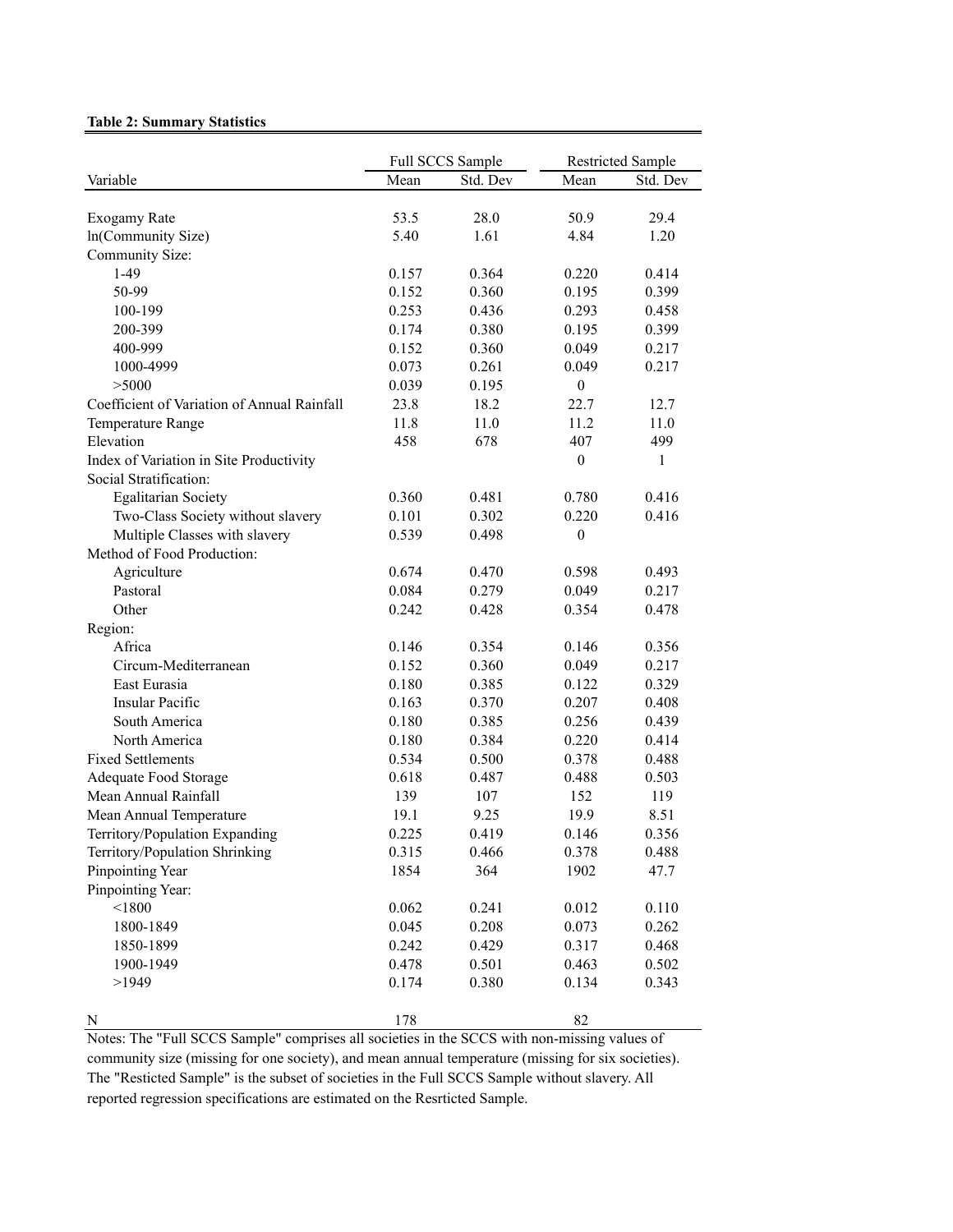# **Table 3: Regression Estimates**

| Variable                                | (1)        | (2)        | (3)        | (4)        | (5)        | (6)        |
|-----------------------------------------|------------|------------|------------|------------|------------|------------|
| In(Community Size)                      |            | $-11.2***$ | $-13.3***$ |            | $-10.9***$ | $-13.6***$ |
|                                         |            | (1.97)     | (3.06)     |            | (2.06)     | (3.14)     |
| Community Size 50-99                    | $-6.65$    |            |            | $-4.46$    |            |            |
|                                         | (9.99)     |            |            | (9.94)     |            |            |
| Community Size 100-199                  | $-13.3$    |            |            | $-11.9$    |            |            |
|                                         | (8.33)     |            |            | (8.45)     |            |            |
| Community Size 200-399                  | $-20.5**$  |            |            | $-20.2**$  |            |            |
|                                         | (9.10)     |            |            | (9.60)     |            |            |
| Community Size 400-999                  | $-42.9***$ |            |            | $-42.7***$ |            |            |
|                                         | (11.3)     |            |            | (11.6)     |            |            |
| Community Size 1000-4999                | $-57.0***$ |            |            | $-53.5***$ |            |            |
|                                         | (7.26)     |            |            | (8.39)     |            |            |
| CV of Annual Rainfall                   | $.321*$    | $.333*$    | $.816***$  |            |            |            |
|                                         | (.183)     | (.169)     | (.309)     |            |            |            |
| Index of Variation in Site Productivity |            |            |            | $-.353$    | $-.317$    | $12.6*$    |
|                                         |            |            |            | (2.92)     | (2.63)     | (6.37)     |
| Controls for:                           |            |            |            |            |            |            |
| Social Stratification                   |            |            | <b>YES</b> |            |            | <b>YES</b> |
| Method of Food Production               |            |            | <b>YES</b> |            |            | <b>YES</b> |
| Region                                  |            |            | <b>YES</b> |            |            | <b>YES</b> |
| Fixed Settlements & Food Storage        |            |            | <b>YES</b> |            |            | <b>YES</b> |
| Mean Temperature & Rainfall             |            |            | <b>YES</b> |            |            | <b>YES</b> |
| Territory/Population Growth             |            |            | <b>YES</b> |            |            | <b>YES</b> |
| N                                       | 82         | 82         | 82         | 82         | 82         | 82         |
| $R^2$                                   | .24        | .22        | .45        | .22        | .20        | .43        |

Source: Authors' calculations based on the SCCS database. See Tables 1 and 2 for variable definitions. Robust Standard errors in parentheses. \* indicates statistically significant at the 10 percent level, \*\* indicates statistically significant at the 5 percent level, \*\*\* indicates statistically significant at the 1 percent level.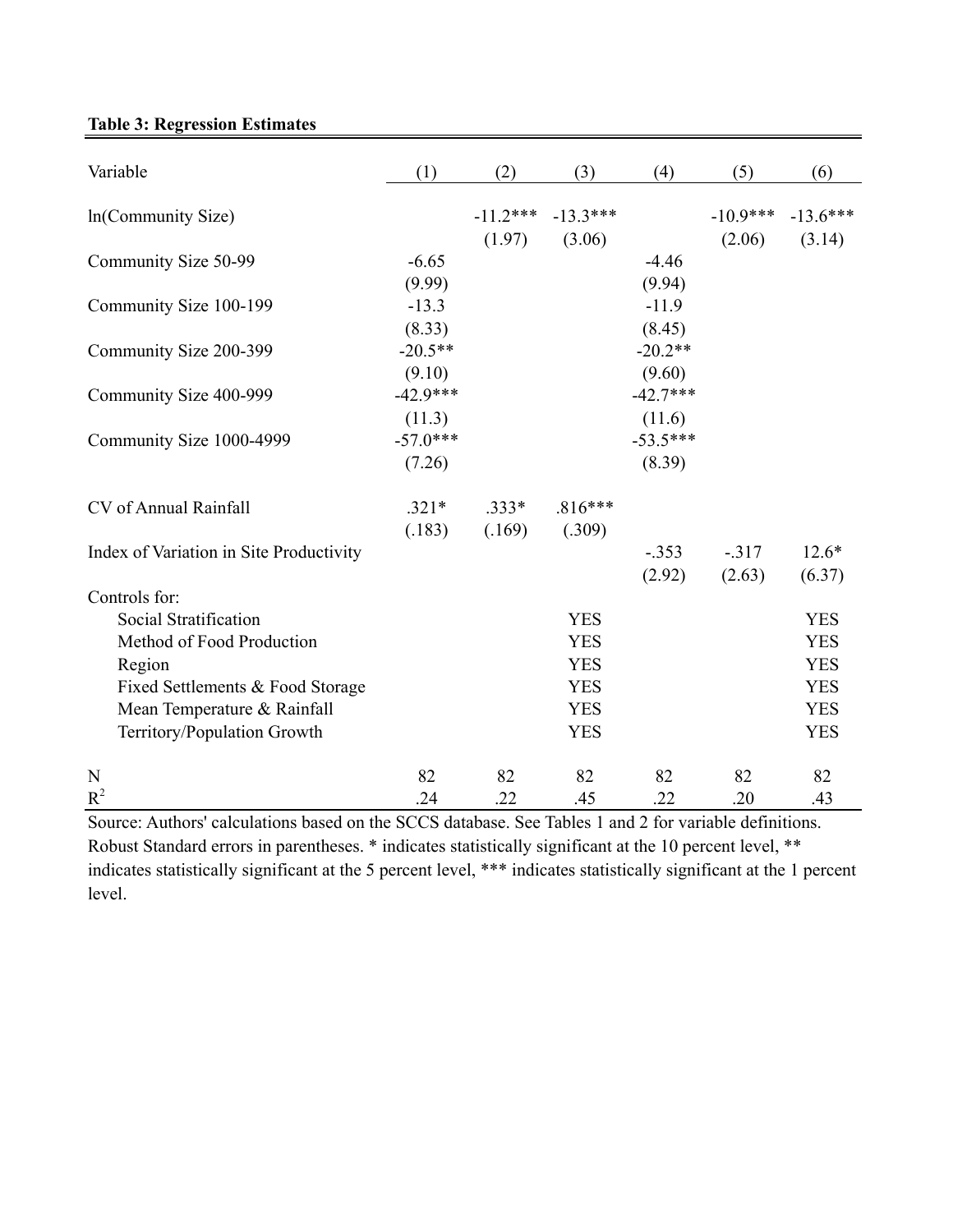|                                                          | (1)       | (2)         | (3)                                             | (4)       | (5)                      | (6)                  |
|----------------------------------------------------------|-----------|-------------|-------------------------------------------------|-----------|--------------------------|----------------------|
| Variable                                                 | 2SLS      | <b>LIML</b> | 2SLS                                            | 2SLS      | <b>LIML</b>              | 2SLS                 |
|                                                          |           |             |                                                 |           |                          |                      |
| In(Community Size)                                       | $-16.0**$ | $-16.8*$    | $-23.4***$                                      | $-15.6**$ | $-16.2*$                 | $-22.3***$           |
|                                                          | (6.93)    | (8.74)      | (8.86)                                          | (7.09)    | (8.97)                   | (8.15)               |
|                                                          | [.099]    | $[.099]$    | $[.013]$                                        | $[.111]$  | [.111]                   | $\left[ .019\right]$ |
| CV of Annual Rainfall                                    | .833***   | .838**      | .878***                                         |           |                          |                      |
|                                                          | (.276)    | (.279)      | (.296)                                          |           |                          |                      |
| Index of Variation in Site Productivity                  |           |             |                                                 | $13.1**$  | $13.3**$                 | $14.7**$             |
|                                                          |           |             |                                                 | (6.06)    | (6.27)                   | (6.05)               |
| Number of Excluded Instruments                           | 3         | 3           | 1                                               | 3         | 3                        |                      |
| First-stage F (excluded instruments)                     | 3.02      | 3.02        | 5.46                                            | 2.85      | 2.85                     | 5.21                 |
| Cragg-Donald Weak Identification Test (F-statistic)      | 3.56      | 3.56        | 7.44                                            | 3.38      | 3.38                     | 7.13                 |
| $H_0$ : Community Size is exogenous (p-value)            | .882      | .882        | .212                                            | .842      | .842                     | .266                 |
| Hansen J Overidentification test (p-value)               | .188      | .191        |                                                 | .168      | .168                     |                      |
| $\mathbf N$                                              | 82        | 82          | 82                                              | 82        | 82                       | 82                   |
| $R^2$<br>Source: Authors' calculations based on the SCCS | .44       | .44         | .35<br>database Excluded instruments in columns | .43       | .43<br>$2$ and $4.5$ are | .36                  |

# Source: Authors' calculations based on the SCCS database. Excluded instruments in columns 1-2 and 4-5 are indicators for pinpointing year before 1850, 1850-1899, and 1900-1949; excluded instrument in columns 3 and 6 is an indicator for pinpointing year 1950 or later. All specifications include the full set of controls for Social Stratification, Method of Food Production, Region, Fixed Settlements, Food Storage, Mean Temperature and Rainfall, and Territory/Population Growth as in columns 3 and 6 of Table 3. Robust Standard errors in parentheses, Anderson-Rubin weak-instrument robust p-values in brackets. \* indicates statistically significant at the 10 percent level based on robust standard errors, \*\* indicates statistically significant at the 5 percent level, \*\*\* indicates statistically significant at the 1 percent level.

#### **Table 4: IV Estimates**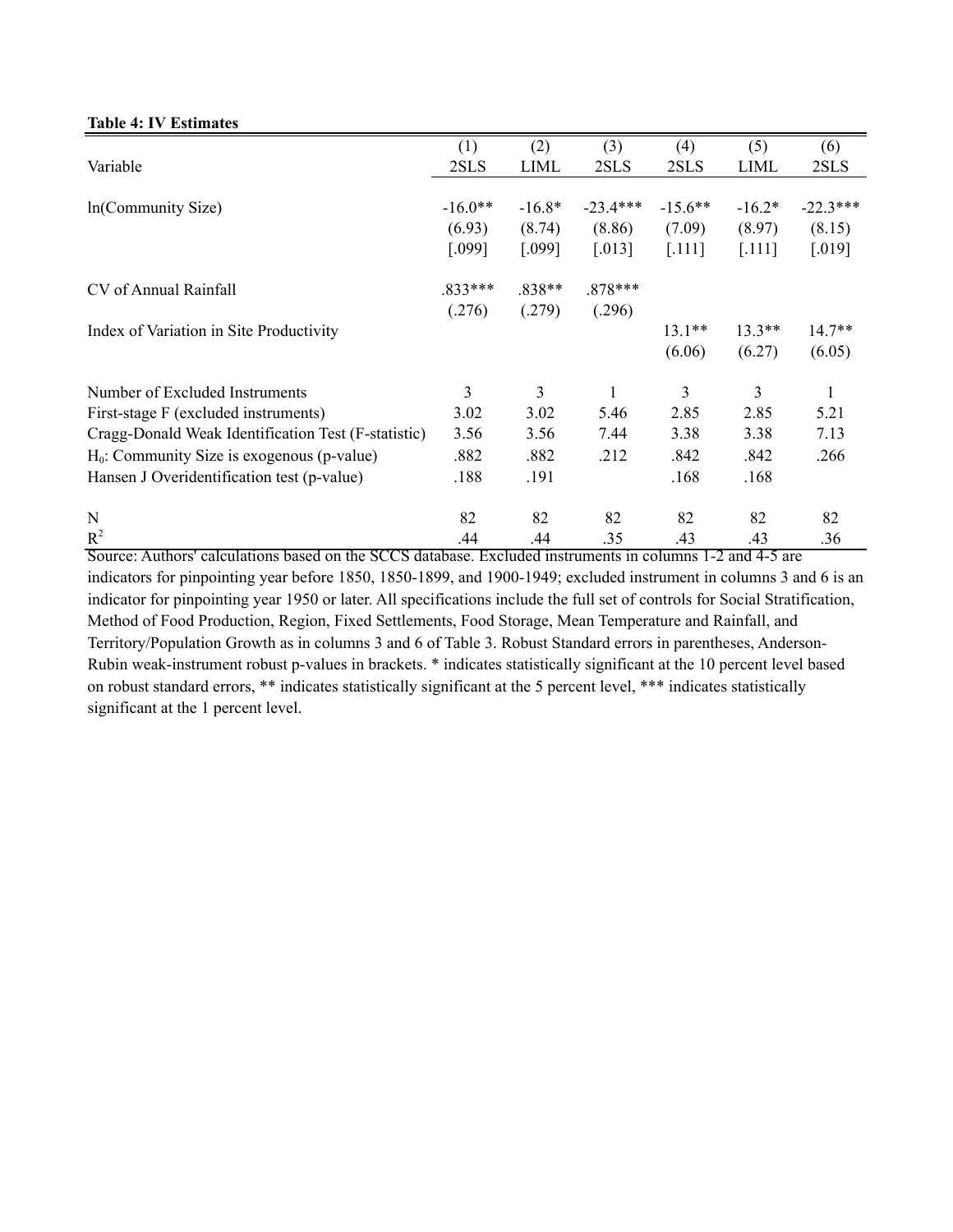| Variable                                | (1)        | (2)       | (3)        | (4)        | (5)       | (6)        |
|-----------------------------------------|------------|-----------|------------|------------|-----------|------------|
| In(Community Size)                      |            | $-493***$ | $-.682***$ |            | $-477***$ | $-.690***$ |
|                                         |            | (.097)    | (.153)     |            | (.100)    | (.157)     |
| Community Size 50-99                    | $-229$     |           |            | $-.133$    |           |            |
|                                         | (.385)     |           |            | (.376)     |           |            |
| Community Size 100-199                  | $-0.531*$  |           |            | $-.468$    |           |            |
|                                         | (.314)     |           |            | (.314)     |           |            |
| Community Size 200-399                  | $-0.806**$ |           |            | $-.799**$  |           |            |
|                                         | (.359)     |           |            | (.376)     |           |            |
| Community Size 400-999                  | $-1.92***$ |           |            | $-1.91***$ |           |            |
|                                         | (.644)     |           |            | (.641)     |           |            |
| Community Size 1000-4999                | $-2.91***$ |           |            | $-2.70***$ |           |            |
|                                         | (.638)     |           |            | (.677)     |           |            |
| CV of Annual Rainfall                   | .011       | $.011*$   | $.037***$  |            |           |            |
|                                         | (.007)     | (.007)    | (.015)     |            |           |            |
| Index of Variation in Site Productivity |            |           |            | $-0.054$   | $-.059$   | $.556*$    |
|                                         |            |           |            | (.117)     | (.107)    | (.299)     |
| Controls for:                           |            |           |            |            |           |            |
| Social Stratification                   |            |           | <b>YES</b> |            |           | <b>YES</b> |
| Method of Food Production               |            |           | <b>YES</b> |            |           | <b>YES</b> |
| Region                                  |            |           | <b>YES</b> |            |           | <b>YES</b> |
| Fixed Settlements & Food Storage        |            |           | <b>YES</b> |            |           | <b>YES</b> |
| Mean Temperature & Rainfall             |            |           | <b>YES</b> |            |           | <b>YES</b> |
| Territory/Population Growth             |            |           | <b>YES</b> |            |           | <b>YES</b> |
| N                                       | 82         | 82        | 82         | 82         | 82        | 82         |
| Pseudo- $R^2$                           | .10        | .09       | .20        | .10        | .08       | .19        |

# **Appendix Table 1: Ordered Probit Estimates**

Source: Authors' calculations based on the SCCS database. See Tables 1 and 2 for variable definitions. Robust Standard errors in parentheses. \* indicates statistically significant at the 10 percent level, \*\* indicates statistically significant at the 5 percent level, \*\*\* indicates statistically significant at the 1 percent level.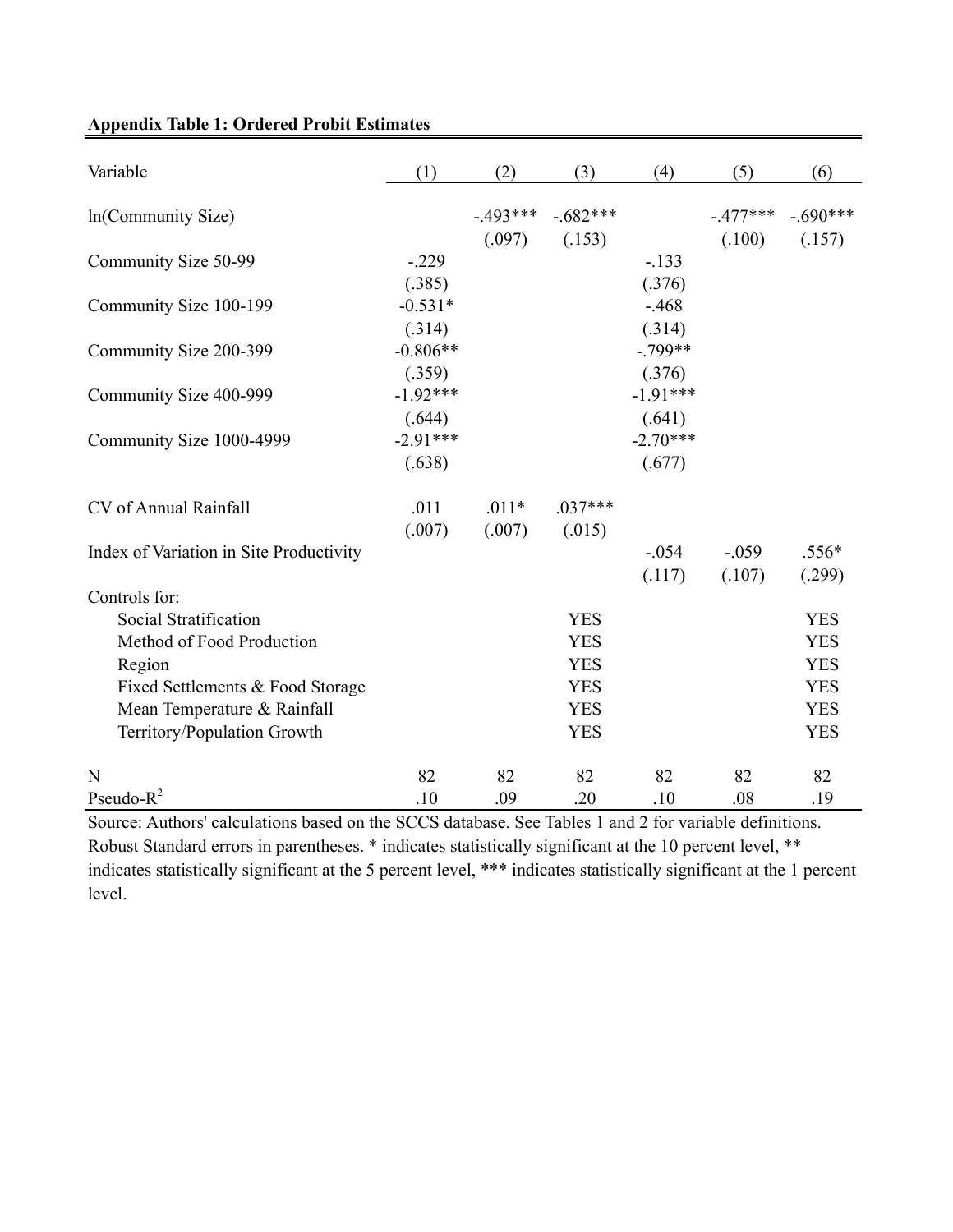| Variable                                | (1)       | (2)        | (3)       | (4)        |
|-----------------------------------------|-----------|------------|-----------|------------|
| In(Community Size)                      | $-920**$  | $-1.14***$ | $-884***$ | $-1.10***$ |
|                                         | (.455)    | (.255)     | (.489)    | (.268)     |
| CV of Annual Rainfall                   | $.038***$ | $.036**$   |           |            |
|                                         | (.014)    | (.015)     |           |            |
| Index of Variation in Site Productivity |           |            | $.596*$   | $.622**$   |
|                                         |           |            | (.308)    | (.278)     |
| Cross-equation error correlation        | .249      | .509       | .198      | .451       |
|                                         | (.461)    | (.287)     | (.473)    | (.286)     |
| Number of Excluded Instruments          | 3         | 1          | 3         | 1          |
| N                                       | 82        | 82         | 82        | 82         |

## **Appendix Table 2: Ordered Probit System Estimates**

Source: Authors' calculations based on the SCCS database. Estimates are for a system of two equations: an orderd probit for the exogamy rate (same specification as Appendix Table 1), and a simultaneous linear equation for ln(Community Size). Both equations include the full set of controls for Social Stratification, Method of Food Production, Region, Fixed Settlements, Food Storage, Mean Temperature & Rainfall, and Territory/Population Growth as in columns 3 and 6 of Appendix Table 1. In columns 1 and 3, the equation for ln(Community Size) also includes indicators for pinpointing year before 1850, 1850-1899, and 1900-1949; in columns 2 and 4 the the equation for ln(Community Size) includes an indicator for pinpointing year 1950 or later. Robust Standard errors in parentheses. \* indicates statistically significant at the 10 percent level, \*\* indicates statistically significant at the 5 percent level, \*\*\* indicates statistically significant at the 1 nercent level.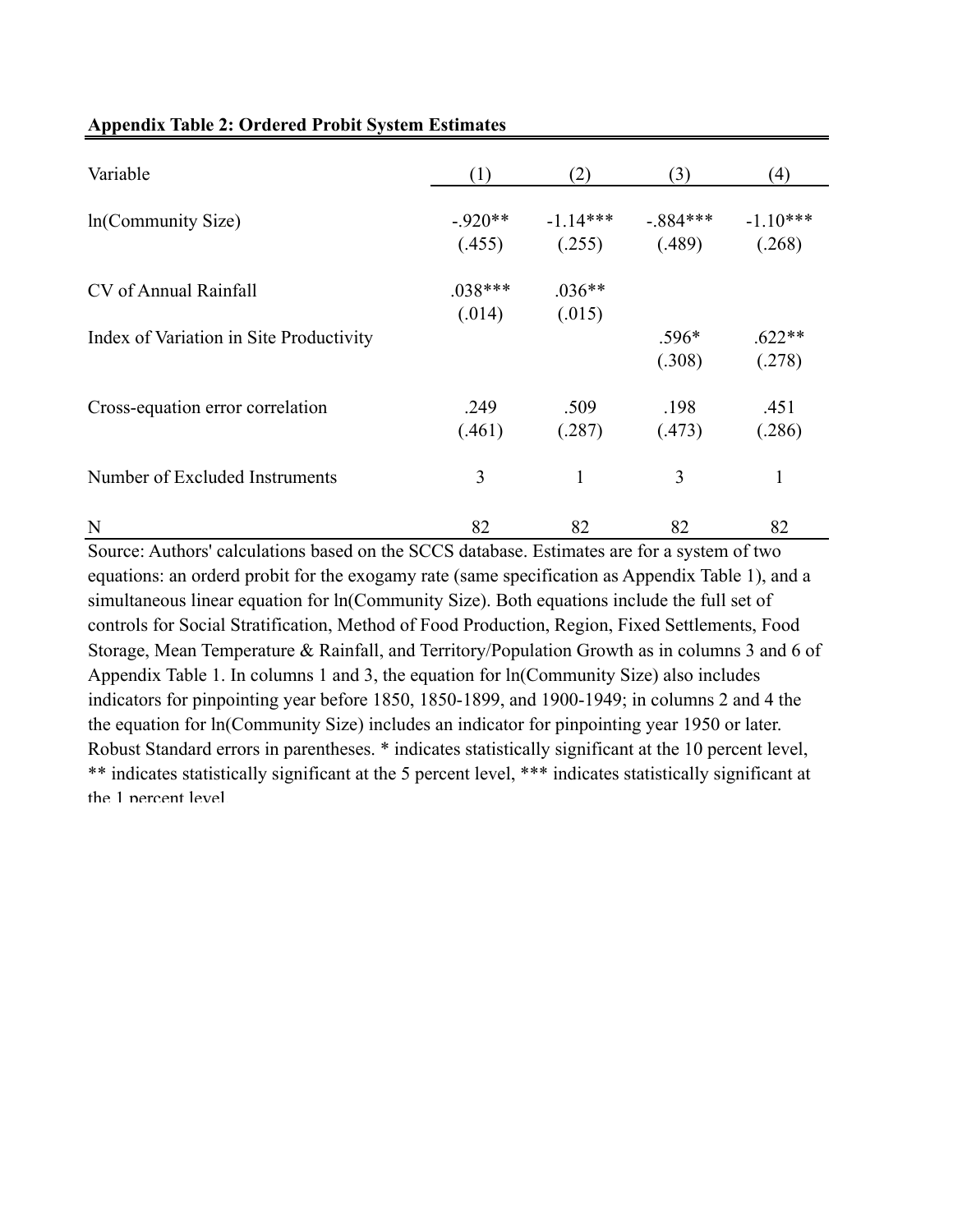| Variable                                | (1)        | (2)        | (3)        | (4)        | (5)        | (6)        |
|-----------------------------------------|------------|------------|------------|------------|------------|------------|
| In(Community Size)                      |            | $-11.4***$ | $-13.7***$ |            | $-10.8***$ | $-12.1**$  |
|                                         |            | (1.95)     | (4.67)     |            | (2.08)     | (4.50)     |
| Community Size 50-99                    | $-1.90$    |            |            | .735       |            |            |
|                                         | (10.7)     |            |            | (10.4)     |            |            |
| Community Size 100-199                  | $-12.2$    |            |            | $-9.65$    |            |            |
|                                         | (9.22)     |            |            | (9.11)     |            |            |
| Community Size 200-399                  | $-29.1*$   |            |            | $-18.2$    |            |            |
|                                         | (10.5)     |            |            | (11.70)    |            |            |
| Community Size 400-999                  | $-38.2**$  |            |            | $-38.4**$  |            |            |
|                                         | (18.0)     |            |            | (18.3)     |            |            |
| Community Size 1000-4999                | $-57.5***$ |            |            | $-53.2***$ |            |            |
|                                         | (7.48)     |            |            | (8.73)     |            |            |
| CV of Annual Rainfall                   | .225       | $.271*$    | .475       |            |            |            |
|                                         | (.163)     | (.150)     | (.503)     |            |            |            |
| Index of Variation in Site Productivity |            |            |            | $-1.71$    | $-1.17$    | .506       |
|                                         |            |            |            | (3.74)     | (3.15)     | (9.12)     |
| Controls for:                           |            |            |            |            |            |            |
| Social Stratification                   |            |            | <b>YES</b> |            |            | <b>YES</b> |
| Method of Food Production               |            |            | <b>YES</b> |            |            | <b>YES</b> |
| Region                                  |            |            | <b>YES</b> |            |            | <b>YES</b> |
| Fixed Settlements & Food Storage        |            |            | <b>YES</b> |            |            | <b>YES</b> |
| Mean Temperature & Rainfall             |            |            | <b>YES</b> |            |            | <b>YES</b> |
| Territory/Population Growth             |            |            | <b>YES</b> |            |            | <b>YES</b> |
| N                                       | 57         | 57         | 57         | 57         | 57         | 57         |
| $R^2$                                   | .29        | .26        | .43        | .28        | .25        | .42        |

# **Appendix Table 3: Regression Estimates on Monogamous Subsample**

Source: Authors' calculations based on the SCCS database. See Tables 1 and 2 for variable definitions. The monogamous subsample excludes societies where the incidence of polygamy exceeds 20 percent. Robust Standard errors in parentheses. \* indicates statistically significant at the 10 percent level, \*\* indicates statistically significant at the 5 percent level, \*\*\* indicates statistically significant at the 1 percent level.